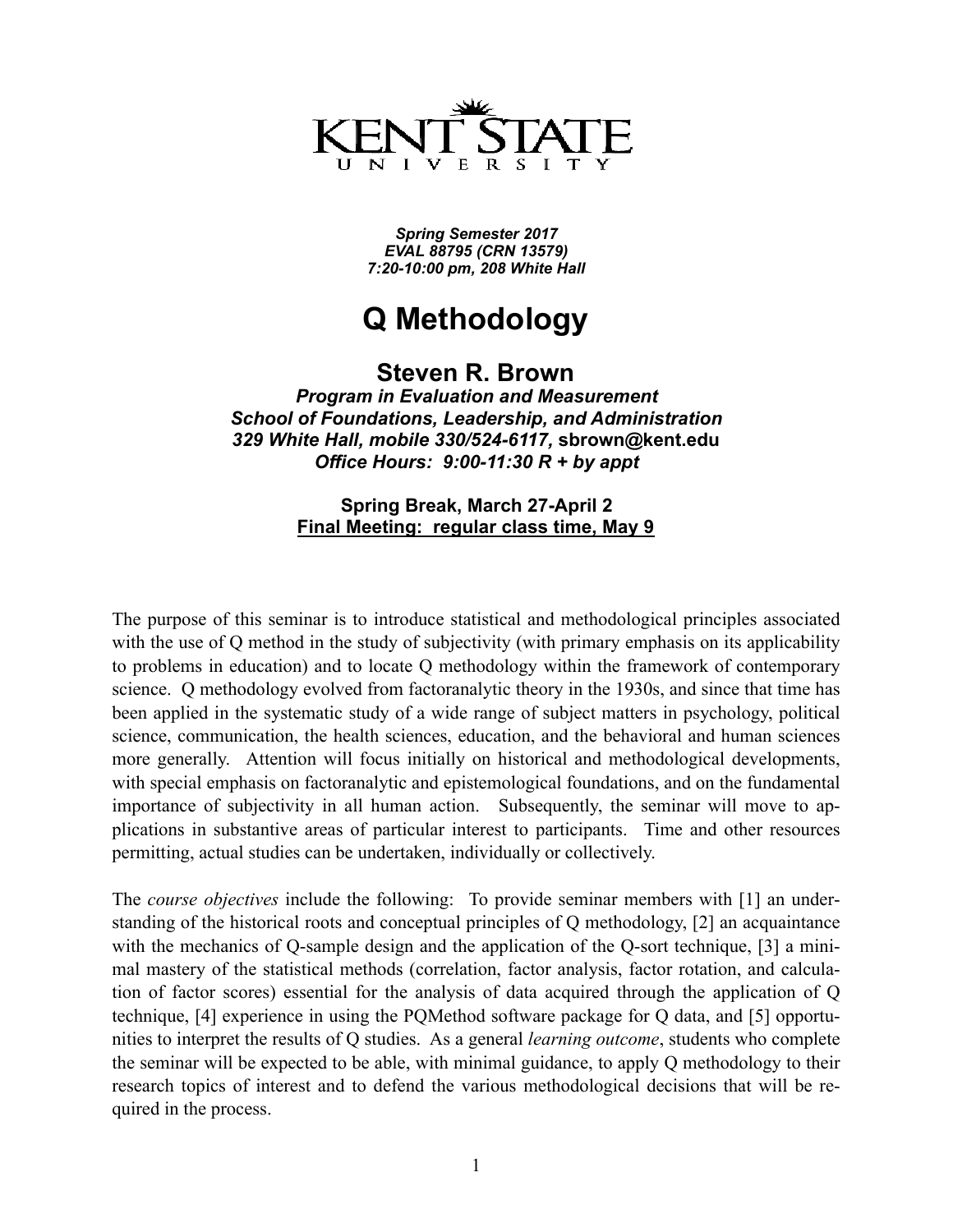#### *Students with Disabilities*

 University policy 3342-3-01.3 requires that students with disabilities be provided reasonable accommodations to ensure their equal access to course content. If you have a documented disability and require accommodations, please contact the instructor at the beginning of the semester to make arrangements for necessary classroom adjustments. Please note, you must first verify your eligibility for these through Student Accessibility Services (contact 330-672-3391 or visit [www.kent.edu/sas](http://www.registrars.kent.edu/disability/) for more information on registration procedures).

### *Texts*

Brown, S.R. (1980). *Political subjectivity: Applications of Q methodology in political science*. New Haven: Yale University Press. Accessible:

https://qmethodblog.files.wordpress.com/2016/01/brown-1980-politicalsubjectivity.pdf

- McKeown, B.F. & Thomas, D.B. (2013). *Q methodology* (Quantitative Applications in the Social Sciences series, Vol. 66, 2nd ed.). Thousand Oaks, CA: Sage.
- Watts, S., & Stenner, P. (2012). *Doing Q methodological research: Theory, method and interpretation*. London: Sage.

#### *Bibliographies*

Brown, S.R. (1968). Bibliography on Q technique and its methodology. *Perceptual and Motor Skills, 26*, 587613.

Brown, S.R. (1977). Q bibliographic update: A continuation of "Bibliography on Q Technique and Its Methodology." *Operant Subjectivity, 1*, 1726 (continued in subsequent issues).

http://www.qmethod.org (searchable bibliography).

#### *Resources*

Q methodology website: http://www.qmethod.org

Q methodology e-mail discussion list: Send the command "subscribe Q-Method <your name>" (without quotations or brackets) to Listserv@listserv.kent.edu

PQMethod (computer freeware): http://www.rz.unibw-muenchen.de/~p41bsmk/qmethod/ PCQ (computer software): http://www.pcqsoft.com/

Ken-Q Analysis (beta version software): http://shawnbanasick.github.io/ken-q-analysis Journals:

- *Operant Subjectivity*, quarterly journal of the International Society for the Scientific Study of Subjectivity, accessible at www.qmethod.org; contact Mark Popovich  $\leq$ mpopovic $@g$ gw.bsu.edu>, ISSSS Treasurer: \$50 ISSSS membership, journal included; \$20 students.
- *Q-Methodology and Theory*, annual Korean-language journal of the Korean Society for the Scientific Study of Subjectivity.
- *Journal of Human Subjectivity*, semi-annual English-language journal published by the Korean Society for the Scientific Study of Subjectivity; produced and distributed by Communication Books. (no longer published)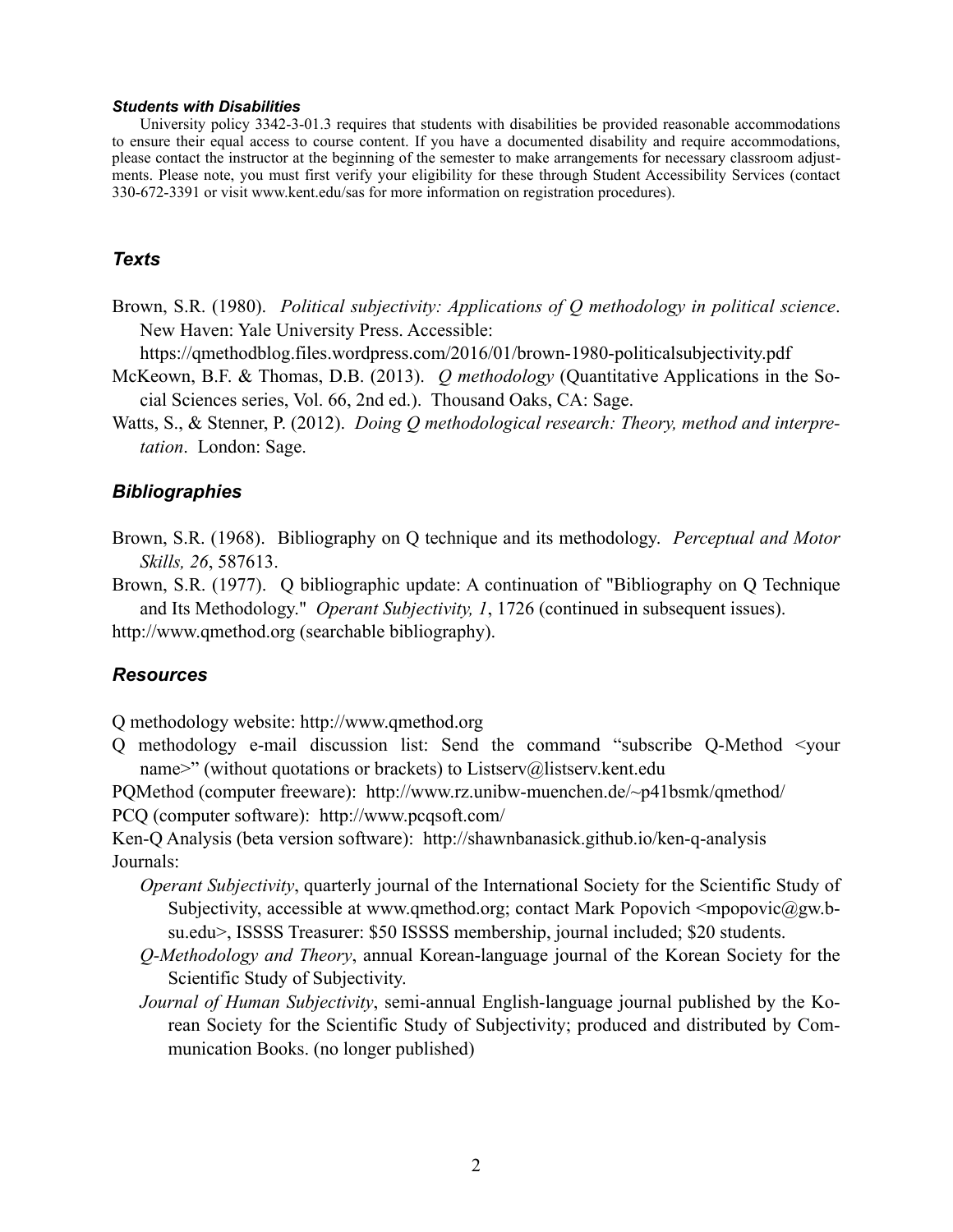- Stephenson, W. (1988). *Dr. William Stephenson interview* [8 hours]. Videocassette: Kent State University Audio-Visual Services (in four cassettes, numbered 50-3842, 50-3843, 50-3844, 50-3845).
- Brown, S.R. (1996). *Workshop on Q methodology* [3 hours]. Available via streaming at Q methodology website.
- 33rd annual meeting, International Society for the Scientific Study of Subjectivity, September 6- 9, 2017, Glasgow, Scotland.

### *Syllabus* **Methodological Topics**

### *History and Principles*

Brown, *Political Subjectivity*, Part 1.

McKeown & Thomas, *Q methodology.*

Watts and Stenner, *Doing Q Methodological Research*, Section 1

- Brown, S.R. (1972). A fundamental incommensurability between objectivity and subjectivity. In S.R. Brown & D.J. Brenner (Eds.), *Science, psychology, and communication* (pp. 57-94) *.*  New York: Teachers College Press.
- Brown, S.R. (1993). A primer on Q methodology. *Operant Subjectivity, 16,* 91-138. (*Cf*. Q methodological tutorial.
- Brown, S.R. (1994-1995). Q methodology as the foundation for a science of subjectivity. *Operant Subjectivity, 18,* 1-16.
- Brown, S.R. (1997). *The history and principles of Q methodology in psychology and the social sciences*. British Psychological Society symposium on "A Quest for a Science of Subjectivity: The Lifework of William Stephenson," University of London; and conference on "A Celebration of the Life and Work of William Stephenson (1902-1989)," University of Durham, England.
- Brown, S.R. (1998). Subjective science: Normal and abnormal (continued). *Operant Subjectivity, 21,* 92-111.
- Brown, S.R. (2002). Subjective behavior analysis*. Operant Subjectivity, 25*, 148-163.
- Brown, S.R. (2005). The science of subjectivity: Methodology, identity, and deep structures. *Q Methodology and Theory, 11,* 5-31.
- Brown, S.R. (2006). Q methodology and naturalistic subjectivity. In B. Midgley & E. Morris (Eds.), *Modern perspectives on J.R. Kantor and interbehaviorism* (pp. 251-268). Reno, NV: Context Press.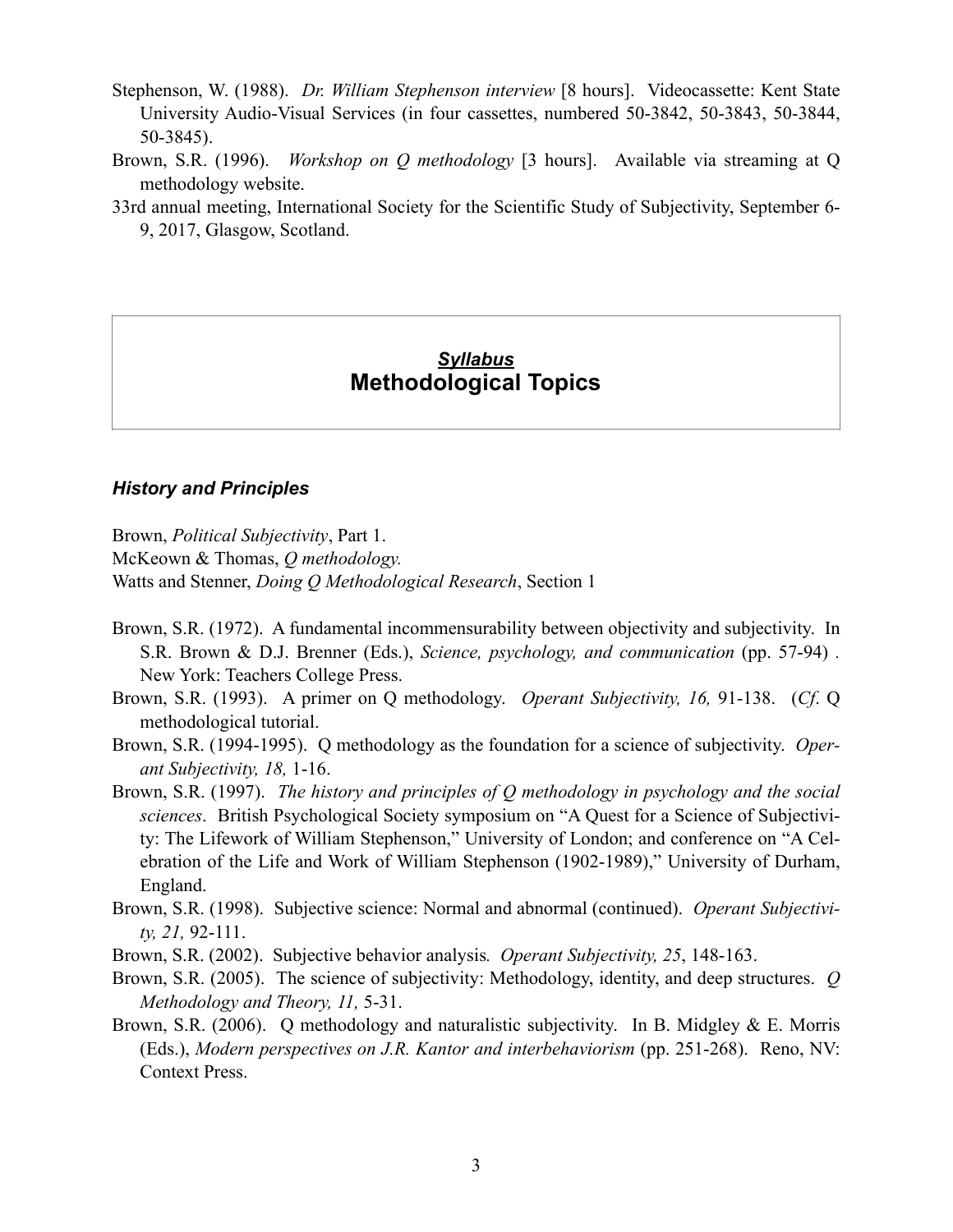- Good, J.M.M. (2010). Introduction to William Stephenson's quest for a science of subjectivity. *Psychoanalysis and History, 12*, 211-243.
- Hurd, R., & Brown, S.R. (2005). The future of the Q methodology movement. *Operant Subjectivity*, 28, 58-75.
- Stephenson, W.(1935). Technique of factor analysis. *Nature, 136,* 297. (Reprinted in Brown, *Political subjectivity*, pp. 910.)
- Stephenson, W. (1935). Correlating persons instead of tests. *Character and Personality, 4,* 1724.
- Stephenson, W. (1936). The foundations of psychometry: Four factor systems. *Psychometrika, 1,* 195209.
- Stephenson, W. (1936). A new application of correlation to averages. *British Journal of Educational Psychology, 6*, 43-57.
- Stephenson, W. (1936). Introduction to inverted factor analysis, with some applications to studies in orexis. *Journal of Educational Psychology, 27*, 353-367.
- Stephenson, W. (1953). *The study of behavior: Qtechnique and its methodology*. Chicago: University of Chicago Press. (Chaps 1, 3, 5)
- Stephenson, W. (1967). *The play theory of mass communication.* Chicago: University of Chicago Press. (Chap 2)
- Thorsen, A.A. (2006). A pathway to understanding Q-methodology. *Journal of Human Subjectivity, 4*(2), 33-53.

### *Consciring and Concourse Theory*

- Said, G., & Stricklin, M. (2014). Dialogism: A philosophical contribution to understanding concourse and consciring. *Operant Subjectivity, 37*(3), 21-37.
- Stephenson, W. (1978). Concourse theory of communication. *Communication, 3*, 2140.
- Stephenson, W. (1980). Consciring: A general theory for subjective communicability. In D. Nimmo (Ed.), *Communication yearbook 4* (pp. 736). New Brunswick, NJ: Transaction.
- Stephenson, W. (1986). Protoconcursus: The concourse theory of communication. *Operant Subjectivity, 9*, 3758, 7396.

### *Representativeness: Q-sample and P-set Structure*

Watts and Stenner, *Doing Q Methodological Research*, Chapters 3-4

- Brown, S.R. (1970). On the use of variance designs in Q methodology. *Psychological Record, 20,* 179189.
- Brown, S.R. & Ungs, T.D. (1970). Representativeness and the study of political behavior: An application of Q technique to reactions to the Kent State incident. *Social Science Quarterly, 51*, 514526.
- Paige, J.B., & Morin, K.H. (2015). Q-sample construction: A critical step for a Q-methodological study. *Western Journal of Nursing Research, 38*, 96-110.
- Kinsey, D. & Kelly, T.C. (1989). Mixing methodologies: An aid in developing Q samples. *Operant Subjectivity, 12*, 98102.

Stephenson, W. (1953). *The study of behavior.* Chap 4.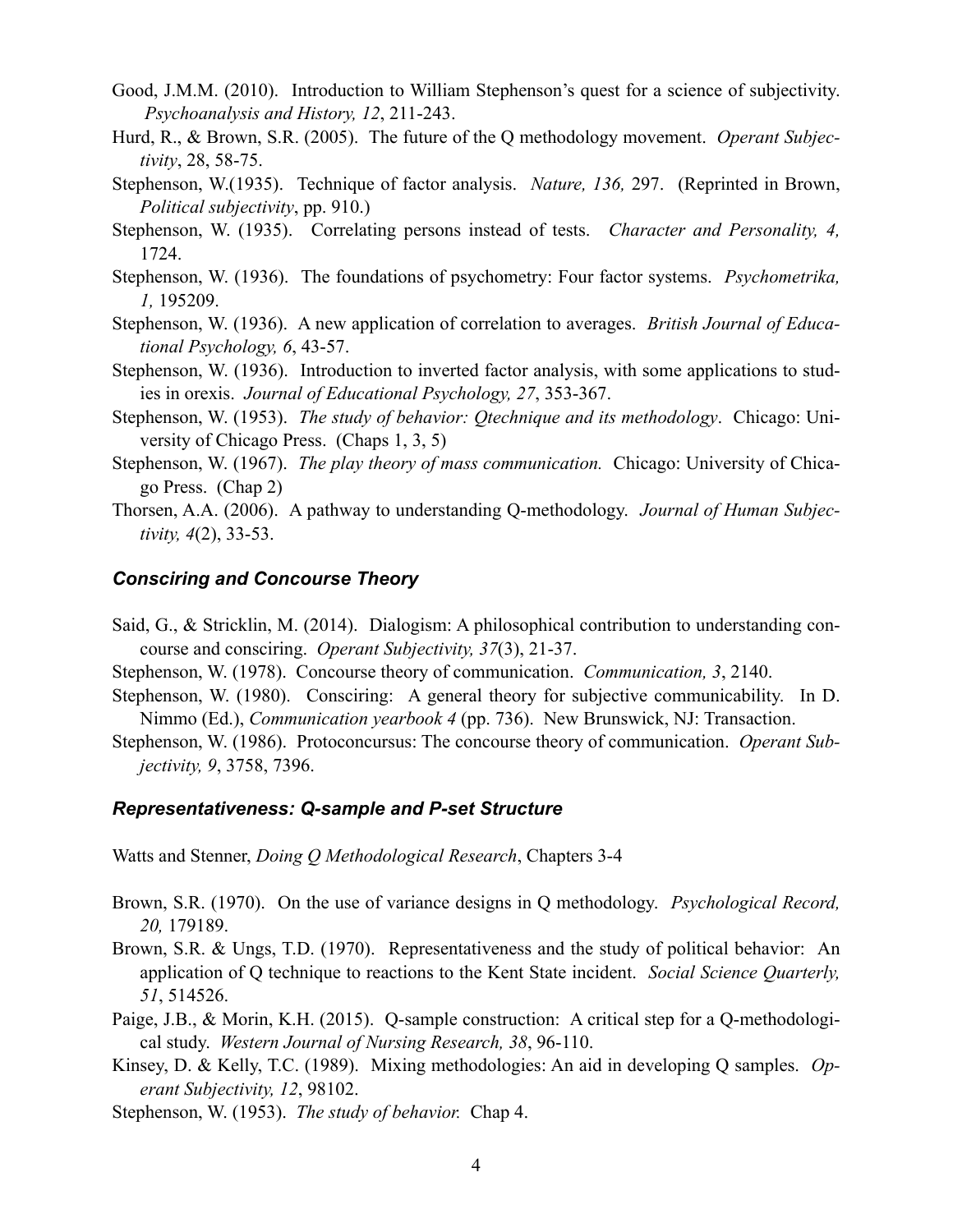Stephenson, W. (1993-94). Introduction to Q-methodology. *Operant Subjectivity, 17,* 1-13.

### *Propositional Sets, Conditions of Instruction, and Q Sorting*

- Bolland, J.M. (1985). The search for structure: An alternative to the forced Qsort technique. *Political Methodology, 11*, 91107. (*Cf*. Comment by S.R. Brown and response by Bolland.)
- Brown, S.R. (1993-94). The structure and form of subjectivity in political theory and behavior. *Operant Subjectivity, 17,* 30-48.
- Stephenson, W. (1953). *The study of behavior.* Chap 2.
- Stephenson, W. (1963). Independency and operationism in Qsorting. *Psychological Record, 13*, 269272.
- Ten Klooster, P.M., Visser, M., & De Jong, M.D.T. (2008). Comparing two image research instruments: The Q-sort method versus the Likert attitude questionnaire. *Food Quality and Preference, 19,* 511–518.
- Van Tubergen, G.N. & Olins, R.A. (1979). Mail vs personal interview administration for Q sorts: A comparative study. *Operant Subjectivity, 2,* 5159.

#### *Correlation*

Brown, *Political Subjectivity*, Part 2

Watts and Stenner, *Doing Q Methodological Research*, Chapters 5-6

Cohen, J. (1957). An aid in the computation of correlations based on Q sorts. *Psychological Bulletin, 54,* 138-139.

### *Factor Analysis*

- Brown, S.R. (2006). A match made in heaven: A marginalized methodology for studying the marginalized. *Quality & Quantity, 40*, 361-382.
- Expositor (1992). A note on measuring changes in Q factor loadings. *Operant Subjectivity, 15*, 5661.

Stephenson, W. (1953). *The study of behavior.* Chap 2.

Stephenson, W. (1977). Factors as operant subjectivity. *Operant Subjectivity, 1,* 316. Stephenson, W. (1980). Factor analysis. *Operant Subjectivity, 3,* 38-57. Stephenson, W. (1990). Fifty years of exclusionary psychometrics: I. Q technique. *Operant* 

*Subjectivity, 13,* 105120.

Stephenson, W. (1990). Fifty years of exclusionary psychometrics: II. Developments. *Operant Subjectivity, 13,* 141162.

### *Factor Rotation*

- Brown, S.R., & Robyn, R. (2004). Reserving a key place for reality: Philosophical foundations of theoretical rotation. *Operant Subjectivity, 27,* 104-124.
- Creaser, J.W. (1978). The factorwheel method of rotation for Qtechnique research. *Operant Subjectivity, 1*, 7077.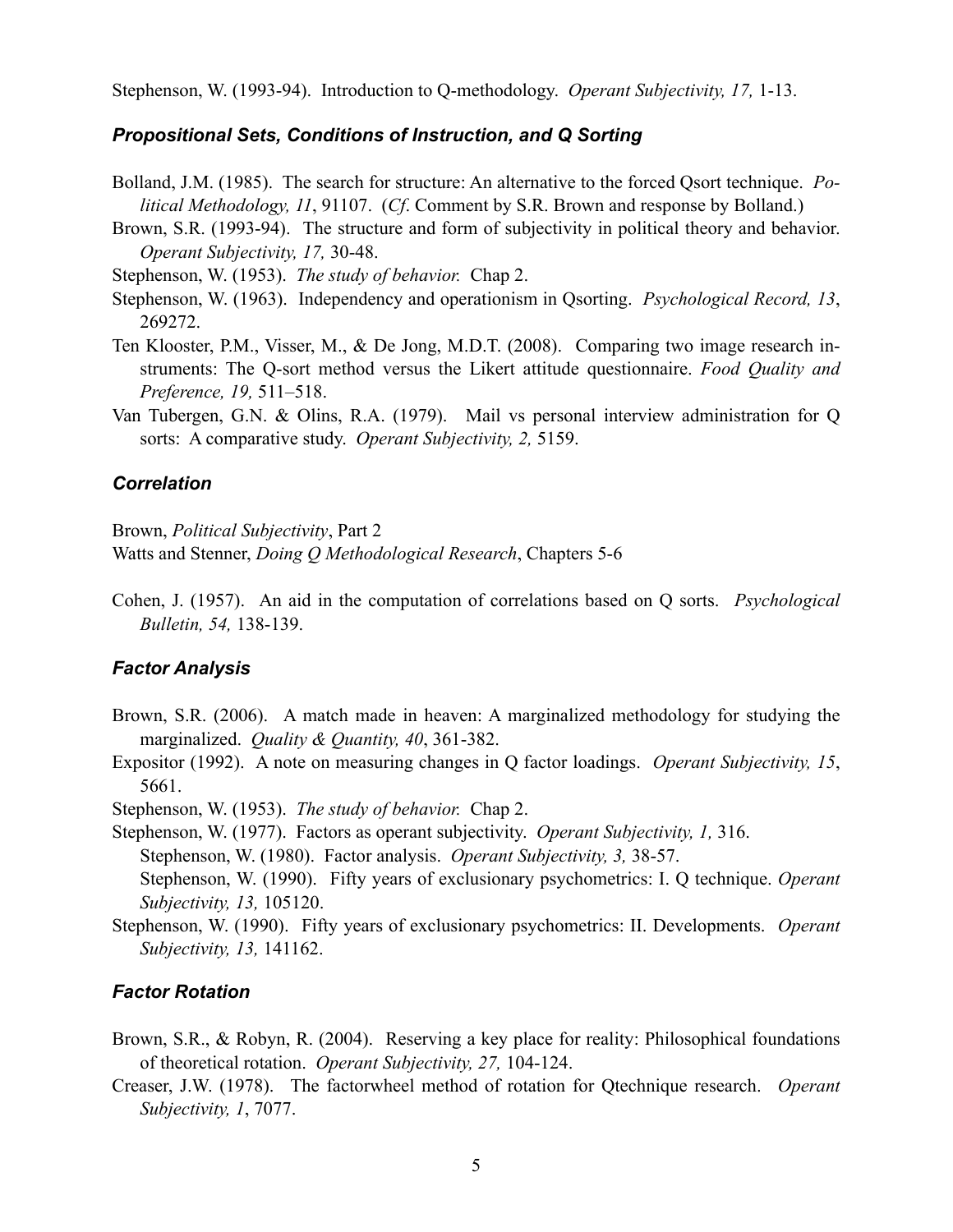D'Agostino, B. (1984). Replicability of results with theoretical rotation. *Operant Subjectivity, 7*, 8187. (*Cf*. Stephenson's response.)

- Kramer, B., & Gravina, V. (2004). Theoretical rotation as a tool for identifying points of leverage in people's perspectives for program improvement. *Operant Subjectivity, 27*, 125-144.
- Ramlo, S. (2016). Centroid and theoretical rotation: Justification for their use in Q methodology research. *Mid-Western Educational Researcher, 28*(1), 72-91.
- Stricklin, M. (2005). Eight quantum realities redux: Finding David Bohm. *Operant Subjectivity, 28*, 145-166.
- Thompson, J.W. (1962). Meaningful and unmeaningful rotation of factors. *Psychological Bulletin, 59,* 211223.

### *Factor Scores*

- Creaser, J.W. (1955). An aid in calculating Q-sort factor arrays. *Journal of Clinical Psychology, 11,* 195-196.
- Stephenson, W. (1978). A note on estimating standard errors of factor scores in Q method. *Operant Subjectivity, 1,* 29-37.

### *Interpretation*

Watts and Stenner, *Doing Q Methodological Research*, Chapter 7

 Brown, S.R. (1999). On the taking of averages: Variance and factor analyses compared. *Operant Subjectivity, 22,* 31-37.

- Goldman, I. (1999). Q methodology as process and context in interpretivism, communication, and psychoanalytic psychotherapy research. *Psychological Record, 49*, 589-604.
- McKeown, B.F. (1998). Circles: Q methodology and hermeneutical science. *Operant Subjectivity, 21,* 112-138.
- Stephenson, W. (1962). A note on the methodology of clinical explanation. *Psychological Record, 12*, 101103.
- Stephenson, W. (1983). Against interpretation. *Operant Subjectivity, 6,* 73103, 109125.
- Wolf, A. (2014). The interview in Q methodology: Readiness to adopt sustainable responses to climate change. *SAGE Research Methods Cases* [online]. London: Sage.

### *Critiques*

- Billard, S. (1999). How Q methodology can be democratized. *Feminism & Psychology, 9,* 357-366.
- Cattell, R.B. (1951). On the disuse and misuse of P, Q, Qs and O techniques in clinical psychology. *Journal of Clinical Psychology, 7*, 203214.

Stephenson, W. (1952). A note on Professor R.B. Cattell's methodological adumbrations. *Journal of Clinical Psychology, 8*, 206-207.

Cronbach, L.J., & Gleser, G.C. (1954). Review of *The Study of Behavior: Qtechnique and Its Methodology,* by W. Stephenson. *Psychometrika, 19*, 327330.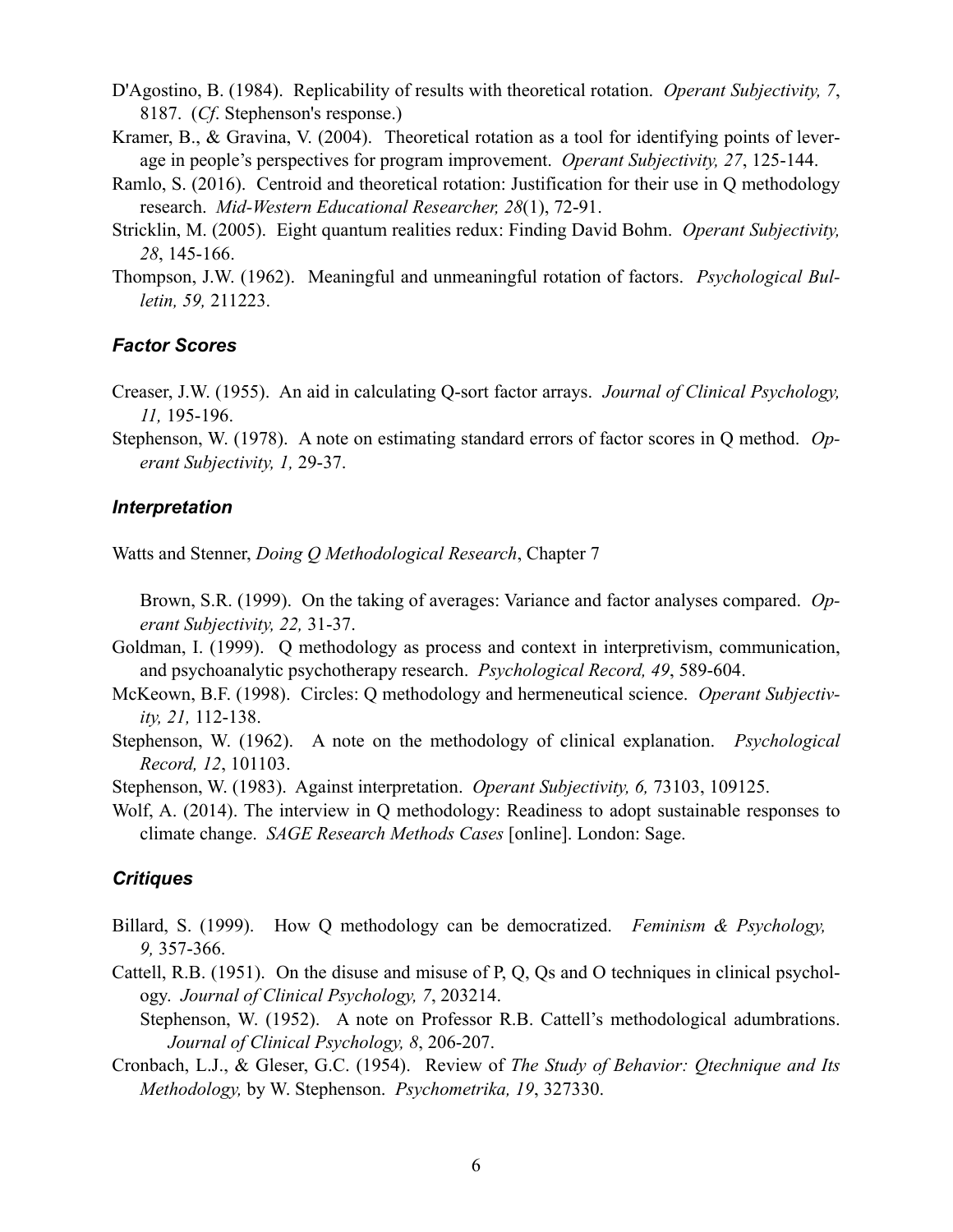Stephenson, W. (1954). Comments on Cronbach and Gleser's review of: *The study of behavior: Q-technique and its methodology*. *Psychometrika, 19*, 331-333.

- Dziopa, F., & Ahern, K. (2011). A systematic literature review of the applications of Q-technique and its methodology. *Methodology: European Journal of Research Methods for the Behavioral and Social Sciences, 7*(2)*, 39-55.*
- Kampen, J.K., & Tamás, P. (2014). Overly ambitious: Contributions and current status of Q methodology. *Quality & Quantity, 48*, 3109-3126.

Brown, S.R., Danielson, S., & van Exel, J. (2015). Overly ambitious critics and the Medici Effect: A reply to Kampen and Tamás. *Quality & Quantity, 49*, 523-537.

- Tamás, P.A., & Kampen, J.K. (2015). Heresy and the church of Q: A reply. *Quality & Quantity, 49*, 539-540.
- Phillips, E.L., Raiford, A., & El–Batrawi, S. (1965). The Q sort reevaluated. *Journal of Consulting Psychology, 29,* 422-425.
- Sundland, D.M. (1962). The construction of Q-sorts: A criticism. *Psychological Review, 69,*62- 64.

Stephenson, W. (1963). Independency and operationism in Q-sorting. *Psychological Record, 13*, 269-272.

Wittenborn, J.R. (1961). Contributions and current status of Q methodology. *Psychological Bulletin, 58,* 132-142.

 $\mathcal{L}_\text{max}$  , where  $\mathcal{L}_\text{max}$  and  $\mathcal{L}_\text{max}$ 

### **Recent Applications (2013-2017)**

### *Articles*

- Akanbang, B.A.A., Darko-Osei, R., & Atengdem, P. (2013). Programme implementers' experiences of process use types in three evaluation contexts in Northern Ghana. *Operant Subjectivity, 36*, 297-319.
- Akhtar-Danesh, N., Baumann, A., Kolotylo, C., Lawlor, Y., Tompkins, C., & Lee, R. (2013). Perceptions of professionalism among nursing faculty and nursing students. *Western Journal of Nursing Research, 35*, 248-271.
- Akhtar-Danesh, N., Valaitis, R., O'Mara, L., Austin, P., & Munroe, V. (2013). Viewpoints about collaboration between primary care and public health in Canada. *BMC Health Service Research, 13*, 311.
- Albizua, A., & Zografos, C. (2014). A values-based approach to vulnerability and adaptation to climate change: Applying Q methodology in the Ebro Delta, Spain. *Environmental Policy and Governance, 24*(6), 405-422. doi: 10.1002/eet.1658
- Alderson, S.L., Foy, R., & House, A. (2015). Understanding depression associated with chronic physical illness: A Q-methodology study in primary care. *British Journal of General Practice, 65*(635), e401-408. doi: 10.3399/bjgp15X685309
- Angelopulo, G.C., Alpaslan, A.H., & Schenck, C.J. (2014). The span of communicated ideas on corporate social responsibility (CSR) in Peru: The discourse on labour. *Communicare, 33*(1), 1-20.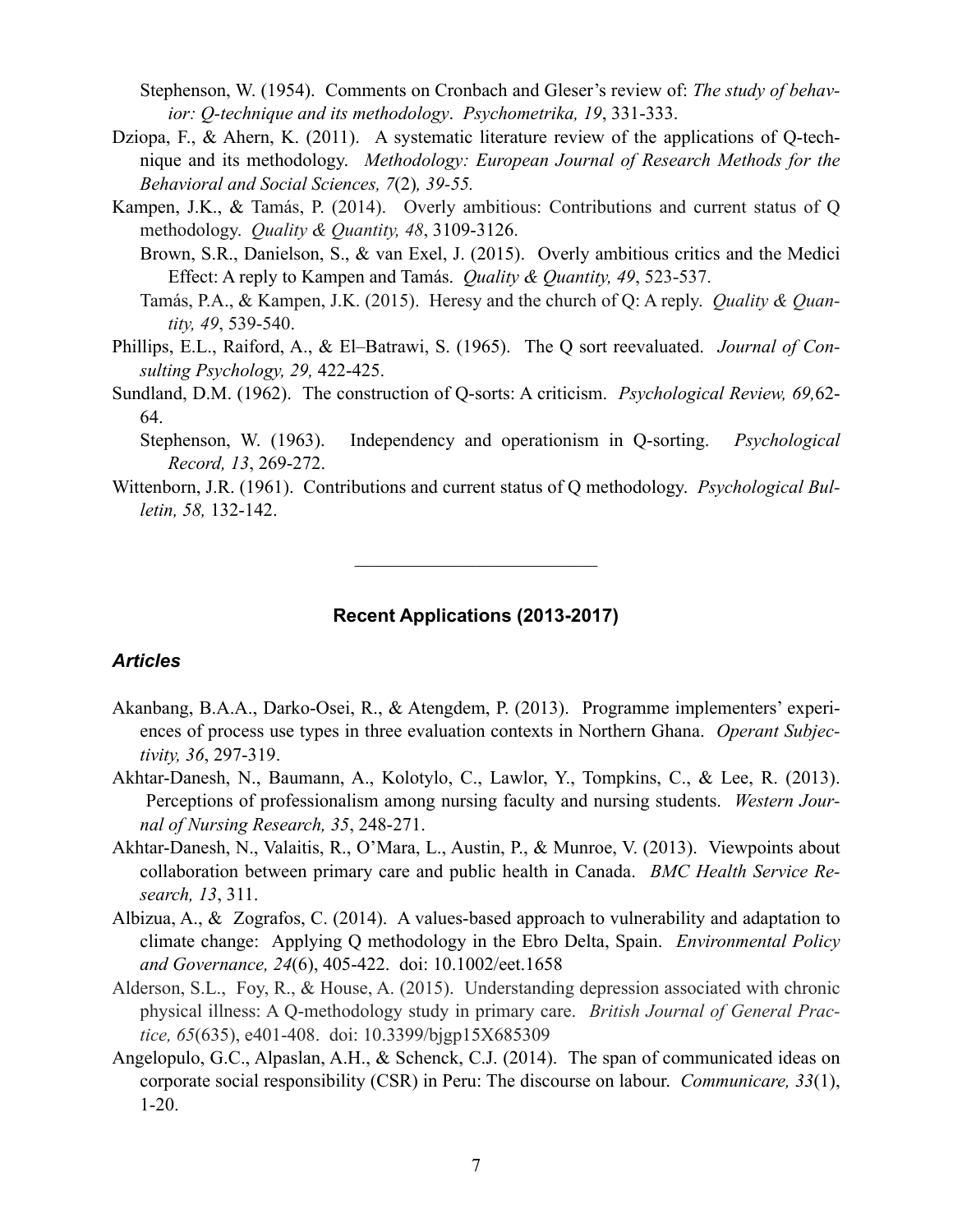- Armatas, C.A., Venn, T.J., & Watson, A.E. (2014). Applying Q-methodology to select and define attributes for non-market valuation: A case study from Northwest Wyoming, United States.  *Ecological Economics, 107*, 447-456.
- Armatas, C.A., Venn, T., & Watson, A. (2016). Understanding social-ecological vulnerability with Q-methodology: A case study of water-based ecosystem services in Wyoming, USA. *Sustainability Science*. ePublication prior to print (doi: 10.1007/s11625-016-0369-1) (Accessible: [http://link.springer.com/article/10.1007/s11625-016-0369-1/fulltext.html\)](http://link.springer.com/article/10.1007/s11625-016-0369-1/fulltext.html)
- Baas, L.R., Rhoads, J.C., & Thomas, D.B. (2016). Are quests for a "culture of assessment" mired in a "culture war" over assessment? A Q-methodological inquiry. *SAGE Open, 6*(1), 17 pp. doi: 10.1177/2158244015623591 (accessible: [http://sgo.sagepub.com/content/spsgo/](http://sgo.sagepub.com/content/spsgo/6/1/2158244015623591.full.pdf) [6/1/2158244015623591.full.pdf](http://sgo.sagepub.com/content/spsgo/6/1/2158244015623591.full.pdf))
- Baek, P., & Kim, N. (in press). The subjective perceptions of critical HRD scholars on the current state and the future of CHRD. *Human Resource Development Quarterly,* ePublication prior to print. (doi: 10.1002/hrdq.21275) (Accessible: [http://onlinelibrary.wiley.com/doi/](http://onlinelibrary.wiley.com/doi/10.1002/hrdq.21275/full) [10.1002/hrdq.21275/full](http://onlinelibrary.wiley.com/doi/10.1002/hrdq.21275/full))
- Baker, R., Wildman, J., Mason, H., & Donaldson, C. (2014). Q-ing for health—A new approach to eliciting the public's views on health care resource allocation. *Health Economics, 23*, 283- 297.
- Baltrinic, E.C., Burkholder, D., Brown, S., Janson, C., & Waugh, J.A. (2013). Reflections on parallel studies of doctoral student completion. *Operant Subjectivity, 36*, 288-296.
- Baltrinic, E.C., Waugh, J.A., & Brown, S. (2013). Faculty and student perspectives on what helps counselor education doctoral students towards program completion. *Operant Subjectivity, 36*, 253-271.
- Bang, H., & Kim, J. (2016,). Korean and American teachers' praising styles and teaching practices. *Mid-Western Educational Researcher, 28*(1), 3-29.
- Bang, H., & Montgomery, D. (2013). Understanding international graduate students' acculturation using Q methodology. *Journal of College Student Development, 54*, 343-360.
- Barr, K., Ormrod, J., & Dudley, R. (2015). An exploration of what service users value about early intervention in psychosis services. *Psychology and Psychotherapy, 88*, 468-480.
- Bashatah, L. (2014). Saudi researchers' perspectives on the ethics of children's participation in research: An exploration using Q-methodology. *Journal of Research in Humanities and Social Science* [on-line]*, 2*(7), 86-93. Open access at [http://www.questjournals.org/jrhss/papers/](http://www.questjournals.org/jrhss/papers/vol2-issue7/N278693.pdf) [vol2-issue7/N278693.pdf](http://www.questjournals.org/jrhss/papers/vol2-issue7/N278693.pdf)
- Berghout, M., van Exel, J., Leensvaart, L., & Gramm, J.M. (2015). Healthcare professionals' views on patient-centered care in hospitals. *BMC Health Services Research, 15*(1), 385. doi: 10.1186/s12913-015-1049-z) (Accessible: [http://www.biomedcentral.com/](http://www.biomedcentral.com/1472-6963/15/385) [1472-6963/15/385\)](http://www.biomedcentral.com/1472-6963/15/385)
- Black, C. (2013). Q methodology. *Approach,* April 10, 4-5. Available at [http://www.ipsos](http://www.ipsos-mori.com/_emails/scotland/approach/spring2013/sri_scotland_newsletter_approach_spring2013_q_methodology.pdf?utm_medium=email&utm_campaign=IpsosMORIScotlandApproachSpring2013&utm_source=ScotlandApproachMarch2013)mori.com/ emails/scotland/approach/spring2013/sri scotland newsletter approach spring2013 q methodology.pdf?utm medium=email&utm campaign=Ipsos-[MORIScotlandApproachSpring2013&utm\\_source=ScotlandApproachMarch2013](http://www.ipsos-mori.com/_emails/scotland/approach/spring2013/sri_scotland_newsletter_approach_spring2013_q_methodology.pdf?utm_medium=email&utm_campaign=IpsosMORIScotlandApproachSpring2013&utm_source=ScotlandApproachMarch2013)
- Bond, J.L. (2016). [Extension agents and conflict narratives: A case of Laikipia County, Kenya.](http://www.tandfonline.com/doi/full/10.1080/1389224X.2014.997256) *Journal of Agricultural Education and Extension, 22*(1), 81-96.
- Botor, N.J.B. (2013). How do distance learners like to learn? Shared learning preferences in distance education. *ASEAN Journal of Open Distance Learning, 5*(1), 10-27.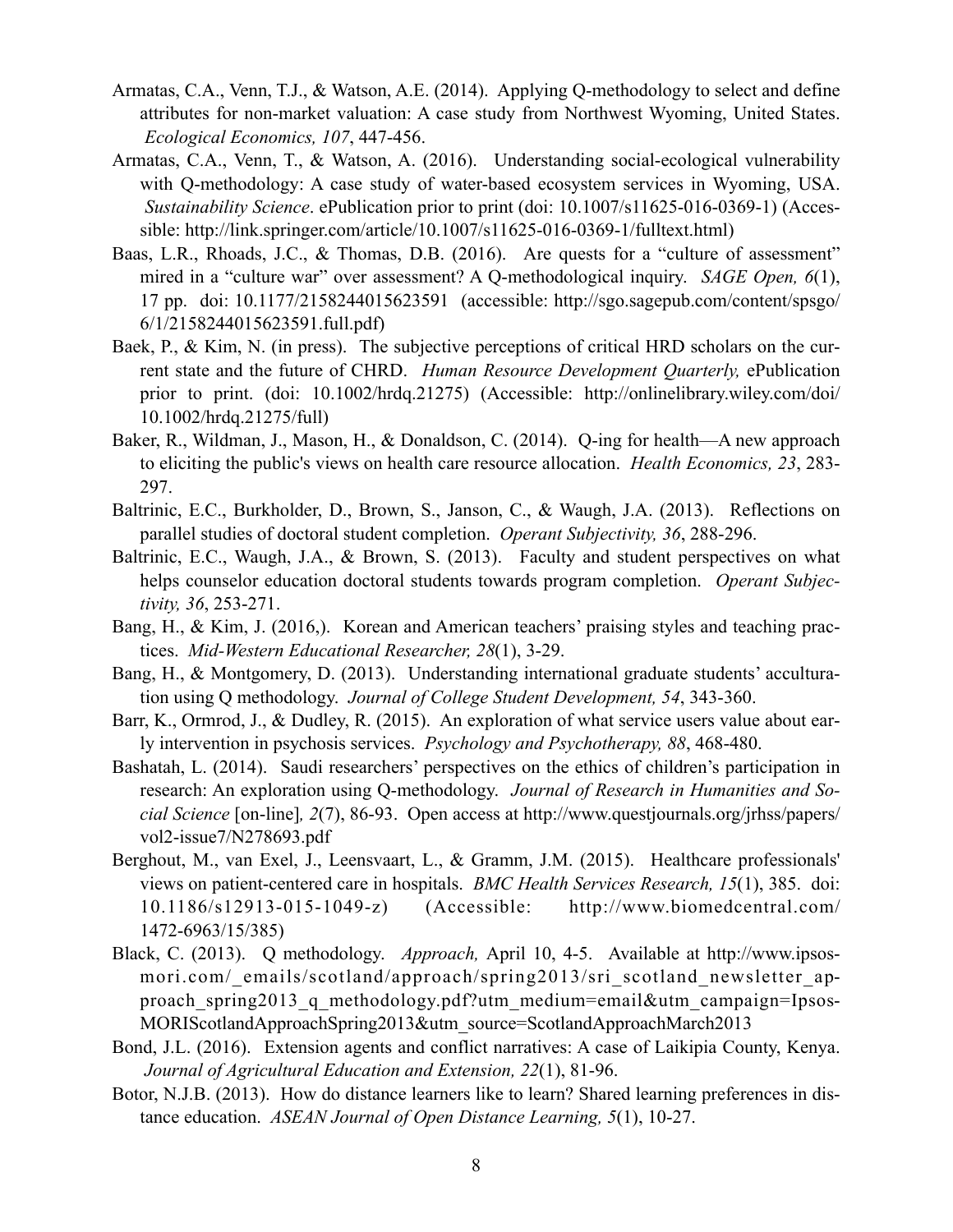- Bredin, Y.K., Lindhjem, H., van Dijk, J., & Linnell, J.D.C. (2015). Mapping value plurality towards ecosystem services in the case of Norwegian wildlife management: A Q analysis. *Ecological Economics, 118,* 198-206. doi: 10.1016/j.ecolecon.2015.07.005
- Bröer, C., & Heerings, M. (2013). Neurobiology in public and private discourse: The case of adults with ADHD. *Sociology of Health & Illness, 35*, 49-65.
- Brown, S.R., Danielson, S., & van Exel, J. (2015). Overly ambitious critics and the Medici Effect: A reply to Kampen and Tamás. *Quality & Quantity, 49*, 523-537. doi: 10.1007/s11135- 014-0007-x
- Burke, L.E.C-A. (2014). Post-colonial science education: The challenge of negotiating researcher positioning. *International Journal of Research & Method in Education, 37*, 242-255. doi: 10.1080/1743727X.2013.824776
- Burke, L.E.C-A. (2015). Exploiting the qualitative potential of Q methodology in a post-colonial critical discourse analysis. *International Journal of Qualitative Methods, 14*, 65-79.
- Burkholder, D., & Janson, C. (2013). Supporting PhD completion: Student and faculty perspectives. *Operant Subjectivity, 36*, 272-287.
- Cairns, R., Sallu, S.M., & Goodman, S. (2014). Questioning calls to consensus in conservation: A Q study of conservation discourses on Galápagos. *Environmental Conservation, 41*, 13-26.
- Cairns, R., & Stirling, A. (2014). 'Maintaining planetary systems' or 'concentrating global power?' High stakes in contending framings of climate geoengineering. *Global Environmental Change, 28,* 25-38.
- Cerrone, K., Nicholas, J.B., & Ramlo, S. (2013). Perspectives contributing to early college high school students' persistence. *Operant Subjectivity, 36*, 342-352.
- Chandran, R., Hoppe, R., De Vries, W.T., & Georgiadou, Y. (2015). Conflicting policy beliefs and informational complexities in designing a transboundary enforcement monitoring system. *Journal of Cleaner Production, 105,* 447-460.
- Chen, S-Y., & Hsu, H-C. (2015). Nurses' reflections on good nurse traits: Implications for improving care quality. *Nursing Ethics, 22*, 790-802.
- Ching, L., & Mukherjee, M. (2015). Managing the socio-ecology of very large rivers: Collective choice rules in IWRM narratives. *Global Environmental Change, 34,* 172-184.
- Clare, S., Krogman, N., & Caine, K.J. (2013). The ''balance discourse'': A case study of power and wetland management. *Geoforum, 49*, 40-49.
- Collins, L., & Angelova, M. (2015). What helps TESOL methods students learn: Using Q methodology to investigate students' views of a graduate TESOL methods class. *International Journal of Teaching and Learning in Higher Education, 27,* 247-260.
- Cotton, M.D., & Mahroos-Alsaiari, A.A. (2015). Key actor perspectives on stakeholder engagement in Omani Environmental Impact Assessment: An application of Q-methodology. *Journal of Environmental Planning and Management, 58*, 91-112*.* doi: 10.1080/09640568.2013.847822 [\(http://dx.doi.org/10.1080/09640568.2013.847822\)](http://dx.doi.org/10.1080/09640568.2013.847822)
- Churruca, K., Perz, J., & Ussher, J.M. (2014). Uncontrollable behavior or mental illness? Exploring constructions of bulimia using Q methodology. *Journal of Eating Disorders, 2*(22). Open access, doi:10.1186/s40337-014-0022-2 (available: [http://www.jeatdisord.com/con](http://www.jeatdisord.com/content/pdf/s40337-014-0022-2.pdf)[tent/pdf/s40337-014-0022-2.pdf](http://www.jeatdisord.com/content/pdf/s40337-014-0022-2.pdf))
- Clare, S., Krogman, N., & Caine, K.J. (2013). The ''balance discourse'': A case study of power and wetland management. *Geoforum, 49*, 40-49.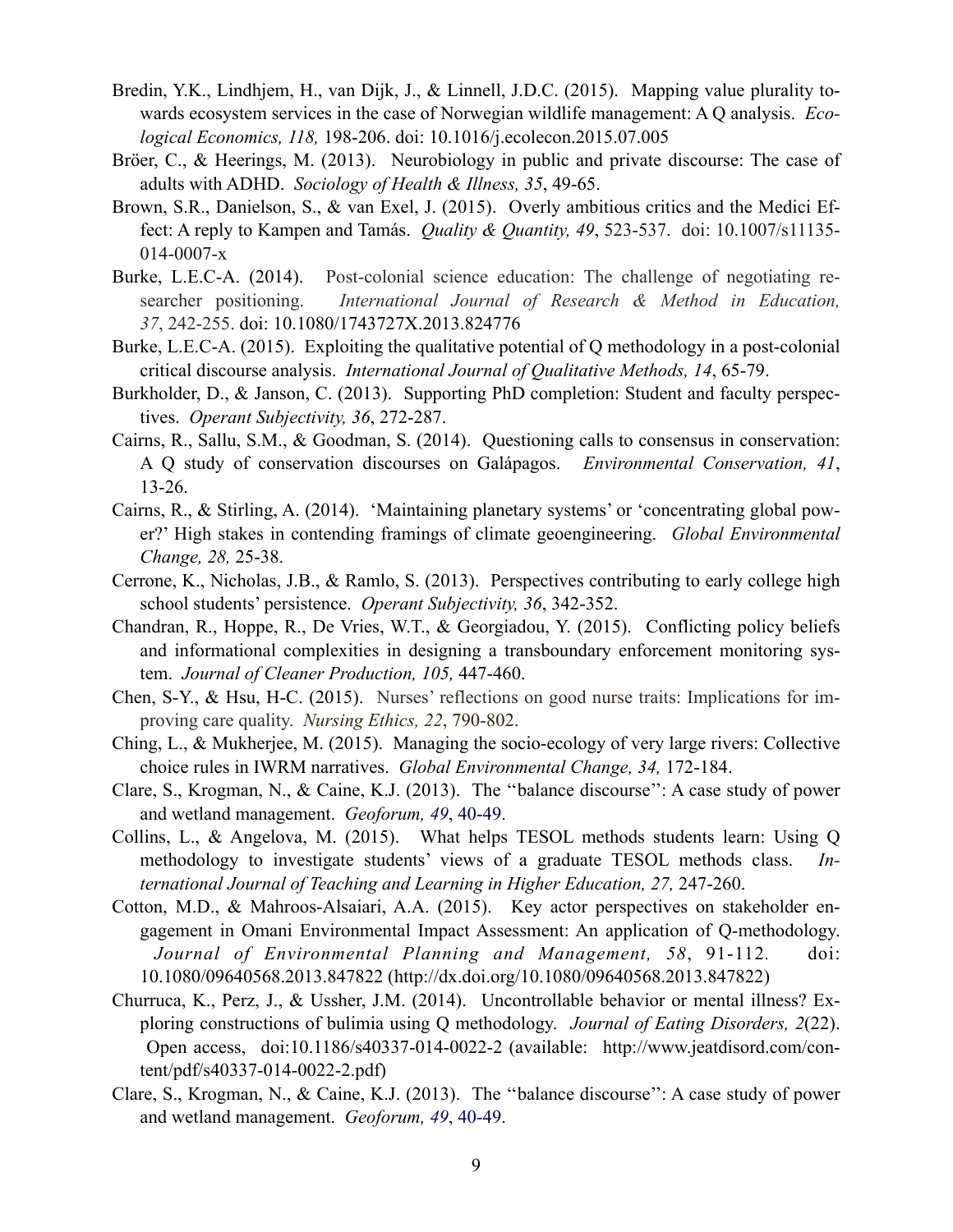- Clarke, D.J., & Holt, J. (2015). Understanding nursing practice in stroke units: A Q-methodological study. *Disability and Rehabilitation*, 37, 1870-1880. doi: 10.3109/09638288.2014.986588
- Cotton, M.D., & Mahroos-Alsaiari, A.A. (2015). Key actor perspectives on stakeholder engagement in Omani Environmental Impact Assessment: An application of Q-methodology. *Journal of Environmental Planning and Management, 58*, 91-112*.*
- Courtois, C., Schrøder, K., & Kobbernagel, C. (2015). Exploring landscapes of news comsumption cross-nationally – The use of Q methodology to fuse quantitative and qualitative approaches for increased explanatory power in comparative research. In F. Zeller, C. Ponte, & B. O'Neill (Eds.), *Revitalising audience research: Innovations in European audience research* (pp. 123-142). New York: Routledge.
- Cuppen, E. (2013). Q methodology to support the design and evaluation of stakeholder dialogue. *Operant Subjectivity, 36*, 135-161.
- Curry, R., Barry, J., & McClenaghan, A. (2013). Northern visions? Applying Q methodology to understand stakeholder views on the environmental and resource dimensions of sustainability. *Journal of Environmental Planning and Management, 56*, 624-649.
- Dafermos, G., & Van Eeten, M.J.G. (2014). Images of innovation in discourses of free and open source software. *First Monday, 19*(12), online publication. (Accessible [http://firstmon](http://firstmonday.org/ojs/index.php/fm/article/view/4210/4176)[day.org/ojs/index.php/fm/article/view/4210/4176\)](http://firstmonday.org/ojs/index.php/fm/article/view/4210/4176)
- Dahlberg, U.E., & Aune, I. (2013). The woman's birth experience—The effect of interpersonal relationships and continuity of care. *Midwifery, 29,* 407-415.
- Davis, C.H., Michelle, C., Hardy, A., & Hight, C. (2014). "Framing audience prefigurations of *The Hobbit: An Unexpected Journey*: The roles of fandom, politics and idealized intertexts. *Participations: Journal of Audience and Reception Studies, 11*(1), 50-87.
- Deignan, Tim, & Brown, S. (2015). Educator perspectives on the use of alternative assessment methods within taught masters programmes: An exploratory study using activity theory and Q methodology. *Educational Review*. (DOI: 10.1080/00131911.2015.1090399) ePublication prior to print.
- Di Giuseppe, M., Perry, J.C., Petraglia, J., Janzen, J., & Lingiardi, V. (2014). Development of a Q-sort version of the defense mechanism rating scales (DMRS-Q) for clinical use. *Journal of Clinical Psychology: In Session, 70*, 452-465.
- Dickinson, H., Jeffares, S., Nicholds, A., & Glasby, J. (2014). Beyond the Berlin Wall? Investigating joint commissioning and its various meanings using a Q methodology approach. *Public Management Review, 16*, 830-851.
- Dostál, J. (2015). The draft of the Competencial Model of the teacher in the context of the inquiry-based instruction. *Procedia—Social and Behavioral Sciences, 186,* 998-1006.
- Dryzek, J.S., & Kanra, B. (2014). Australian Muslims' orientations to secular society: Empirical exploration of theoretical classifications. *Journal of Sociology, 50*, 182-198.
- Dryzek, J.S., & Kanra, B. (2014). Muslims and the mainstream in Australia: Polarisation or engagement? *Journal of Ethnic and Migration Studies*, *40*, 1236-1253.
- Durose, C., Van Hulst, M., Jeffares, S., Escobar, O., Agger, A., & de Graaf, L. (2015). Five ways to make a difference: Perceptions of practitioners working in urban neighborhoods. *Public Administration Review* (ePublication prior to print).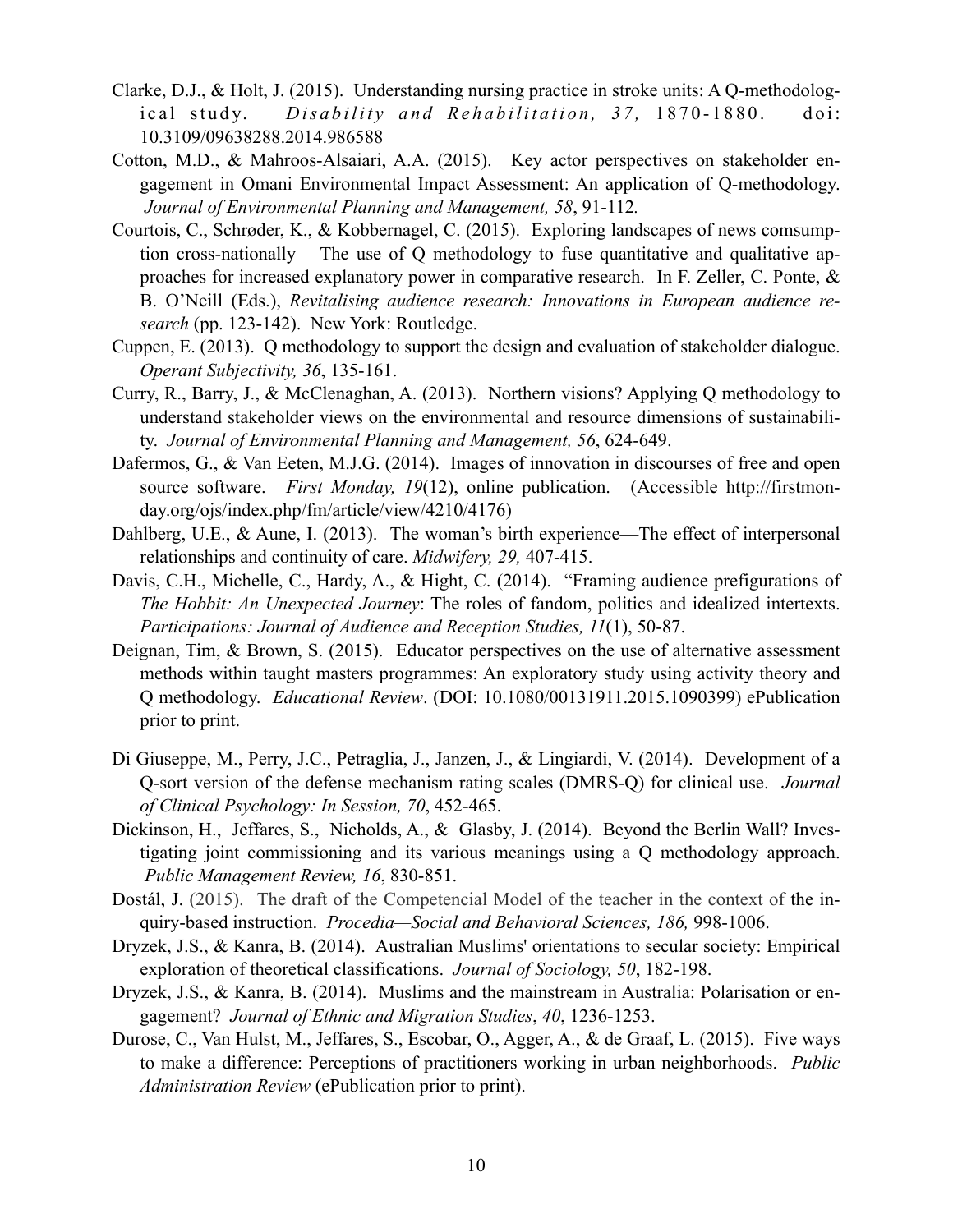- Ellingsen, I.T., Thorsen, A.A., & Størksen, I. (2014). Revealing children's experiences and emotions through Q methodology. *Child Development Research*, art. 910529, 9 pp. (Accessible: <http://dx.doi.org/10.1155/2014/910529>)
- Erhardt, I., Levy, R.A., Ablon, J.A., Ackerman, J.A., Seybert, C., Voßhagen, I., & Kächele, H. (2014). Amalie Xs Musterstunde: Analysiert mit dem Psychotherapie Prozess Q-Set [Amalie X's specimen case – Analyzed with the Psychotherapy Process Q-set]. *Forum der Psychoanalyse, 30*(4), 441-458. (Text in German)
- Evelina, B.C., & Camelia Nadia, B. (2014). The Q-sort technique used in identifying the level of methodological skills of the prospective teachers. *Procedia—Social and Behavioral Sciences, 128,* 60-65.
- Eyvindson, K., Kangas, A., Hujala, T., & Leskinen, P. (2015). Likert versus Q-approaches in survey methodologies: Discrepancies in results with same respondents. *Quality & Quantity, 49*, 509-522.
- Flurey, C.A., Morris, M., Pollock, J., Richards, P., Hughes, R., & Hewlett, S. (2014). A Qmethodology study of flare help-seeking behaviours and different experiences of daily life in rheumatoid arthritis. *BMC Musculoskeletal Disorders*, *15,* 364. (Provisional pdf viewable: <http://www.biomedcentral.com/content/pdf/1471-2474-15-364.pdf>.)
- Forrester, J., Cook, B., Bracken, L., Cinderby, S., & Donaldson, A. (2015). Combining participatory mapping with Q-methodology to map stakeholder perceptions of complex environmental problems. *Applied Geography, 56,* 199-208.
- Franz, A., Worrell, M., & Vögele, C. (2013). Integrating mixed method data in psychological research: Combining Q methodology and questionnaires in a study investigating cultural and psychological influences on adolescent sexual behavior. *Journal of Mixed Methods Research, 7*, 370-389.
- Fraser, J., Gupta, R., & Krasny, M.E. (2015). Practitioners' perspectives on the purpose of environmental education. *Environmental Education Research, 21*(5), 777-800.
- Fluckinger, C.D., & Brodke, M.R.H. (2013). Positive reactions to a Q sort for personality assessment. *Operant Subjectivity, 36*, 335-341.
- Gauttier, S., Gauzente, C., & Aikala, M. (2016). Are AR shopping services valued the same way throughout Europe? A four-country Q-investigation. *Systèmes d'information & management, 21*(1), 69-102.
- Gauzente, C. (2013). Une invitation illustrée à utiliser la *Q-method* dans les recherches en systèmes d'information [An illustrated invitation to use Q-method in research in information systems]. *Systèmes d'Information et Management, 18*(2), 69-109.
- Gauzente, C. (2014). Digging into the subjectivity of mobile apps "non-users" A single case study approach. *Operant Subjectivity, 37*(4), 41-55.
- Gaynor, T.S. (2013). Building democracy: Community development corporations' influence on democratic participation in Newark, New Jersey. *Operant Subjectivity, 36*, 93-113.
- Gingerich, A., Ramlo, S.E., van der Vleuten, C.P.M., Eva, K.W., & Regehr, G. (in press). Interrater variability as mutual disagreement: Identifying raters' divergent points of view. *Advances in Health Science Education*. ePublication prior to print (doi:10.1007/ s10459-016-9711-8) (accessible http://rdcu.be/ks51)
- Godor, B.P. (2016). Moving beyond the deep and surface dichotomy; Using Q methodology to explore students' approaches to studying. *Teaching in Higher Education*. (ePublication prior to print)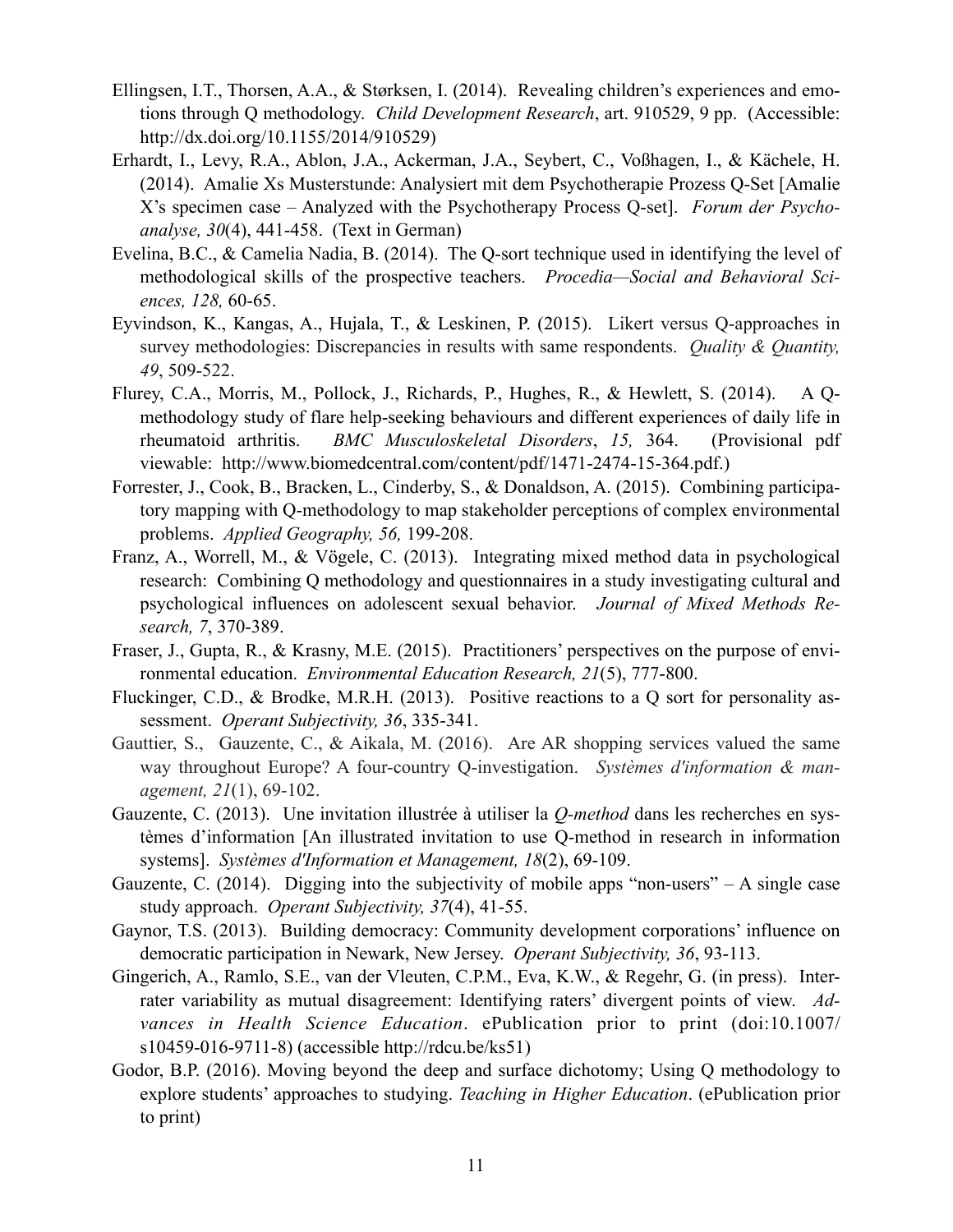- Goodman, G., Midgley, N., & Schneider, C. (2015). Expert clinicians' prototypes of an ideal child treatment in psychodynamic and cognitive-behavioral therapy: Is mentalization seen as a common process factor? *Psychotherapy Research.* (Published online before print)
- Gough, H., Tweed, A., & Sorensen, J. (2014). Priorities of staff and service users in mental health assessment: A Q methodological study. *Operant Subjectivity, 37*(4), 23-40.
- Granelli, S., & Zenor, J. (2016). Decoding "The Code": Reception theory and moral judgment of *Dexter*. *International Journal of Communication, 10,* 5056-5078. (accessible [http://ijoc.org/](http://ijoc.org/index.php/ijoc/article/view/4433/1813) [index.php/ijoc/article/view/4433/1813\)](http://ijoc.org/index.php/ijoc/article/view/4433/1813)
- Grover, V.K. (2014). Objective solution of subjective problems: Issue of methodological approach. *Journal of Advanced Research in Psychology & Psychotherapy, 1*(1), 10-21.
- Grover, V.K. (2015). Developing indicators of quality school education as perceived by teachers using Q-methodology approach. *Zenith International Journal of Multidisciplinary Research, 5*(8), 54-65.
- Ha, E.H. (2014). Attitudes toward video-assisted debriefing after simulation in undergraduate nursing students: An application of Q methodology. *Nurse Education Today, 34*, 978-984.
- Grijpma, J.W., Tielen, M., van Staa, A., Maasdam, L., van Gelder, T., Berger, S.P., Busschbach, J.J.V., Betjes, M., Weimar, W., & Massey, E.K. (in press). Kidney transplant patient's attitudes towards self-management support: A Q-methodological study. *Patient Education and Counseling*.
- Hall, R.T., Jensen, R.R., & McLean, D.D. (2013). Learning in the geoscience classroom: Qmethodology, learning styles, and individual preferences. *Journal of Geoscience Education, 61*, 120-128.
- Harvey, H., Good, J., Mason, J., & Reissland, N. (2015). A Q-methodology study of parental understandings of infant immunisation: Implications for health-care advice. *Journal of Health Psychology, 20,* 1451–1462.
- Haynes, N.A., & Jacobson, S. (2015). Barriers and perceptions of natural resource careers by minority students. *Journal of Environmental Education, 46*(3), 166-182.
- Hedges, C.D. (2014). The gender factor of survivor: A Q method approach. *Operant Subjectivity, 37*(1/2), 2-22.
- Hensel, D. (2014). Typologies of professional identity among graduating baccalaureate-prepared nurses. *Journal of Nursing Scholarship, 46*, 125-133. (DOI: 10.1111/jnu.12052)
- Hensel, D. (2016). Q-methodology: An alternative design for undergraduate nursing honors research. *Journal of Nursing Education, 55*(11), 659-662. (doi: 10.3928/01484834-20161011- 10)
- Hensel, D. (in press). Using Q methodology to assess learning outcomes following the implementation of a concept-based curriculum. *Nurse Educator,* ePublication prior to print*. (*doi: 10.1097/NNE.0000000000000357)
- Hensel, D., Cooper, R., & Craney, N. (in press). Operating room personnel viewpoints about certified registered nurse anesthetists. *Western Journal of Nursing Research*, ePublication prior to print. (Accessible: <http://journals.sagepub.com/doi/full/10.1177/0193945916682730>) (doi: 10.1177/0193945916682730)
- Hinkle, M., Iarussi, M.M., Schermer, T.W., & Yensel, J.F. (2014). Motivations to pursue the doctoral degree in counselor education and supervision. *Journal for Counselor Preparation and Supervision, 6*(1), art. 1. Free and open access [http://repository.wcsu.edu/cgi/viewcontent.c](http://repository.wcsu.edu/cgi/viewcontent.cgi?article=1069&context=jcps)[gi?article=1069&context=jcps](http://repository.wcsu.edu/cgi/viewcontent.cgi?article=1069&context=jcps)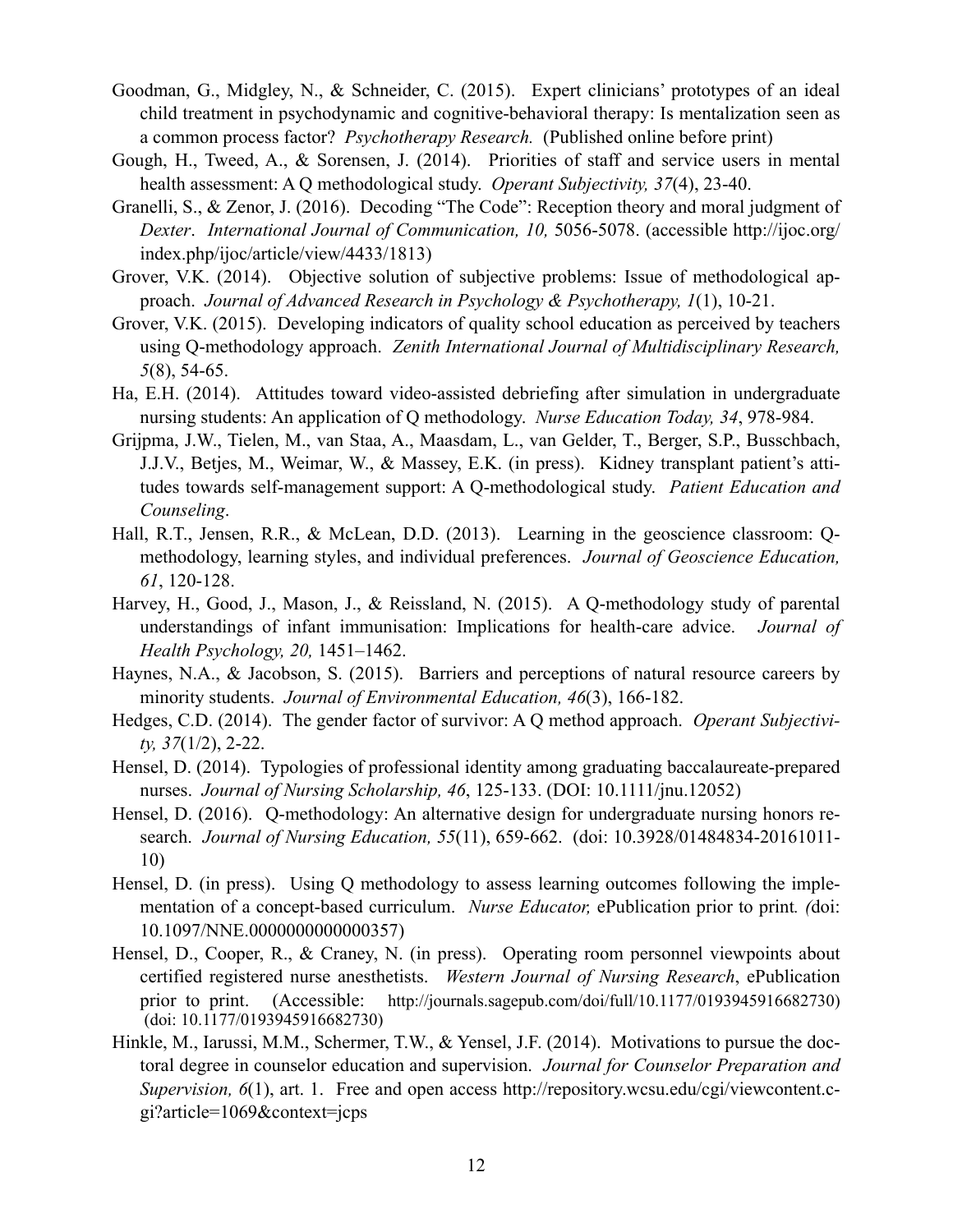- Hislop, J., Mason, H., Paar, J.R., & Colver, A. (in press). Views of young people with chronic conditions on transition from pediatric to adult health services. *Journal of Adolescent Health*. (doi: 10.1016/j.jadohealth.2016.04.004)
- Ho, G.W. K. (in press). Examining perceptions and attitudes: A review of using Likert-type scales versus Q-methodology. *Western Journal of Nursing Research.*
- Ho, G.W.K., & Gross, D.A. (2015). Pediatric nurses' differentiations between acceptable and unacceptable parent discipline behaviors: A Q-study. *Journal of Pediatric Health Care, 29*, 255-264.
- Ho, G.W.K., & Gross, D.A. (2015). Differentiating physical discipline from abuse: Q findings from Chinese American mothers and pediatric nurses. *Child Abuse and Neglect, 43,* 83-94.
- Howard, R.J., Tallontire, A.M., Stringer, L.C., & Marchant, R.A. (2016). *Which "fairness", for whom, and why?* An empirical analysis of plural notions of fairness in Fairtrade Carbon Projects, using Q methodology. *Environmental Science & Policy, 56,* 100-109.
- Hughes, J. (2016) Critical, respectful, person-centred: Q methodology for educational psychologists. *Educational and Child Psychology, 33*(3), 63-75.
- Hunter, W.C. (2013). Understanding resident subjectivities toward tourism using Q method: Orchid Island, Taiwan. *Journal of Sustainable Tourism, 21*, 331-354.
- Irie, K. (2014). Q methodology for post-social-turn research in SLA. *Studies in Second Language Learning and Teaching, 4*(1), 13-32. (doi: 10.14746/ssllt.2014.4.1.2)
- Jacobsen, K.S., & Linnell, J.D.C. (2016). Perceptions of environmental justice and the conflict surrounding large carnivore management in Norway—Implications for conflict management. *Biological Conservation, 203,* 197-206.
- Johnson, B.B., & Sciascia, J. (2013). Views on black bear management in New Jersey. *Human Dimensions of Wildlife, 18*, 249-262.
- Johnson, B. B., & Waishwell, L. (2014). Q method can identify diverse perspectives on 'helpful' information on cancer clusters and inform risk communication generally. *Journal of Risk Research, 17*, 1125-1145.
- Kampen, J.K., & Tamás, P. (2014). Overly ambitious: Contributions and current status of Q methodology. *Quality & Quantity*, *48*, 3109-3126.
	- Brown, S.R., Danielson, S., & Van Exel, J. (2015). Overly ambitious critics and the Medici Effect: A reply to Kampen and Tamás. *Quality & Quantity, 49,* 523-537.
	- Tamás, P.A., & Kampen, J.K. (2015). Heresy and the church of Q: A reply. *Quality & Quantity, 49,* 539-540.
- Kaufmann, G. (2014). Seeking environmental injustice with help of Q methodology on APA Algodoal-Maiandeua. *Environmental Justice, 7*(3), 61-69.
- Irie, K.(2014). Q methodology for post-social-turn research in SLA. *Studies in Second Language Learning and Teaching, 4*(1), 13-32. (doi: 10.14746/ssllt.2014.4.1.2)
- Kelly, S.E., Moher, D., & Clifford, T.J. (2016). Expediting evidence synthesis for healthcare decision-making: Exploring attitudes and perceptions towards rapid reviews using Q methodology. *Peer J, 4* (e2522) (doi: [10.7717/peerj.2522\)](https://doi.org/10.7717/peerj.2522). (Accessible: [https://peerj.com/articles/](https://peerj.com/articles/2522) [2522](https://peerj.com/articles/2522)/)
- Kim, I-J., Kim, S-H., & Sohn, S-K. (in press). Societal perceptions of male nurses in South Korea: A Q-methodological study. *Japan Journal of Nursing Science.* ePublication ahead of print. (doi: 10.1111/jjns.12152)
- Kindermann, G., & Gormally, M.J. (2013). Stakeholder perceptions of recreational and man-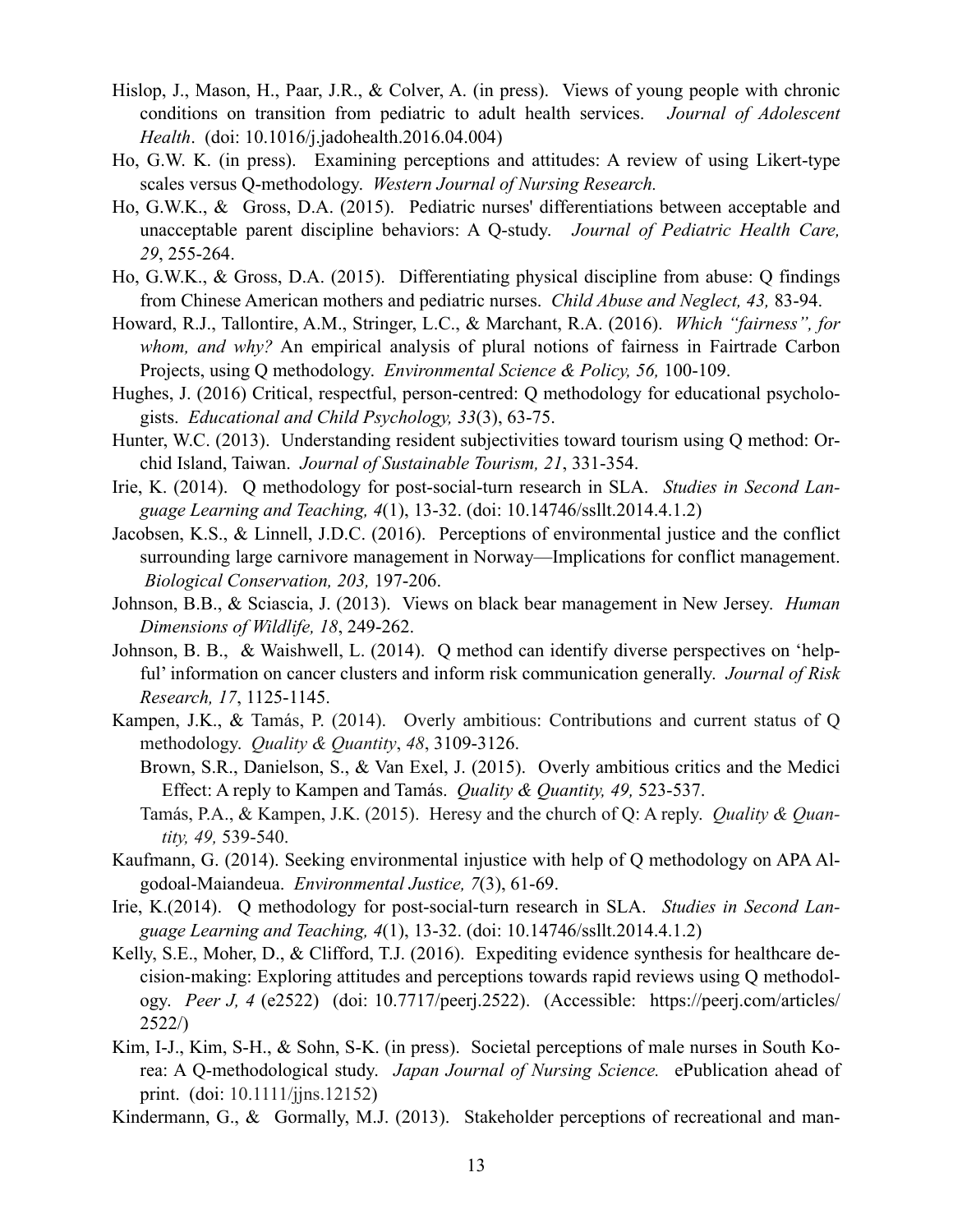agement impacts on protected coastal dune systems: A comparison of three European countries. *Land Use Policy, 31*, 472-485.

- Kraak, V.I., Swinburn, B., Lawrence, M., & Harrison, P. (2014). A Q methodology study of stakeholders' views about accountability for promoting healthy food environments in England through the Responsibility Deal Food Network. *Food Policy, 49,* 207-218.
- Landeen, J., Pierazzo, J., Akhtar-Danesh, N., Baxter, P., van Eijk, S., & Evers, C. (2015). Exploring student and faculty perceptions of clinical simulation: A Q-sort study. *Journal of Nursing Education, 54*, 485-491.
- Lavandier, C. & Delaitre, P. (2015). Individual and shared representations on ''zones calmes'' (''quiet areas'') among the French population in urban context. *Applied Acoustics, 99*, 135-144.
- Le Roux, C., & du Plessis, C. (2014). An exploratory Q study of corporate brand identity elements governing corporate brand image formation. *Southern African Business Review, 18*(3), 119-141.
- Leong, C. (2015). Persistently biased: The devil shift in water privatization in Jakarta. *Review of Policy Research, 32*, 600-621.
- Leong, C. (2016). The role of emotions in drinking recycled water. *Water, 8*, 548. 18 pp. (doi: 10.3390/w8110548) (open access, available:<http://www.mdpi.com/2073-4441/8/11/548>)
- Leong, C., & Lejano, R. (2016). Thick narratives and the persistence of institutions: Using the Q methodology to analyse IWRM reforms around the Yellow River. *Policy Sciences, 49*, 445–465 (doi: 10.1007/s11077-016-9253-1)
- Levine, A.C., & VanSlyke-Briggs, K. (2014). Speaking up publically or acting behind the scenes: Renegade teachers. *Operant Subjectivity, 37*(4), 3-22.
- Levitt, R., & Red Owl, R.H. (2013). Effects of early literacy environments on the reading attitudes, behaviours and values of veteran teachers. *Learning Environments Research, 16*, 387- 409.
- Liu, M-Y., Li, Y., Lu, A-P., & Han, X-J. (2013). Feasibility analysis of the value of Q method in the classification and understanding of expert experience. *Chinese Journal of Integrative Medicine, 19,* 869-873.
- Locke, J., Kasari, C., & Wood, J.J. (2014). Assessing social skills in early elementary-aged children with autism spectrum disorders: The Social Skills Q-Sort. *Journal of Psychoeducational Assessment, 32*, 62-76.
- Logo, E. (2013). Q-method based environmental awareness measurement in transportation. *International Journal for Traffic and Transport Engineering, 3*(1), 45-53.
- Lynch, A.H., Adler, C.E., & Howard, N.C. (2014). Policy diffusion in arid basin water management: A Q method approach in the Murray-Darling Basin, Australia. *Regional Environmental Change*, *14,* 1601-1613.
- MacDonald, P.A., Murray, G., & Patterson, M. (2015). Considering social values in the seafood sector using the Q-method. *Marine Policy, 52*, 68-76.
- Mair, J., & Whitford, M. (2013). An exploration of events research: Event topics, themes and emerging trends. *International Journal of Event and Festival Management, 4*(1), 6-30.
- Mandolesi, S., Nicholas, P., Naspetti, S., & Zanoli, R. (2015). Identifying viewpoints on innovation in low-input and organic dairy supply chains: A Q-methodological study. *Food Policy, 54,* 25-34.
- Martin, S., Daniel, C., & Williams, A.C. de C. (2014). How do people understand their neuro-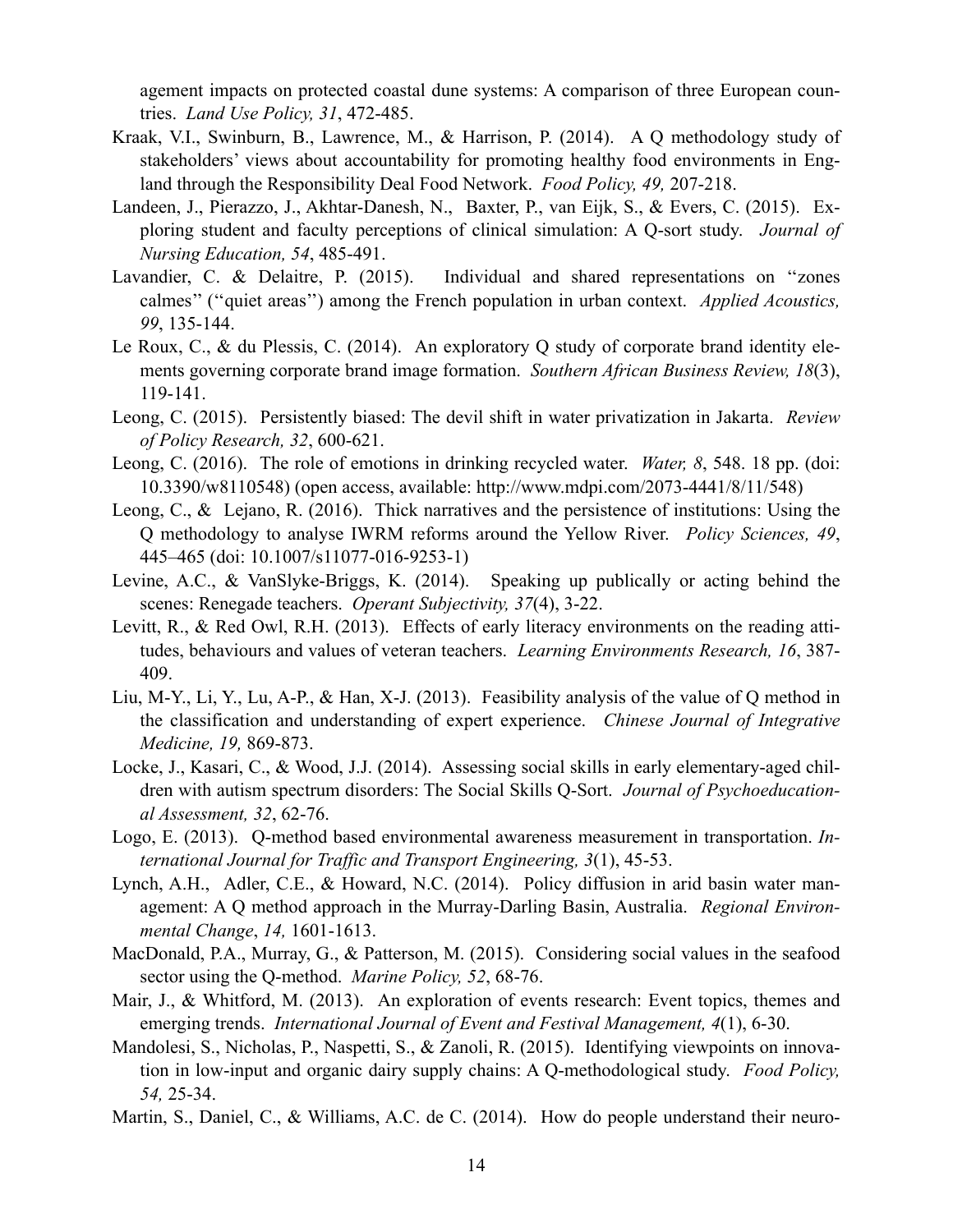pathic pain? A Q-study. *Pain: Journal of the International Association for the Study of Pain, 155*, 349-355.

- Masiclat, S.M. (2013). Build better personas using subjective science. *Touchpoint: The Journal of Service Design, 5*(1), 84-89.
- Massé, M.H., Popovich, M.N., & Kinsey, D.F. (2013). An examination of journalist perceptions toward covering tragedy and trauma. *Operant Subjectivity, 36*, 165-178.
- Mazur, K.E., & Asah, S.T. (2013). Clarifying standpoints in the gray wolf recovery conflict: Procuring management and policy forethought. *Biological Conservation, 167,* 79-89.
- McClelland, S.I. (2014). "What do you mean when you say that you are sexually satisfied?" A mixed methods study. *Feminism & Psychology*, *24*(1), 74-96.
- McHugh, N., Baker, R.M., Mason, H., Williamson, L., van Exel, J., Deogaokar, R., Collins, M., & Donaldson, C. (2015). Extending life for people with a terminal illness: A moral right and an expensive death? Exploring societal perspectives. *BMC Medical Ethics, 16*(14). (doi: 0.1186/s12910-015-0008-x). (Open Access: [https://bmcmedethics.biomedcentral.com/](https://bmcmedethics.biomedcentral.com/articles/10.1186/s12910-015-0008-x) [articles/10.1186/s12910-015-0008-x\)](https://bmcmedethics.biomedcentral.com/articles/10.1186/s12910-015-0008-x)
- Mckenzie, J.A. (2013). Models of intellectual disability: Towards a perspective of (poss)ability. *Journal of Intellectual Disability Research, 57*, 370-379.
- McKenzie, T.P., & Brown, S.R. (2014). Musical preferences and forms of life. *Operant Subjectivity, 37*(1/2), 97-105.
- McKeown, B., Thomas, D.B., Rhoads, J.C., & Sundblad, D. (2015). Falling hard for *Breaking Bad*: An investigation of audience response to a popular television series. *Participations, 12*(2), 147-167.
- Meade, L.B., Caverzagie, K.J., Swing, S.R., Jones, R.R., O'Malley, C.W., Yamazaki, K., & Zaas, A.K. (2013). Playing with curricular milestones in the educational sandbox: Q-sort results from an internal medicine educational collaborative. *Academic Medicine: Journal of the Association of American Medical Colleges, 88*(8), 1142-1148.
- Meade, L.B., Todd, C.Y., & Walsh, M.M. (2015). Found in transition: Applying milestones to three unique discharge curricula. *Peer J, 3*(e819).
- Meshaka, R., Jeffares, S., Sadrudin, F., Huisman, N., & Saravanan, P. (2016, in press). Why do pregnant women participate in research? A patient participation investigation using Qmethodology. *Health Expectations*, in press. (ePublication prior to print)
- Metzger, A., Syvertsen, A.K., Oosterhoff, B., Babskie, E., & Wray-Lake, L. (2015). How children understand civic actions: A mixed methods perspective. *Journal of Adolescent Research*. 29 pp. (DOI: 10.1177/0743558415610002). (ePublication in advance of print)
- Miguel, S.S.A., Caldeira, S., & Viera, M. (in press). The adequacy of the Q methodology for clinical validation of nursing diagnoses related to subjective foci. *International Journal of Nursing Knowledge*. (doi: 10.1111/2047-3095.12163) (ePublication prior to print)
- Milcu, A.I., Sherren, K., Hanspach, J., Abson, D., & Fischer, J. (2014). Navigating conflicting landscape aspirations: Application of a photo-based Q-method in Transylvania (Central Romania). *Land Use Policy, 41,* 408-422.
- Militello, M., & Janson, C. (2014). The urban school reform opera: The obstructions to transforming school counseling practices. *Education and Urban Society, 46*, 743-772.
- Moen, F., & Kvalsund, R. (2014). Subjectivity about communication in different learning contexts in sport. *Operant Subjectivity, 37*(3), 3-20.
- Mokry, S., & Dufek, O. (2014). Q method and its use for segmentation in tourism. *Procedia:*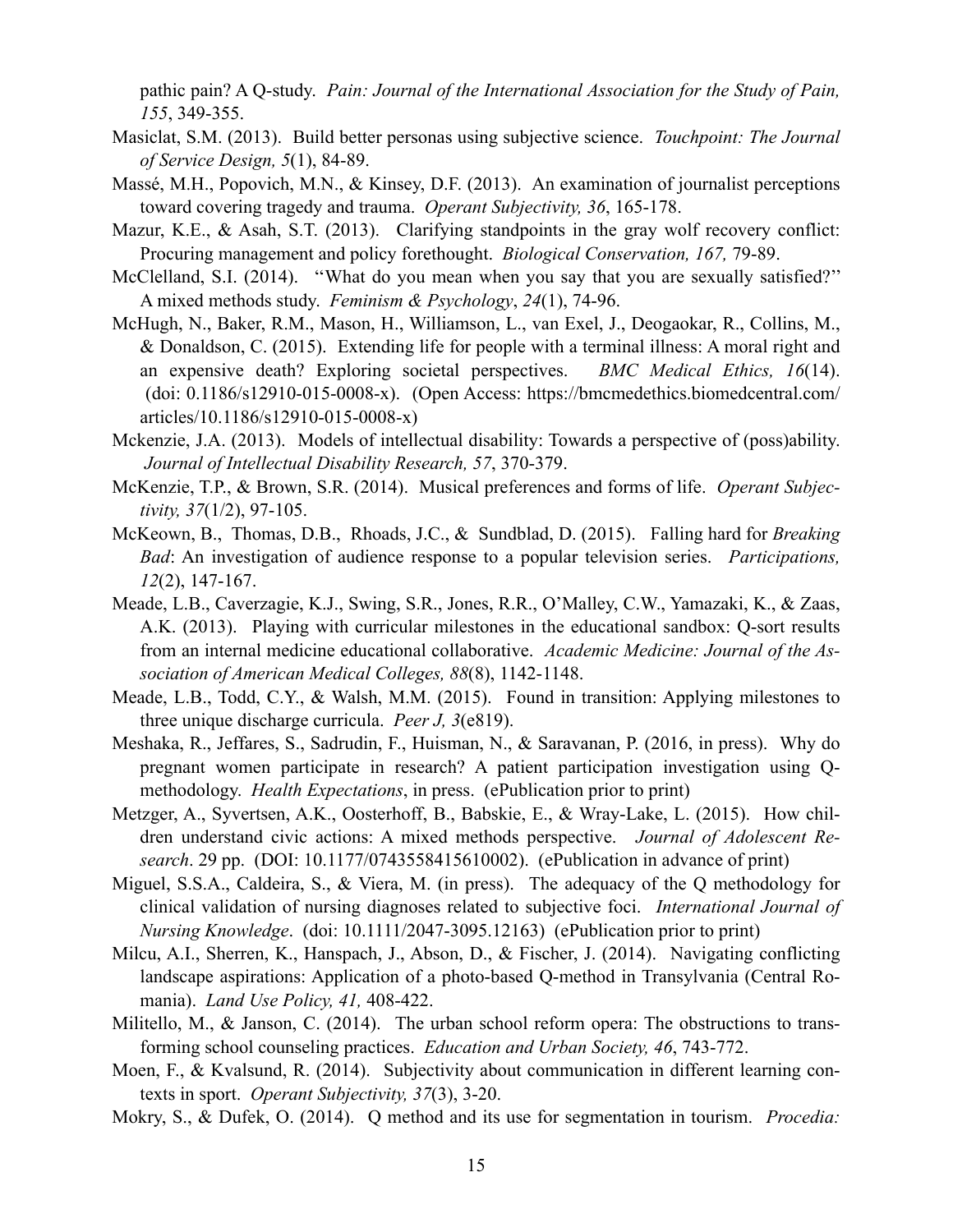*Economics and Finance, 12*, 445-452.

- Moses Passini, C., Pihet, S., & Favez, N. (2014). Assessing specific discipline techniques: A mixed-methods approach. *Journal of Child and Family Studies, 23*, 1389-1402.
- Naspetti, S., Mandolesi, S., & Zanoli, R. (2014). L'accettabilità delle innovazioni nella filiera lattiero casearia: un'analisi tramite la metodologia Q sort [Innovation acceptability in the dairy supply chain: A Q methodology analysis]. *Economia Agro-Alimentare, 16*(2), 79-95.
- Naspetti, S., Mandolesi, S., & Zanoli, R. (2016). Using visual Q sorting to determine the impact of photovoltaic applications on the landscape. *Land Use Policy, 57,* 564–573.
- Neff, M.W., & Larson, B.M.H. (2014). Scientists, managers, and assisted colonization: Four contrasting perspectives entangle science and policy. *Biological Conservation, 172,* 1-7.
- Nicholas, J.B., & Trost, J. (2015). Revamping instructional strategies in technology education towards a student learning model: A reflection. *ATEA Journal* [American Technical Education Association]*, 42*(2)*,* 23-30.
- Nicholas, P.K., Mandolesi, S., Naspetti, S., & Zanoli, R. (2014). Innovations in low input and organic dairy supply chains—What is acceptable in Europe? *Journal of Dairy Science, 97,* 1157-1167.
- Niemeyer, S., Ercan, S.A., & Hartzkarp, J. (2013). Understanding deliberative citizens: The application of Q methodology to deliberation on policy issues. *Operant Subjectivity, 36*(2), 114-134.
- O'Leary, K., Wobbrock, J.O., & Riskin, E.A. (2013). Q-methodology as a research and design tool for HCI. *Proceedings of the SIGCHI Conference on Human Factors in Computing Systems* (pp. 1941-1950). New York: Association for Computing Machinery.
- Onwuegbuzie, A.J., & Frels, R.K. (2015). Using Q methodology in the literature review process: A mixed research approach. *Journal of Educational Issues, 1*(2), 90-109.
- Orchard, L.J., Fullwood, C., Morris, N., & Galbraith, N. (2015). Investigating the Facebook experience through Q methodology: Collective investment and a 'Borg' mentality. *New Media & Society, 17*, 1547-1565.
- Øverland, K., Størksen, I., & Thorsen, A.A. (2013). Daycare children of divorce and their helpers. *International Journal of Early Childhood, 45*, 51-75.
- Paige, J.B. (2014). Making sense of methods and measurement: Q-methodology—Part I— Philosophical background. *Clinical Simulation in Nursing, 10*, 639-640.
- Paige, J.B. (2015). Making sense of methods and measurement: Q-methodology—Part II— Methodological procedures. *Clinical Simulation in Nursing, 11*, 75-77.
- Paige, J.B., & Morin, K.H. (2015). Q-sample construction: A critical step for a Q-methodological study. *Western Journal of Nursing Research, 38*, 96-110.
- Paige, J.B., & Morin, K.H. (2015). Using Q-methodology to reveal nurse educators' perspectives about simulation design. *Clinical Simulation in Nursing, 11*(1), 11-19.
- Paige, J.B., & Morin, K.H. (2015). Diversity of nursing student views about simulation design: A Q-methodological study. *Journal of Nursing Education, 54*(5), 249-260.
- Palmer, D.J. (2013). College administrators as public servants. *Public Administration Review, 73*, 441-451.
- Park, Y., Yen, E.J., & Y Hwang, Y.Y. (in press). Subjectivity about sexual ethics among Korean undergraduate students using Q methodology. *Asian Nursing Research*. (doi: 10.1016/j.anr. 2016.05.002) (Available: [http://www.asian-nursingresearch.com/article/](http://www.asian-nursingresearch.com/article/S1976-1317(16)30023-8/pdf) [S1976-1317\(16\)30023-8/pdf\)](http://www.asian-nursingresearch.com/article/S1976-1317(16)30023-8/pdf)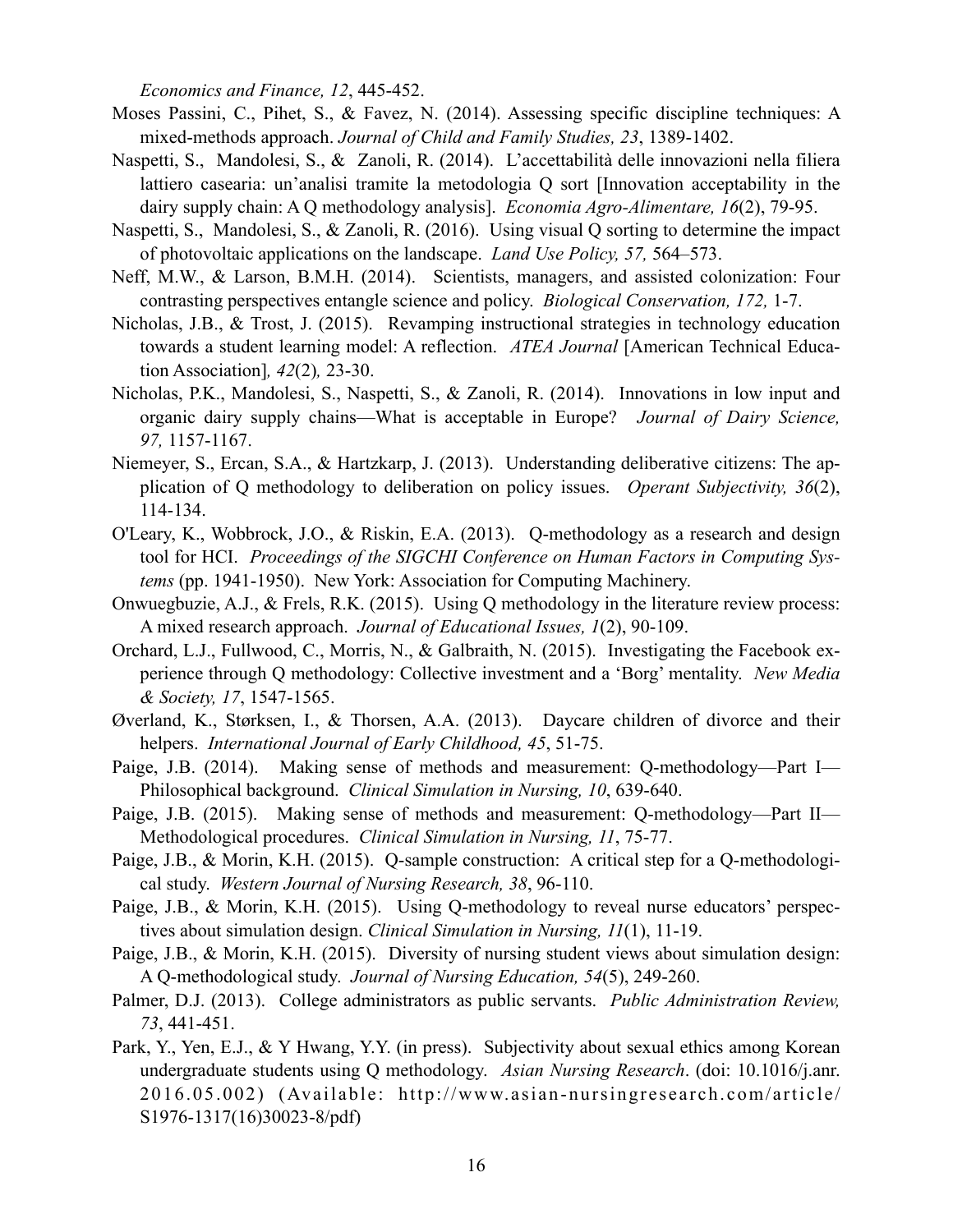- Parkins, J.R., Hempel, C., Beckley, T.M., Stedman, R.C., & Sherren, K. (2015). Identifying energy discourses in Canada with Q methodology: Moving beyond the environment versus economy debates. *Environmental Sociology, 1*, 304-314.
- Pereira, M.A., Fairweather, J.R., Woodford, K.B., & Nuthall, P.L. (2016). Assessing the diversity of values and goals amongst Brazilian commercial-scale progressive beef farmers using Qmethodology. *Agricultural Systems, 144,* 1-8.
- Perz, J., Ussher, J.M., & Gilbert, E. (2013). Constructions of sex and intimacy after cancer: Q methodology study of people with cancer, their partners, and health professionals. *BMC Cancer, 13.*
- Petit-Dit-Dariel, O., Wharrad, H., & Windle, R. (2014). Using Bourdieu's theory of practice to understand ICT use amongst nurse educators. *Nurse Education Today, 34*, 1368-1374.
- Phi, G., Dredge, D., & Whitford, M. (2014). Understanding conflicting perspectives in event planning and management using Q method. *Tourism Management, 40*, 406-415.
- Pike, K., Wright, P., Wink, B., & Fletcher, S. (2015). The assessment of cultural ecosystem services in the marine environment using Q methodology. *Journal of Coastal Conservation: Planning and Management, 19,* 667-675.
- Pirard, R., Petit, H., Baral, H., & Achdiawan, R. (2016). Perceptions of local people toward pulpwood plantations: Insights from Q-method in Indonesia. *International Forestry Review, 18*, 218-230.
- Pirard, R., Petit, H., Baral, H., & Achdiawan, R. (2016). *Impacts of industrial timber plantations in Indonesia: An analysis of rural populations' perceptions in Sumatra, Kalimantan and Java* (Occasional Paper 149). Bogor, Indonesia: CIFOR [Center for International Forestry Research]. (Accessible:

http://www.cifor.org/publications/pdf\_files/OccPapers/OP-149.pdf) ISBN 978-602-387-027-1. (doi: 10.17528/cifor/006037)

- Ponsignon, F., Maull, R.S., & Smart, P.A. (2014). Four archetypes of process improvement: A Q-methodological study. *International Journal of Production Research, 52*, 4507-4525.
- Posada, G., Lu, T., Trumbell, J., Kaloustian, G., Trudel, M., Plata, P.J., Peña, P.P., Perez, J., Tereno, S., Dugravier, R., Coppola, G., Constantini, A., Cassibba, R., Kondo-Ikemura, K., Nóblega, M., Haya, I.M., Pedraglio, C., Verissimo, M., Santos, A.J., Monteiro, L., & Lay, K.L. (2013). Is the secure base phenomenon evident here, there, and anywhere? A cross-cultural study of child behavior and experts' definitions. *Child Development*, *84*, 1896–1905.
- Posada, G., Trumbell, J., Noblega, M., Plata, S., Peña, P., Carbonell, O.A., & Lu, T. (2016). Maternal sensitivity and child secure base use in early childhood: Studies in different cultural contexts. *Child Development*, 87, 297-311.
- Ramlo, S., & Berit, K. (2013). Determining the various perspectives of caregivers of aging adults with Q methodology. *Family Journal: Counseling and Therapy for Couples and Families, 21*, 46-56.
- Ramlo, S. (2015). Q methodology as a tool for program assessment. *Mid-Western Educational Researcher, 27,* 207-223.
- Ramlo, S. (2016, in press). Students' views about potentially offering physics courses online. *Journal of Science Education and Technology.*
- Ramlo, S. (2016). Mixed method lessons learned from 80 years of Q methodology. *Journal of Mixed Methods Research, 10*(1), 28-45.
- Ramlo, S. (2016). Centroid and theoretical rotation: Justification for their use in Q methodology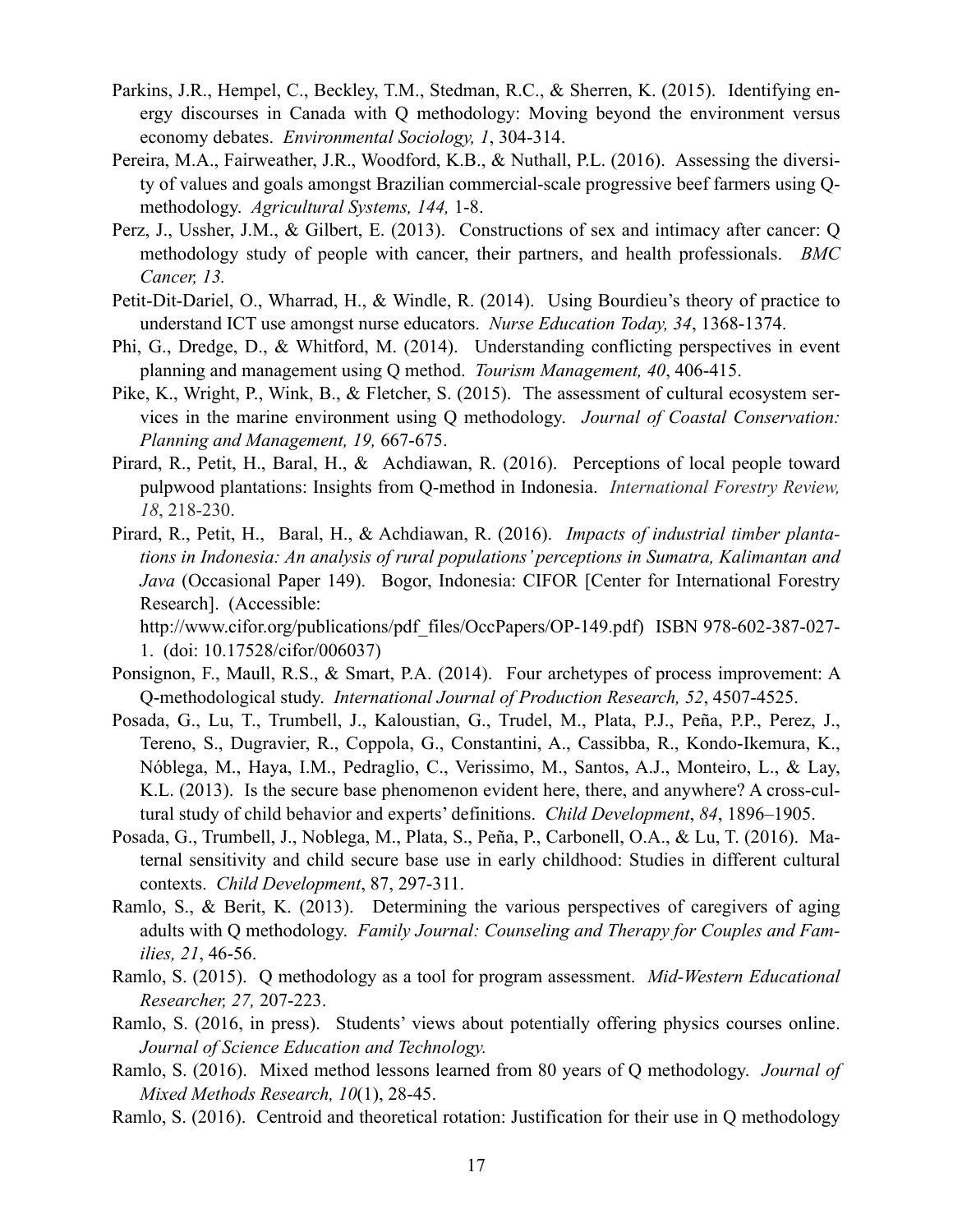research. *Mid-Western Educational Researcher, 28*, 72-91.

- Ramlo, S. (2015/ in press). Student views about a flipped physics course: A tool for program evaluation and improvement. *Research in the Schools.*
- Ramlo, S. (2015/ in press). Theoretical significance in Q methodology: A qualitative approach to a mixed method. *Research in the Schools.*
- Rastogi, A., Hickey, G.M., Badola, R., & Hussain, S.A. (2013). Diverging viewpoints on tiger conservation: A Q-method study and survey of conservation professionals in India. *Biological Conservation, 161*, 182-192.
- Rhoads, J.C. (2014). Q methodology. *SAGE Research Methods Case*s. London: Sage. DOI: <http://dx.doi.org/10.4135/978144627305014534166>
- Richardson, L., Fister, C., & Ramlo, S. (2015/ in press). Effect of an exercise and weight control curriculum: Views of obesity among exercise science students. *Advances in Physiology Education, 39*(2), 43-48.
- Roberts, J.K., Hargett, C.W., Nagler, A., Jakoi, E., & Lehrich, R.W. (2015). Exploring student preferences with a Q-sort: The development of an individualized renal physiology curriculum. *Advances in Physiology Education, 39*(3), 149-157.
- Robinson, T., Callahan, C., & Evans, K. (2014). Why do we keep going back? A Q method analysis of our attraction to horror movies. *Operant Subjectivity, 37*(1/2), 41-57.
- Robison, K.M., & Rhoads, J.C. (2014). Using popular culture in the classroom: Views of the film manic among students of juvenile delinquency. *Operant Subjectivity, 37*(1/2), 58-71.
- Rodriguez-Piñeros, S., & Mayett-Moreno, Y. (2014). Forest owners' perceptions of ecotourism: Integrating community values and forest conservation. *AMBIO* (online first).
- Roper, S., Capdevila, R., Lazard, L., & Roberts, A. (2015). How is this feminist again? Q as a feminist methodology. *Psychology of Women Section Review, 17*, 3-12.
- Sæbjørnsen, S.E.N., & Ødegård, A. (2016). Adolescents' subjective views about interprofessional team participation: A Q-methodological study. *Journal of Comparative Social Work, 11*(2), art. 2, 48 pp., published online, (accessible: http://journal.uia.no/index.php/JCSW/article/view/391)
- Said, G., & Stricklin, M. (2014). Dialogism: A philosophical contribution to understanding concourse and consciring. *Operant Subjectivity, 37*(3), 21-37.
- Schumacher, K.S., & Montgomery, D. (2013). Using identity indicators to describe graduate students' views of statistics courses in the context of major-specific courses. *Operant Subjectivity, 36*, 320-334.
- Scott, S., Baker, R., Shucksmith, J., & Kaner, E. (2014). Autonomy, special offers and routines: A Q methodological study of industry-driven marketing influences on young people's drinking behaviour. *Addiction, 109*, 1833-1844. (doi:10.1111/add.12663)
- Shabila, N.P., Al-Tawil, N.G., Al-Hadithi, T.S., & Sondorp, E. (2013). The range and diversity of providers' viewpoints towards the Iraqi primary health care system: An exploration using Q-methodology. *BMC International Health and Human Rights, 13*(18). (DOI: 10.1186/1472-698X-13-18)
- Shabila, N.P., Ahmed, H.M., & Yasin, M.Y. (2014). Women's views and experiences of antenatal care in Iraq: A Q methodology study. *BMC Pregnancy and Childbirth, 14*(43), published online.
- Shabila, N.P., Al-Tawil, N.G., Al-Hadithi, T.S., & Sondorp, E. (2014). Using Q-methodology to explore people's health seeking behavior and perception of the quality of primary care ser-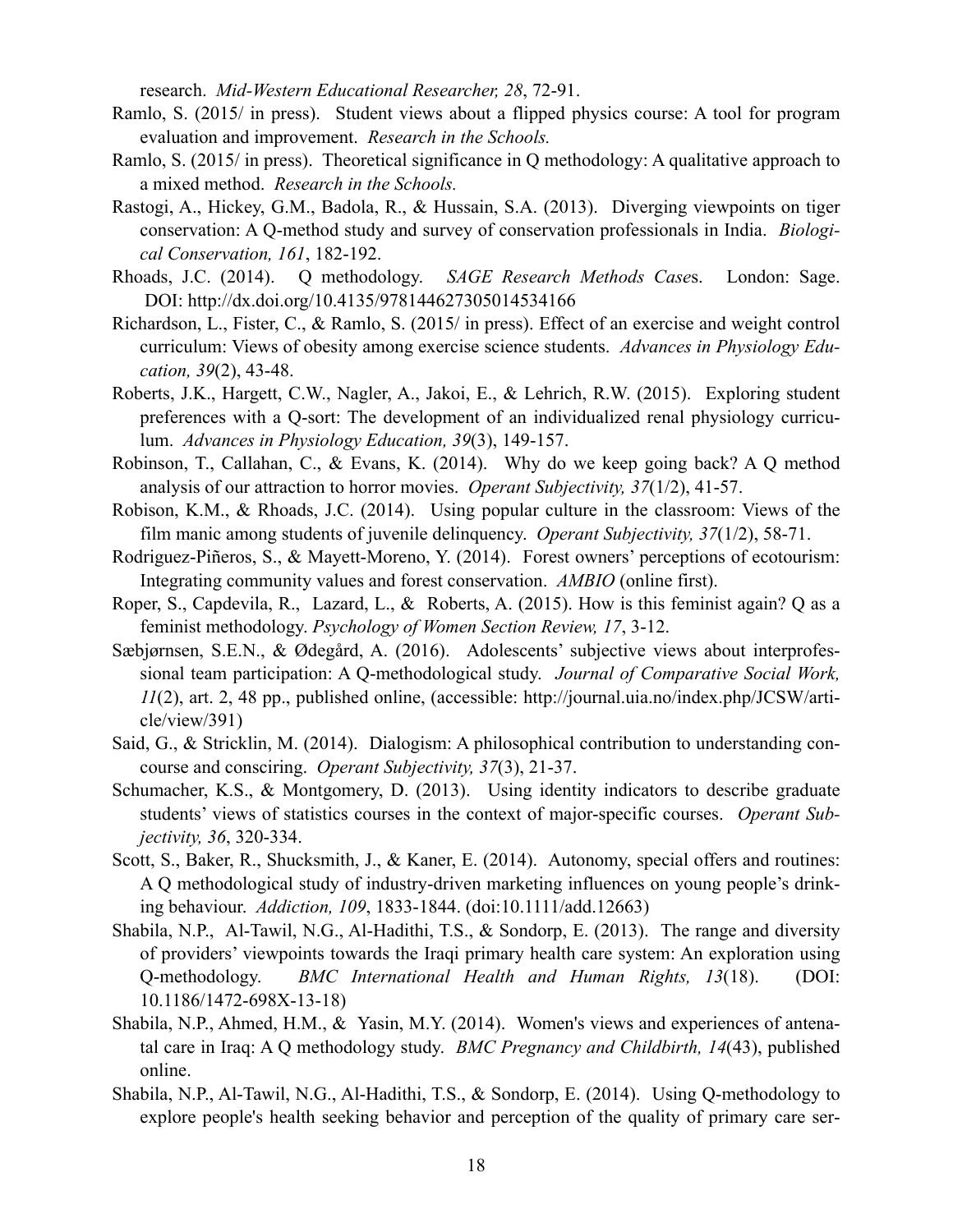vices. *BMC Public Health, 14*(2), published online.

- Shabila, N.P., Saleh, A.M., & Jawad, R.K. (2014). Women's perspectives of female genital cutting: Q-methodology. *BMC Women's Health, 14*(11), published online.
- Sharifi, H., Liu, W., & Ismail, H.S. (2014). Higher education system and the 'open' knowledge transfer: A view from perception of senior managers at university knowledge transfer offices. *Studies in Higher Education, 39*, 1860-1884.
- Sherren, K., Loik, L., & Debner, J.A. (2016). Climate adaptation in 'new world' cultural landscapes: The case of Bay of Fundy agricultural dykelands (Nova Scotia, Canada). *Land Use Policy, 51,* 267-280.
- Simons, J. (2013). An introduction to Q methodology. *Nurse Researcher, 20*(3), 28-32.
- Simpson, S., Brown, G., Peterson, A., & Johnstone, R.W. (2016). Stakeholder perspectives for coastal ecosystem services and influences on value integration in policy. *Ocean & Coastal Management, 126,* 9-21. (http://dx.doi.org/10.1016/j.ocecoaman.2016.03.009) (download at http://www.sciencedirect.com/science/article/pii/S0964569116300345)
- Sleenhoff, S., Cuppen, E., & Osseweijer, P. (2015). Unravelling emotional viewpoints on a biobased economy using Q methodology. *Public Understanding of Science, 24*, 858-877.
- Somerstein, R. (2014). The taste test: Applying Q methodology to aesthetic preference. *Operant Subjectivity, 37*(1/2), 72-96.
- Spruijt, P., Knol, A.B., Petersen, A.C., & Lebret, E. (2015). Different roles of electromagnetic field experts when giving policy advice: An expert consultation. *Environmental Health, 14*(7). (doi:10.1186/1476-069X-14-7 ) Open Access.
- Spruijt, P., Knol, A.B., Torenvlied, R., & Lebret, E. (2013). Different roles and viewpoints of scientific experts in advising on environmental health risks. *Risk Analysis, 33*, 1844-1857.
- Stahel, L., & Cohrs, C. (2015). Socially shared representations of the Israel-Palestine Conflict: An exploration among conflict outsiders. *Conflict & Communication Online, 14*(1).
- Stephenson, W. (2014). General theory of communication. *Operant Subjectivity, 37*(3), 38-56.
- Strickert, G., Chun, K.P., Bradford, L., Clark, D., Gober, P., Reed, M.G., & Payton, D. (2016). Unpacking viewpoints on water security: Lessons from the South Saskatchewan River Basin. *Water Policy, 18*, 50-72.
- Strunk, K.K., & Montgomery, D.M. (2013). Perceptions of learning versus teaching styles. *Academic Exchange Quarterly, 17*(1), 112-121.
- Tamás, P.A., & Kampen, J.K. (2015). Heresy and the church of Q: A reply. *Quality & Quantity, 49*, 539-540.
- Thomas, D.B., & Baas, L. (2013). Subjectivity and the economic inequality conundrum: Considering the American case. *Operant Subjectivity, 36*, 179-202.
- Thomas, D.B., Rhoads, Jr., J.C., & McKeown, B. (2016, in press). Social media in a subjective science mode: The "Facebook Likes" study reconfigured. *Journal of Social Media in Society*.
- Thompson, A.W., Dumyahn, S., Prokopy, L.S., Amberg, S., Baumgart-Getz, A., Jackson-Tyree, J., Perry-Hill, R., Reimer, A., Robinson, K., & Mase, A.S. (2013). Comparing random sample Q and R methods for understanding natural resource attitudes. *Field Methods, 25*, 25-46.
- Twijnstra, A., & de Graaf, G. (2013). Young loyalties: Loyalty conceptions and loyalty conflicts of young Dutch and English public administrators. *Operant Subjectivity, 36*, 73-92.
- Uittenbroek, C.J., Janssen-Jansen, L.B., Spit, T.J.M., & Runhaar, H.A.C. (2014). Organizational values and the implications for mainstreaming climate adaptation in Dutch municipalities: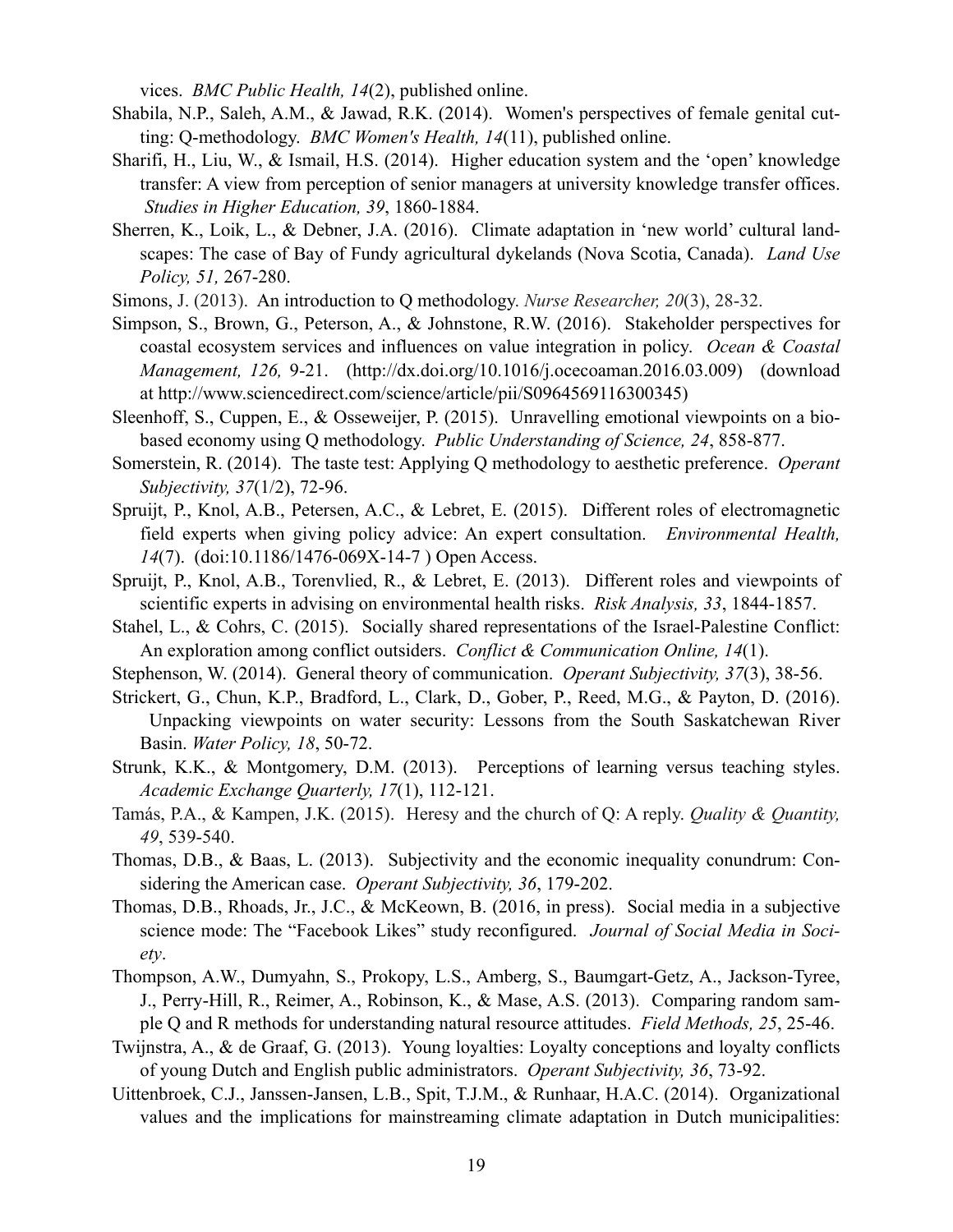Using Q methodology. *Journal of Water and Climate Change, 5*(3), 443-456.

- Vala, J. (2014). Age variable student's personal characteristics and their reader's preferences. *Procedia—Social and Behavioral Sciences, 112,* 270-276.
- Van Exel, J., Baker, R., Mason, H., Donaldson, C., & Brouwer, W. (2015). Public views on principles for health care priority setting: Findings of a European cross-country study using Q methodology. *Social Science & Medicine, 126*, 128-137.
- Vizcaíno, A., García, F., Villar, J.C., Piattini, M., & Portillo, J. (2013). Applying Q-methodology to analyse the success factors in GSD. *Information and Software Technology, 55*, 1200-1211.
- Walton, M.L. (2013). A case study investigating the influence of deliberative discussion on environmental preferences. *Society & Natural Resources, 26*, 303-324.
- Watts, S., & Stenner, P. (2014). Definitions of love in a sample of British women: An empirical study using Q methodology. *British Journal of Social Psychology*, *53*(3)*,* 557-572.
- Weldegiorgis, F.S., & Ali, S.H. (2016, in press). Mineral resources and localised development: Q-methodology for rapid assessment of socioeconomic impacts in Rwanda. *Resources Policy, 49.*
- West, S., Cairns, R., & Schultz, L. (2016). What constitutes a successful biodiversity corridor? A Q-study in the Cape Floristic Region, South Africa. *Biological Conservation 198,* 183-192. (doi: 10.1016/j.biocon.2016.04.019)
- Westbrook, J.L., McIntosh, C.J., Sheldrick, R., Surr, C., & Hare, D.J. (2013). Validity of dementia care mapping on a neuro-rehabilitation ward: Q-methodology with staff and patients. *Disability and Rehabilitation, 35*, 1652-1659.
- Wijngaarden, V. (2016). Q method and ethnography in tourism research: Enhancing insights, comparability and reflexivity. *Current Issues in Tourism* (online).
- Wolf, A. (2013). Readiness and persuasion in transformative learning for sustainable responses to climate change. *Proceedings: Transformation in a changing climate* (pp. 227-236). Oslo: University of Oslo, Trykket. (Accessible: http://www.iss.uio.no/transformation/proceedings)
- Wolf, A. (2013). Wellbeing for public policy: Roles for Q methodology. *Operant Subjectivity, 36*, 203-226.
- Wolf, A. (2014). The interview in Q methodology: Readiness to adopt sustainable responses to climate change. *SAGE Research Methods Cases* [online]. London: Sage. DOI: http://dx. doi.org/10.4135/978144627305014539121
- Work, J., Hensel, D., & Decker, K.A. (2015). A Q methodology study of perceptions of poverty among Midwestern nursing students. *Nurse Education Today, 35*, 328-332.
- Wright, K.F., Bryant, L.D., Morley, S., Hewison, J., Duff, A.J., & Peckham, D. (2015). Presenting life with cystic fibrosis: A Q–methodological approach to developing balanced, experience-based prenatal screening information. *Health Expectations, 18,* 1349–1362.
- Wright, P.N. (2013). Is Q for you?: Using Q methodology within geographical and pedagogical research. *Journal of Geography in Higher Education, 37*(2), 152-163.
- Xi, J., Owens, L., & Feng, H. (2016). Friendly girls and mean girls: Social constructions of popularity among teenage girls in Shanghai. *Japanese Psychological Research, 58*(1), 42-53.
- Yao, L., Xu, X., Ni, Z., Zheng, M., & Lin, F. (2015). Use of Q methodology to assess the concerns of adult female individuals seeking orthodontic treatment. *Patient Preference and Adherence, 9*, 47-55.
- Yeun, E.J., Bang, H.Y., Ryoo, E.N., & Ha, E.H. (2014). [Attitudes toward simulation-based learn](http://www.pubfacts.com/detail/24629271/Attitudes-toward-simulation-based-learning-in-nursing-students:-an-application-of-Q-methodology.)[ing in nursing students: An application of Q methodology.](http://www.pubfacts.com/detail/24629271/Attitudes-toward-simulation-based-learning-in-nursing-students:-an-application-of-Q-methodology.) *Nurse Education Today, 34*, 1062-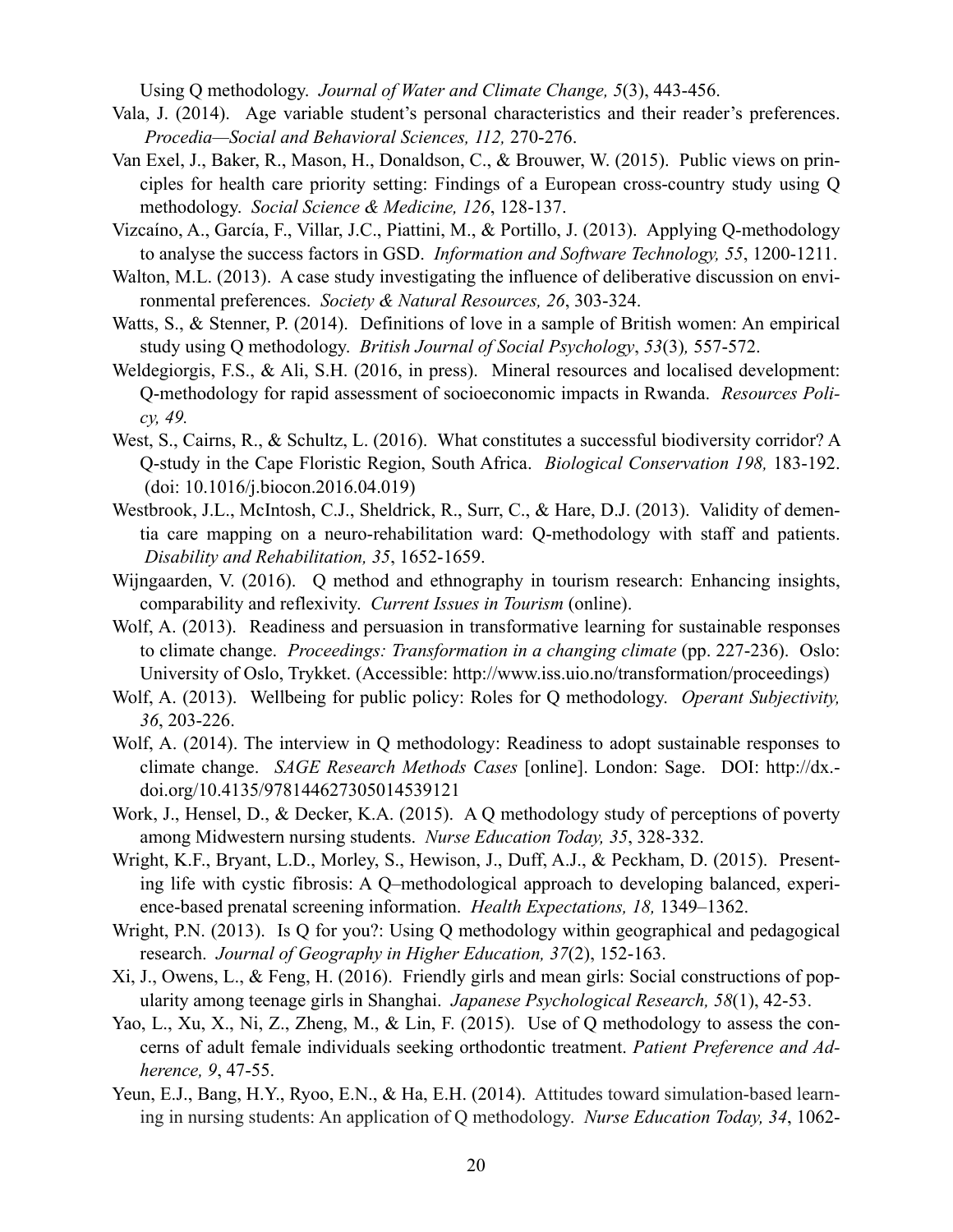1068.

- Zabala, A., & Pascual, U. (2016). Bootstrapping Q methodology to improve the understanding of human perspectives. *PLoS One, 11*(2):e0148087.
- Zanoli, R., Carlesi, L., Danovaro, R., Mandolesi, S., & Naspetti, S. (2015). Valuing unfamiliar Mediterranean deep-sea ecosystems using visual Q-methodology. *Marine Policy, 61,*  227-236.
- Zenor, J. (2014). Where are those good ol' fashioned values? Reception analysis of the offensive humor on Family Guy. *Operant Subjectivity, 37*(1/2), 23-40.
- Zhang, H., Satlykgylyjova, M., Almuhajiri, M., & Brown, S. (2013). Harvesting suggestions: A strategy for promoting policies designed to improve academic life for international students. *Operant Subjectivity, 36*, 233-252.
- Živojinović, I., & Wolfslehner, B. (2015). Perceptions of urban forestry stakeholders about climate change adaptation – A Q-method application in Serbia. *Urban Forestry & Urban Greening, 14*, 1079-1087.
- Živojinović, I., Wolfslehner, B., & Tomićević-Dubljević, J. (2015). Social and policy aspects of climate change adaptation in urban forests of Belgrade. *SEEFOR: South-East European Forestry, 6*(2), 219-235. (Published online: https://www.researchgate.net/publication/ 282859013 Social and Policy Aspects of Climate Change Adaptation in Urban Forests of Belgrade)

### *Chapters and Books*

- Ajani, M. (2015). *Citizenship, the self and the other: Critical discussions on citizenship and how to approach religious and cultural difference*. Newcastle upon Tyne, UK: Cambridge Scholars Publishing.
- Deignan, T. (2013). Using diverse system perspectives to develop policy and practice in an answerable way — the case of dyslexia support in higher education. In V. Farnsworth & Y. Solomon (Eds.), *Reframing educational research* (pp. 119-138). London: Routledge.
- Jeffares, S. (2014). *Interpreting hashtag politics: Policy ideas in an era of social media*. London: Palgrave Macmillan.
- Lo Bianco, J., & Aliani, R. (2013). *Language planning and student experiences: Intention, rhetoric and implementation.* Bristol, UK: Multilingual Matters.
- McKeown, B.F. & Thomas, D.B. (2013). *Q methodology* (Qualitative Applications in the Social Sciences series, Vol. 66, 2nd ed.). Thousand Oaks, CA: Sage.
- Owens, L. (2016). The use of Q sort methodology in research with teenagers. In J. Prior & J. Van Herwegen (Eds.), *Practical research with children* (pp. 228-245). London: Routledge.
- Said, G. & Stricklin, M. (Orgs. and Eds.) (2013). *Anais da 1o conferência internacional sobre metodologia Q: Análises qualitative e quantitative na pesquisa científica* [*Annals of the 1st international conference on Q methodology: Qualitative and quantitative analyses in scientific research*]. Teresina, Piauí, Brazil: EDUFPI [Universidade Federal do Piauí].
- Skelcher, C., Sullivan, H., & Jeffares, S. (2013). *Hybrid governance in European cities: Neighbourhood, migration and democracy.* London: Palgrave Macmillan.
- Zenor, J. (Ed.) (2014). *Parasocial politics: Audiences, pop culture, and politics*. Lanham, MD: Rowman & Littlefield.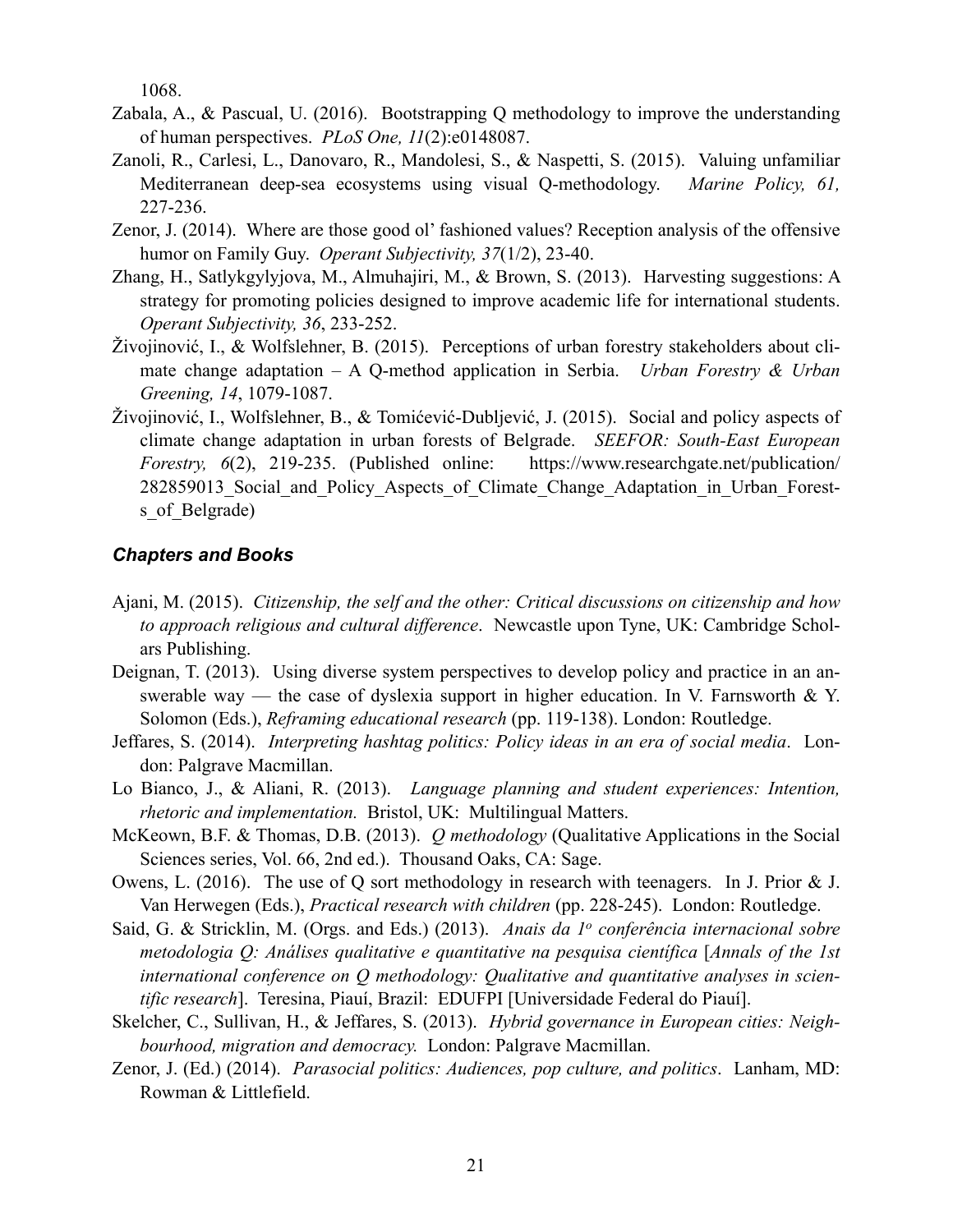### *Dissertations/Theses*

- Ajani, M. (2013). *Citizenship, the "self" and the "other": Perspectives of citizenship educators regarding citizenship, with a focus on religious and cultural difference*. Doctoral thesis (History), Royal Holloway, University of London.
- Akanbang, B.A.A. (2013). *Process use of programme evaluation in three evaluation contexts in Northern Ghana*. Doctoral thesis, Institute of Statistical, Social and Economic Research, University of Ghana, Accra.
- Alateeq, Z. (2016). *Understanding the factors influencing Saudi primary students' reading engagement: A mixed methods approach*. Doctoral thesis, University of Sheffield (UK).
- Alghamdi, A.A. (2016). *Examining preschool teachers' subjective beliefs toward developmentally appropriate practices: A Saudi Arabian perspective*. Doctoral dissertation, University of Alabama at Birmingham
- Apanecatl-Ibarra, E. (2016). *Exploring the views of American, international, and Mexican students of the Anglo Saxon model of the research university: A Q methodology study*. Doctoral dissertation, Oklahoma State University.
- Arnold, K.L. (2016). *The sociological, epidemiological, and ecological aspects of virus management in California vineyards*. Doctoral dissertation, University of California, Davis.
- Arter, R.K. (2015). *The assent to learn: An exploration of engineering technology students' attitudes and beliefs towards learning in a classroom environment*. Doctoral dissertation (Education, Curriculum and Instruction), University of Akron.
- Barnett, J.L. (2016). *Toward the needs for the contextualization of curriculum for Native American Baptist churches in Oklahoma*. Doctoral dissertation, Southeastern Baptist Theological Seminary.
- Barrance, T.A. (2016). *Perceptions and practice of gov20 in English local government*. Doctoral thesis, University of Birmingham (UK).
- Baxter, J. (2013). *Technological innovation systems: The case of hydrogen from waste*. Doctoral thesis (Architecture), Cardiff University, UK.
- Beck, P.D. (2014). *Fourth-grade students' subjective interactions with the seven elements of art: An exploratory case study using Q-methodology*. Doctoral dissertation (Interdisciplinary Educational Studies), Long Island University, C. W. Post Center.
- Behn, D.F. (2013). *A theory of configurative fairness for evolving legal orders: Linking the scientific study of subjectivity to jurisprudential thought.* Doctoral thesis, Public International Law, Centre for Energy, Petroleum and Mineral Law and Policy, University of Dundee (Scotland, UK).
- Bicking, C.J. (2015). *Toyota Production System (TPS) theories-in-action and lean implementation theories-in-action: A contrast in maximization of human potential*. Doctoral dissertation, Human and Organization Development, Fielding Graduate University.
- Boden, Z.V.R. (2013). *Mapping the multiple-dimensions of men's guilt-experiences: Feelings, temporality, narrative*. Doctoral thesis, University of London, Birkbeck College, UK.
- [Boesch, J.A.](http://search.proquest.com/pqdt/indexinglinkhandler/sng/au/Boesch,+Julie+Anne/$N?accountid=11835) (2014). *Expanded learning (afterschool) leaders' perceptions regarding most important elements for program quality and use of self-assessment tools for continuous improvement*. Doctoral dissertation (Educational Leadership), California State University, Fresno.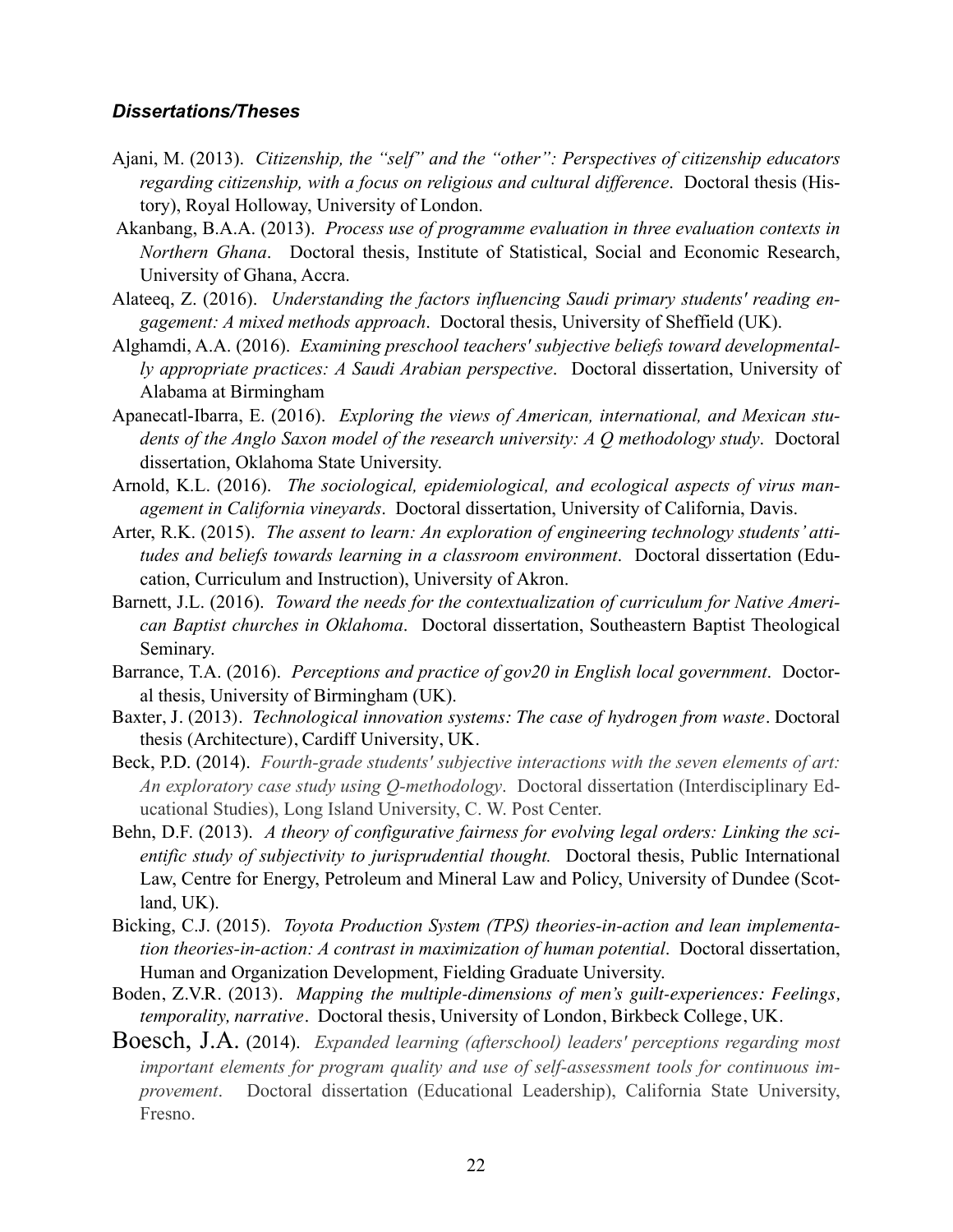- Bond, J.L. (2013). *Human (in)security at the livestock-crop-wildlife nexus: The case of Laikipia County, Kenya*. Doctoral thesis (Food and Resource Economics), University of Copenhagen, Denmark.
- Bowlick, F.J. (2016). *Education on the GIS frontier: CyberGIS and its components*. Doctoral dissertation, Texas A&M University.
- Brandling, J. L. (2014). *Young people's cultural discourses on alcohol: A Q methodological enquiry*. Doctoral thesis (Health & Social Sciences), University of the West of England, Bristol, UK.
- Brown, C.L. (2013). *What works? Principals' perceptions of professional development*. Doctoral dissertation (Educational Leadership), North Carolina State University.
- Brown, Z. (2013). *'We just have to get on with it': Inclusive teaching in a standards driven system.* Doctoral thesis (Education), Wolverhampton University, Wolverhampton, UK.
- [Burke, L.E.C-A. \(2014\).](http://search.proquest.com/pqdt/indexinglinkhandler/sng/au/Burke,+Lydia+E+Carol-Ann/$N?accountid=11835) *Western teachers of science or teachers of Western science: On the influence of Western modern science in a post-colonial context*. Doctoral dissertation (Curriculum, Teaching and Learning), University of Toronto.
- Chandran, R. (2016). *If wildlife enforcement monitoring system (WEMS) is the solution, what is the problem?* Doctoral dissertation (Geo-Information Science and Earth Observation), University of Twente, The Netherlands.
- Chiu, C–H. (2013). *Verification of theory based design features for designing online instruction for students with learning disabilities and other struggling learners*. Doctoral dissertation (Educational Leadership and Policy Studies), University of Kansas.
- Cochran, G.L. (2013). *A Q-methodology approach to investigating the relationship between level of reflection and typologies among prospective teachers in the Physics Learning Assistant Program at Florida International University*. Doctoral dissertation (Curriculum and Instruction), Florida International University.
- Coladonato, J.A. (2013). *Attitudes about second-career teachers: An exploratory Q study of school administrators and classroom teachers*. Doctoral dissertation (Education, Information, and Technology), Long Island University, C.W. Post Center, NY.
- [Collum, T.L. \(2014\).](http://search.proquest.com/pqdt/indexinglinkhandler/sng/au/Collum,+Tracy+Lovejoy/$N?accountid=11835) *Conceptualization of effective leadership indicators among university female leaders*. Doctoral dissertation (Education), North Carolina State University.
- Culpepper, E.L. (2015). *Exploring teachers' beliefs about reading standards: A Q-methodology study*. Doctoral dissertation (Education), North Carolina State University.
- Dadze-Arthur, A. (2016). *Homo subjectivus: Shoehorning customer-centric reform into the subjectivities of Abu Dhabi's public administrators*. Doctoral thesis, University of Birmingham (UK).
- Damio, S.M. (2013). *Seeking Malay trainee English teachers' perceptions of autonomy in language learning using Q methodology*. Doctoral thesis, University of Nottingham (UK).
- Daniels, T.A. (2016). *To what extent should the public be involved in health disinvestment decision making?: A mixed methods investigation into the views of health professionals in the English NHS*. Doctoral thesis, University of Birmingham (UK).
- Danskin, K.A. (2016). *The impact of experience on beliefs about motherhood*. Doctoral dissertation, New School of Social Research.
- Davis, B.B. (2014). *Why do you want your child to have braces? Investigating the motivations of Hispanic/Latino and Caucasian parents*. Doctoral dissertation (Orthodontics), University of Washington.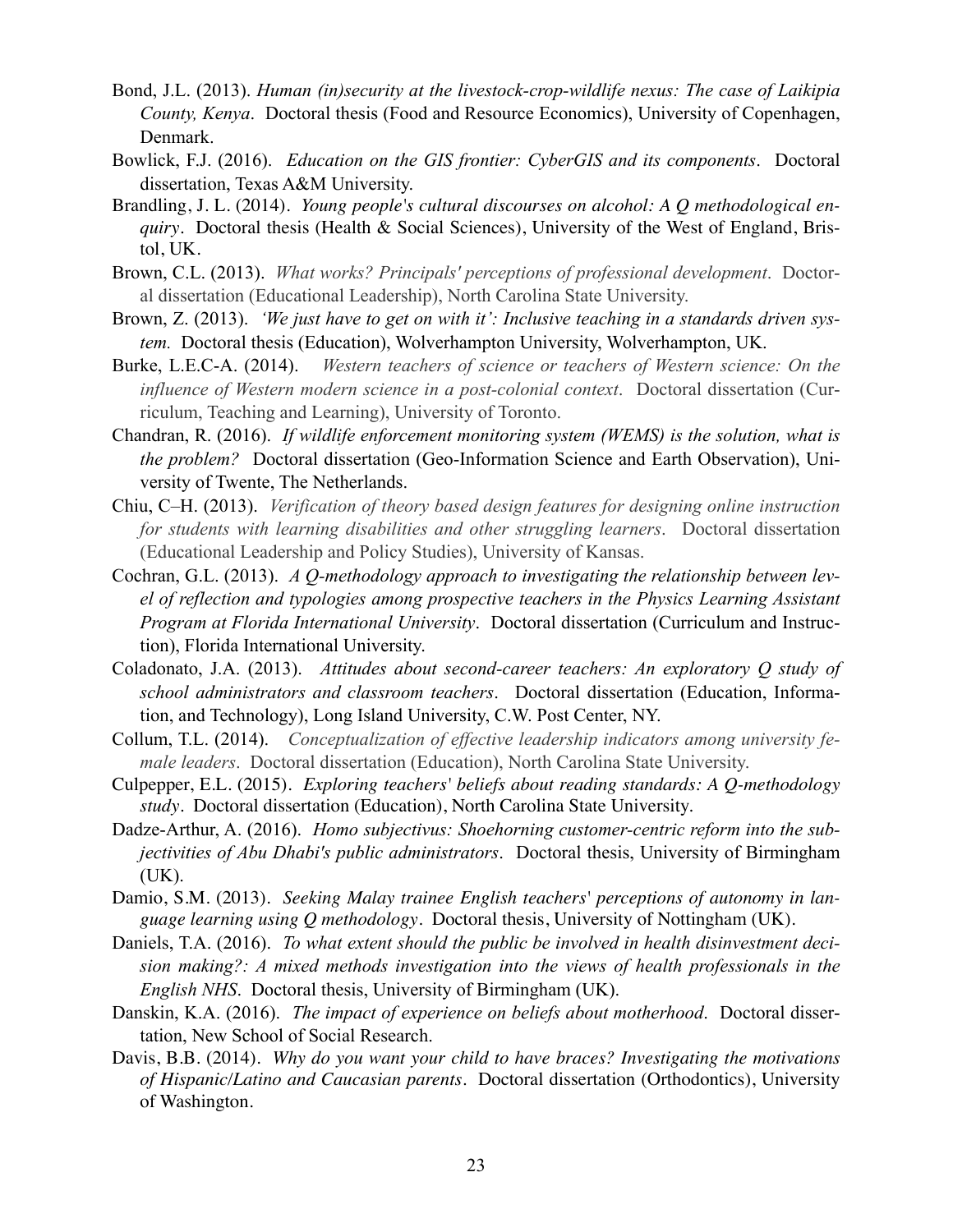- Dos Santos, R.C. (2015). *Health program evaluating the effectiveness of the school in relation to oral health in basic education schools- Q-methodology.* Master's thesis, Federal Universiae, Minas Gerais, Brazil.
- Elston, F. (2014). *Doing well by doing good: A mixed methods inquiry into the experiences of well-being and what contributes to it*. Doctoral thesis, University of East London (School of Psychology).
- Fikse, C. (2013). *From self-actualization to co-actualization within leadership.* Norwegian University of Science and Technology (Norges teknisk-naturvitenskapelige universitet).
- Ford, E.J. (2014). *Quality of life after stroke and aphasia: stroke survivors' and spouses' perspectives*. Doctoral thesis (Clinical Psychology), Staffordshire University, UK.
- Forister, J.G. (2015). *Novice physician assistant transfer of learning during the transition to clinical practice: A mixed interpretive study*. Doctoral dissertation (Educational Administration and Human Resource Development), Texas A&M University.
- Frayne, D. (2014). *Nonprofit leader perceptions of effective organizational performance measurement: A Q methodology study*. Doctoral dissertation (Management), University of Phoenix.
- Frearson, A.E. (2013). *A Q-methodological study to explore Muslim girls' viewpoints around how a secondary school setting can promote and support their inclusion.* Research thesis (Educational and Child Psychology), Department of Educational Studies, University of Sheffield, UK.
- Gardner, L.Y. (2016). *Principals' perceptions about the elements of mentoring support that most impact the development of a new principal's leadership capacity*. Doctoral dissertation, East Carolina University.
- Ghali, M. (2015). *Factors underlying counselor educators' perspectives on spiritual issues in counseling in non-faith-based CACREP-accredited training programs*. Doctoral dissertation (Counselor Education and Supervision), Kent State University.
- Gower, B.S. (2015). *Why do individuals volunteer at foodbanks?* Master's thesis, School of Public Policy, University College, London.
- Grammer, S.F. (2016). *Diverse teacher mental models about kindergarten children who are developmentally advanced*. Master's thesis (Educational Psychology), Oklahoma State University.
- Greenblott, J.M. (2013). *Quantitative analysis of regulatory discourses on agricultural genetic engineering: An exploration and empirical application of critical theory*. Doctoral dissertation (Environmental Science and Public Policy), George Mason University.
- Gudurić, I. (2013). *The perception of decision-makers to climate change adaptation in urban and peri-urban forests of Belgrade*. Master's thesis (European Forestry), Department of Forest and Soil Sciences, University of Natural Resources and Life Sciences, Vienna, Austria.
- Harvey, H.L. (2016). *The role of the care-giver in infant immunisation: Influences and perspectives on immunisation uptake and pain expression*. Doctoral thesis, University of Durham (UK).
- Hawkins, P.M. (2016). *Exploring attitudes and values of African American women toward outdoor activities: A Q-method study*. Doctoral dissertation, Oklahoma State University.
- Healey, G.A. (2016). *American Indian graffiti muralism: Survivance and geosemiotic signposts in the American cityscape*. Doctoral dissertation, University of Arizona.
- Hiatt, A.C. (2013). *Development and evaluation of the EvoDevoCI: An evolutionary develop-*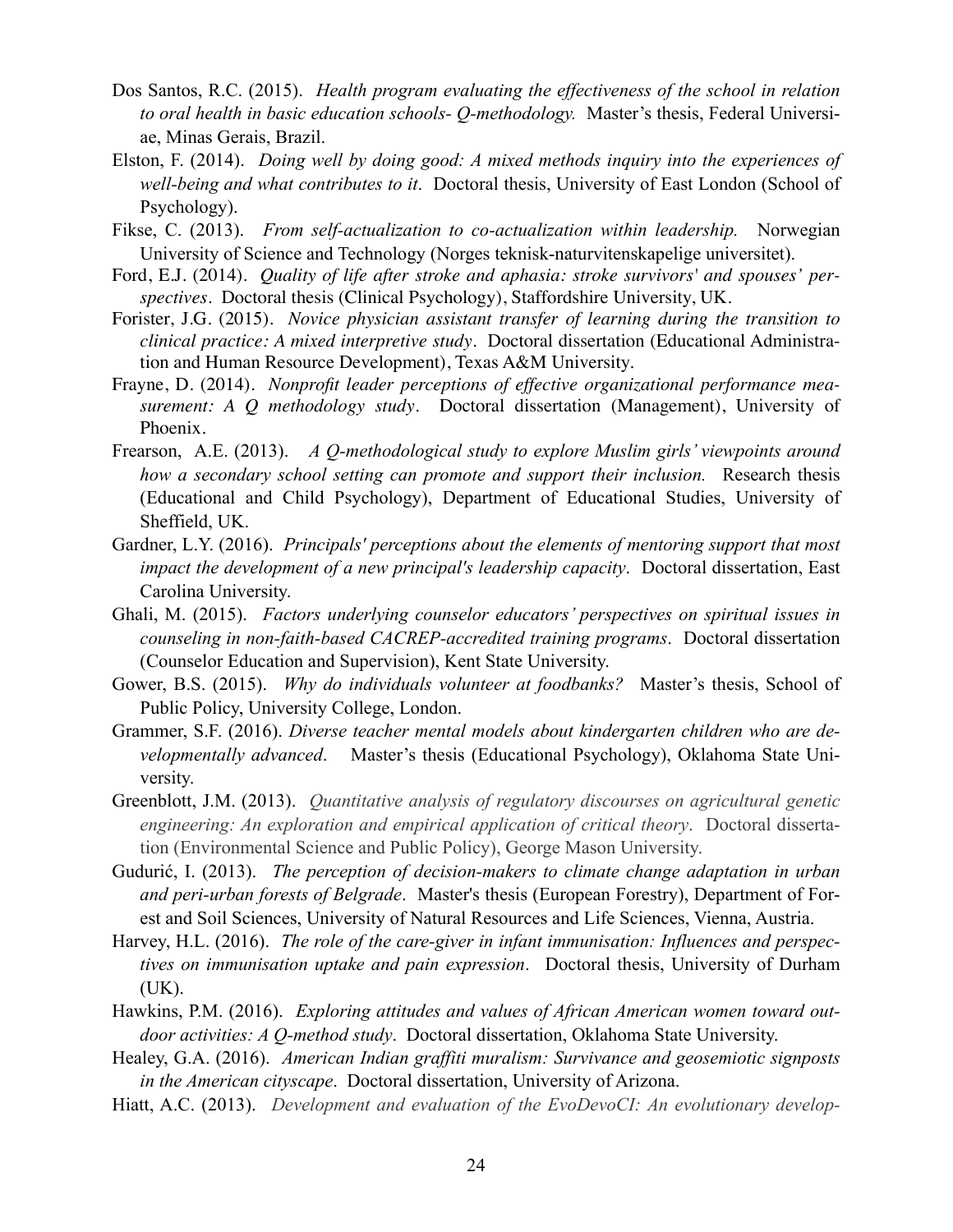*mental biology conceptual inventory*. Doctoral dissertation (Zoology), Oklahoma State University.

- Hilburn, A.M. (2014). *Garbage, society, and environment in a Mexican municipio: The case of Coxcatlan, Puebla, Mexico*. Doctoral dissertation( Geography), University of Kansas.
- Hill, K. (2014). *Understanding and preventing alcohol misuse in young people: Affordances and an ecological approach to cognition*. Doctoral thesis (School of Social Sciences), Oxford Brookes University, UK.
- Holding, J. (2014). *Beliefs about psychological therapy for psychosi*s. Doctoral thesis (Clinical Psychology), University of Manchester, UK.
- Hollingsworth, A. (2013). *Q methodology as a needs assessment tool for biology graduate teaching assistants participating in an instructional training program*. Doctoral dissertation, Akron University.
- Holmes, T.S. (2013). *Exploration of antecedents of environmentally responsible behavior by stakeholders in Grand Lake watershed*. Doctoral dissertation, Oklahoma State University (Environmental Education).
- Hurt, K.M. (2015). *Graduate counseling students' preferences for counselor educators' teaching dispositions, orientations, and behaviors: A Q methodology inquiry*. Doctoral dissertation (Counseling and Higher Education), University of North Texas.
- Jackson, K.L.T. (2014). *Connecting expectations and values: Students' perceptions of developmental mathematics in a computer-based learning environment*. Doctoral dissertation (Leadership, Policy, and Adult and Higher Education), North Carolina State University.
- Jenkins, J.S. (2016). *Rare earth at Bearlodge: Extractive mineral development, multiple use management, and socio-ecological values in the American West*. Doctoral dissertation, University of California, Santa Cruz.
- Jenkins, M.W. (2016). *Exploring the effects of heat and drought on conifer trees: From semiarid woodlands to coast redwoods*. Doctoral dissertation, University of California, Santa Cruz.
- Kearney-Edwards, K.B. (2016). *Beliefs of urban kindergarten teachers: Connecting early literacy instruction to families' literacy practices*. Doctoral dissertation, George Mason University.
- Kenjarski, M.R. (2015). *Defining teacher leadership: Elementary teachers' perceptions of teacher leadership and the conditions which influence its development*. Doctoral dissertation (Education), North Carolina State University.
- Kim, G.H. (2016). *A stakeholder analysis on tobacco control issues by using advocacy coalition framework and Q methodology*. Master's thesis (Public Administration), University of Seoul, Korea.
- Kivits, R.A. (2013). *Multi-dimensional stakeholder analysis: A methodology applied to Australian capital city airports*. Doctoral thesis (Business), Southern Cross University, Lismore, NSW, Australia.
- Kobbernagel, C. (2013). *Students' learning experiences in digital workshops: A thesis of enquiry into learning and communication and methodological explorations using Q methodology and structural equation modeling in the field of art gallery education*. Doctoral dissertation, Department of Communication, Roskilde University, Denmark.
- Kontala, J. (2016). *Emerging non-religious worldview prototypes: A Faith Q-Sort-study on Finnish group-affiliates*. Doctoral thesis, Åbo Akademi (Åbo, Finland: Åbo Akademi Uni-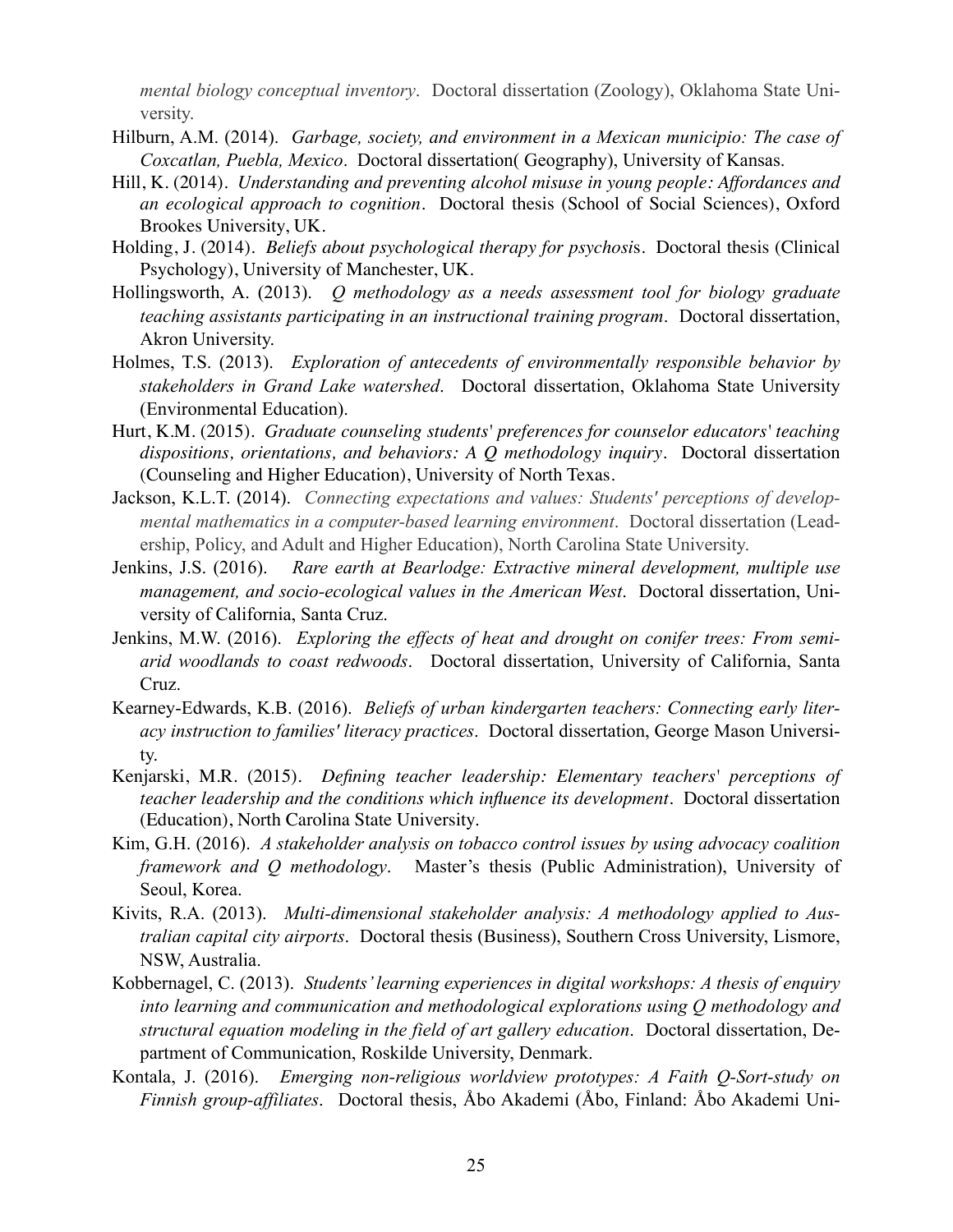versity Press, ISBN 978-951-765-838-6, ISBN 978-951-765-839-3 (digital).) (Available at http://www.doria.fi/bitstream/handle/10024/125841/kontala\_janne.pdf?sequence=2)

- Lee, K.R. (2014). *Child-centered play therapy parent services: A Q-methodological investigation*. Doctoral dissertation (Education), University of North Texas.
- Lopienski, S.A. (2016). *How do educational leaders understand career readiness: A Q-methodological study*. Doctoral dissertation, Department of Educational Studies, Ohio University.
- Lu, J. (2014). *The perceptions of college students regarding microaggressions toward people with disabilities*. Doctoral dissertation (Rehabilitation and Counselor Education), University of Iowa.
- Lynch, H. (2014). *Passivhaus in the UK: The challenges of an emerging market: A case study of innovation using mixed methods research*. Doctoral thesis (Built Environment), University of London, University College London, UK.
- Mandolesi, S. (2014). *Innovative applications of Q methodology in socio-economic and environmental research.* Doctoral thesis, Doctoral School of Engineering Sciences, Università Politecnica delle Marche, Ancona, Italy.
- [Manouvrier, L.](http://search.proquest.com/pqdt/indexinglinkhandler/sng/au/Manouvrier,+Lynne/$N?accountid=11835) (2014). *Attitudes of Hispanic parents toward the visual arts in the curriculum*. Doctoral dissertation (Education), Long Island University, C. W. Post Center.
- McDonald-Morken, C.A. (2014). *Mainstreaming critical disability studies: Towards undoing the last prejudice*. Doctoral dissertation (Education), North Dakota State University.
- [McFarland, E.S. \(2014\).](http://search.proquest.com/pqdt/indexinglinkhandler/sng/au/McFarland,+Edward+Shawyne/$N?accountid=11835) *Teachers' perceptions of professional development: What do teachers really want that makes them willing to change professional practice?* Doctoral dissertation (Education), North Carolina State University.
- Meier, I. (2015). *Giving voice and choice to children: Q methodology as a capability measure.* Doctoral dissertation (Childhood Studies), Rutgers, The State University of New Jersey— Camden.
- Merrill, K. (2015). *Dedicated to infringement: The politics of intermediary enforcement in online advertising*. Doctoral dissertation (Media Studies), Syracuse University.
- [Michaud-Letourneau, I.](http://search.proquest.com/pqdt/indexinglinkhandler/sng/au/Michaud-Letourneau,+Isabelle/$N?accountid=11835) (2014). *Operationalizing multisectoral nutrition in Mozambique: The role of strategic system thinking "strategies and insights from a complexity perspective."* Doctoral dissertation (Nutrition), Cornell University.
- Mitchell, M.P. (2015). *Factors influencing prospective African American doctoral students selection of for-profit institutions*. Doctoral dissertation (Adult and Community College Education), North Carolina State University.
- Moate, R.M. (2014). *Novice professional counselors' perceptions of what was most helpful to them about their teachers in didactic classes during their master's program.* Doctoral dissertation, College and Graduate School of Education, Health, and Human Services (Counseling and Human Development Services), Kent State University.
- Morera, T. (2014). *Psychosocial recovery and mindfulness-based cognitive therapy for psychosis*. Doctoral thesis (Clinical Psychology), University of Manchester, UK.
- Ormerod, K.J. (2015). *Governing risk, reuse, and reclamation: Water pollution control and new water resources in the southwestern United States*. Doctoral dissertation (Geography), University of Arizona.
- Orchard, L.J. (2013). *Personality as a predictor of Facebook engagement*. Doctoral thesis (Psychology), University of Wolverhampton, UK.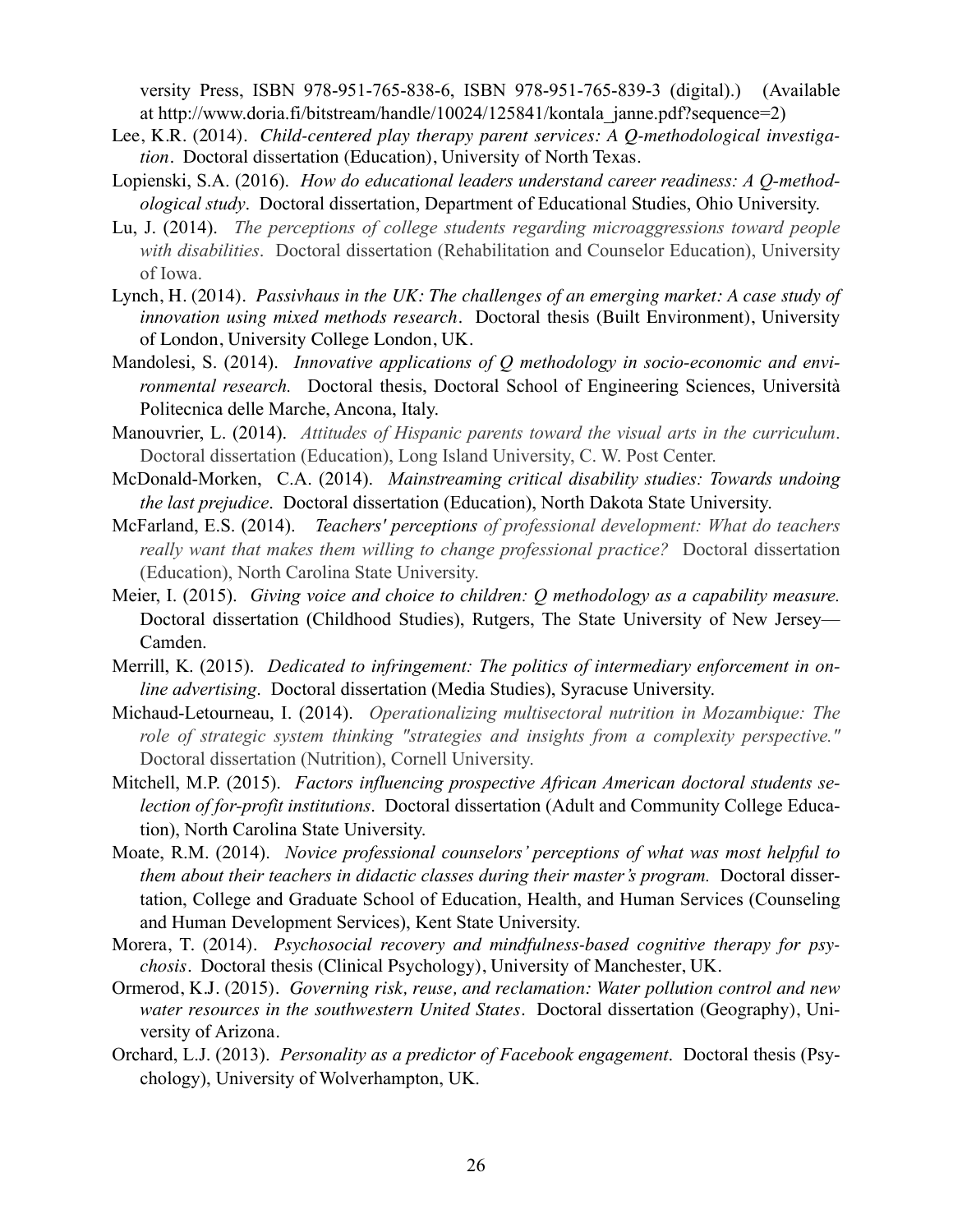- Øverland, K. (2013). *Children of divorce in daycare: Exploring subjective experiences among daycare staff and children using Q methodology.* Doctoral thesis, Norwegian Centre for Learning Environment and Behavioural Research in Education, University of Stavanger, Norway.
- Padmanabhan, P. (2013). *Software quality perceptions of stakeholders involved in the software development process*. Doctoral dissertation (Information Systems & Technology Management), University of Texas at San Antonio.
- Paige, J.B. (2013). *Simulation design characteristics: Perspectives held by nurse educators and nursing students.* Doctoral dissertation, University of Wisconsin-Milwaukee (Nursing).
- Parker, J.H., IV. (2015). *Middle school educators' perceptions of student backgrounds affecting student academic outcomes in rural coastal North Carolina*. Doctoral dissertation (Education), North Carolina State University.
- Parker, T.W. (2015). *Understanding the private school choice decision process: A Q-methodology study*. Doctoral dissertation (Educational Administration and Supervision), North Carolina State University.
- Payne, L.B. (2015). *Transitioning to sustainability through transdisciplinary knowledge production models*. Doctoral dissertation (Ecological Sciences and Engineering), Purdue University.
- Pelenur, M. (2014). *Retrofitting the domestic built environment: investigating household perspectives towards energy efficiency technologies and behavior*. Doctoral thesis, University of Cambridge (Department of Engineering).
- Perron, N.C.D. (2015). *International counseling traits: Identifying counseling traits ranked most important by international counseling professionals through Q sort analysis*. Doctoral dissertation (Counseling, Adult and Higher Education), Northern Illinois University.
- Phelan, C.J. (2014). *Understanding the farmer: An analysis of the entrepreneurial competencies required for diversification to farm tourism*. Doctoral thesis (School of Sport and Wellbeing), University of Central Lancashire, UK.
- Plastow, N.A. (2014). *Food activities and the maintenance of identity in later life*. Doctoral thesis (Health and Life Sciences), Brunel University, UK.
- Pulkkinen, S. (2014). *Yliopistokoulutuksen maksullisuuspuhe: Q-metodologinen tutkimus politiikan toimlioiden suhtautumistavoista koulutuksen maksullisuuteen* [*Discourse of university tuition fees. Q-methodological approach to policy agents viewpoints in education fees*]. Master's thesis, University of Helsinki, Finland.
- Rastogi, A. (2013). *Understanding the social dimensions of tiger conservation in India*. Doctoral thesis (Natural Resource Sciences), McGill University, Montréal, CN.
- Redwine, T.D. (2014). *A model of global learning: How students change through international high-impact experiences*. Doctoral dissertation (Agricultural Leadership, Education, and Communications), Texas A&M University.
- Reed, E.M. (2015). *Perceived differences in employment opportunities between officers and enlisted military after retirement by human resource managers and recruiters*. Doctoral dissertation (School of Business and Technology), Capella University.
- Reid, K.J. (2013). *The experience of patients diagnosed and treated for head and neck cancer*. Doctoral thesis (Health and Population Sciences), University of Birmingham, UK.
- Reno, R. (2016). *Developing a culturally grounded breastfeeding assessment for low-income, African American women*. Doctoral dissertation, Ohio State University.
- Restrepo-Osorio, D.L. (2014). *Defining perceptions of watershed management in a Great Plains*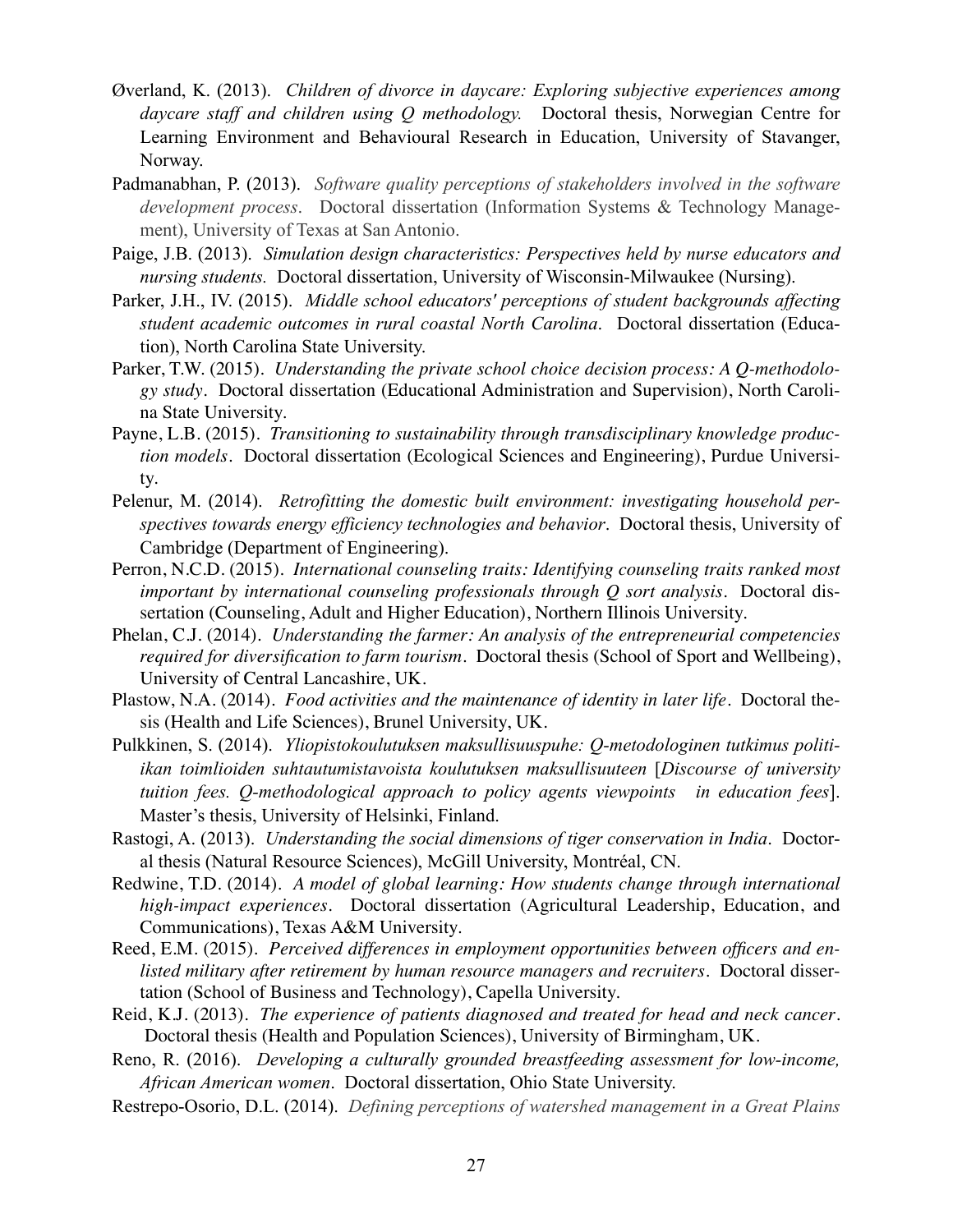*and in an Andean watershed*. Doctoral dissertation (Latin American Studies), University of Kansas.

- Richardson, L.A. (2016). *Weightism: An exploration of university exercise science students' views of obesity*. Doctoral dissertation (Curricular and Instructional Studies), University of Akron.
- Riddle, G.I. (2016). *Exploring political interest as a multidimensional concept*. Doctoral dissertation, Georgetown University.
- Rigbye, J.L. (2013). *Barriers to treatment access for young problem gamblers*. Doctoral thesis (School of Social Sciences), Nottingham Trent University, UK.
- Robinson, K.D. (2013). *Deciding the future: Informing the development of a decision support system for water resource management by Great Lakes region land use planners*. Doctoral dissertation (Forestry and Natural Resources), Purdue University.
- Rodriguez, M.E. (2016). *Effective pedagogical practices in online English language teacher education*. Doctoral dissertation, University of Arizona.
- Rutherford, S.E. (2014). *Teaching and learning jazz music improvisation: An investigation of approaches using Q methodology.* Doctoral thesis (Education), Simon Fraser University, Canada.
- Sarkar, A. (2016). *Organisational information systems resilience: A Q-methodology approach*. Master's thesis (Commerce), University of Canterbury, Christchurch, New Zealand.
- Sartori, A. (2013). *Perceptions of EFL students and teachers on vocabulary acquisition: A Q study*. Doctoral dissertation, Department of Applied Linguistics, Language Studies Institute (IEL), University of Campinas (UNICAMP), São Paulo, Brazil.
- [Schall, D.M. \(2014\).](http://search.proquest.com/pqdt/indexinglinkhandler/sng/au/Schall,+Daniel+Michael/$N?accountid=11835) *The chickens' grain: Understanding contestations around land-use best practices on Maryland's Eastern Shore*. Doctoral dissertation (Geography and Environmental Systems), University of Maryland, Baltimore County.
- Scudder, T.J. (2013). *Personality types in relationship awareness theory: The validation of Freud's libidinal types and explication of Porter's motivational typology*. Doctoral dissertation (School of Human and Organization Development), Fielding Graduate University.
- Serrano, A.F. (2014). *Financial literacy instructors working in community-based programs: Their narratives and efforts interrupting the status quo.* Doctoral dissertation (Counseling, Leadership, Adult Education and School Psychology), Texas State University - San Marcos.
- Shirley, M. (2013). *Engaging with parents in decision making processes: A three phase study illuminating teachers' viewpoints and parents' perceptions to explore a school's approach*. Doctoral thesis (Applied Psychology), University of Nottingham, UK.
- Siddiqui, S. (2014). *Recovery in people with a diagnosis of borderline personality disorder*. Doctoral thesis (Clinical Psychology), University of Manchester, UK.
- Sisneros, C. (2015). *Understanding Westerners' relationship with public lands and federal land managers through attachment to public lands*. Doctoral dissertation, Sociology, Social Work and Anthropology, Utah State University.
- Sklarwitz, S.R. (2015). *Perspectives on global citizenship: Q methodology in the classroom*. Doctoral dissertation (Curriculum & Teaching), Boston University.
- Smith, A.C. (2016). *Long-term suspensions: Effective strategies to keep students engaged in schooling*. Doctoral dissertation, East Carolina University.
- Sommers-Barnett, P.A. (2015). *Vocational college instructors' perceptions of students' study skills*. Doctoral dissertation (Education), University of Phoenix.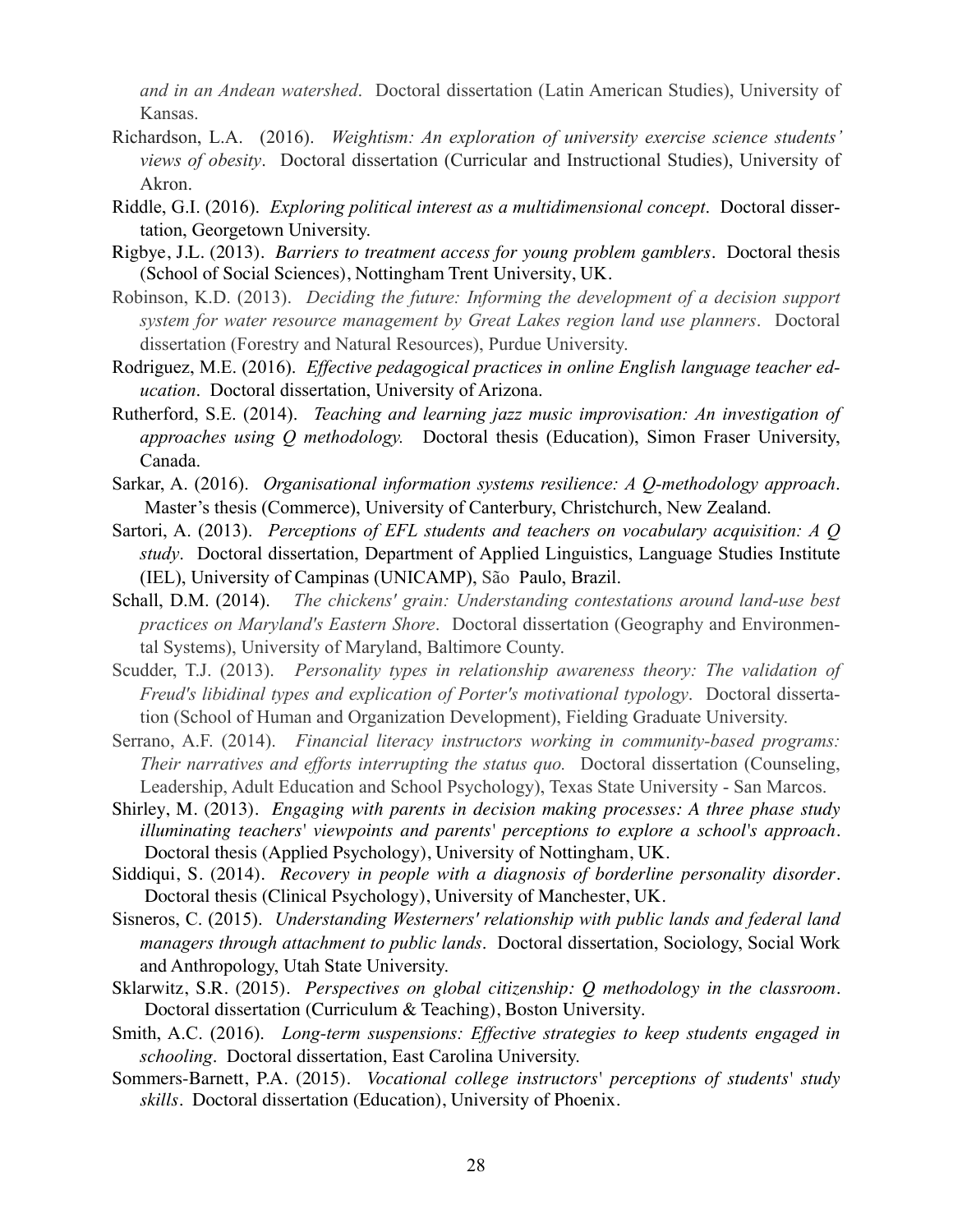- Sparks, K.M. (2013). *Student conceptions of learning and the approaches to learning adopted in an introductory science course: A Q methodology study*. Doctoral dissertation (Science Education), Western Michigan University.
- Specht, M. (2016). *The ethics of killing invasive animals in ecological restoration*. Master's thesis (Philosophy), University of Otago (Dunedin, New Zealand). (Accessible: http:// hdl.handle.net/10523/6457)
- Spurgeon, L.C. (2013). *The psychological sequelae of transient ischaemic attack: The development of a preliminary screening tool*. Doctoral thesis (Health and Population Sciences), University of Birmingham, UK.
- Stollery, R.L. (2013). *A Q methodological study of the support valued by students with English as an additional language*. Doctoral thesis (Educational and Child Psychology), University of Sheffield, UK.
- Sturrock, L. (2013). *Q methodological exploration of caregivers' beliefs regarding their child's Asperger's syndrome*. Doctoral thesis (Clinical Psychology), University of Edinburgh, UK.
- Sykova, V. (2013). *Herbal supplements in women of childbearing age: Patterns of use, beliefs, and effects on pregnancy*. Doctoral dissertation (Nutritional Science), Oklahoma State University.
- Vahey, C.A. (2013). *Use of Q-methodology to identify clinical psychologists' attitudes towards genetic research affecting people with intellectual and developmental disabilities*. Doctoral thesis (Clinical Psychology), University of Manchester, UK.
- Wagstaff, P. (2015). *The motivations of landowners in upland Scotland: Exploring challenges to sustainability*. Doctoral thesis (Centre for Mountain Studies), University of Aberdeen, Scotland.
- Welham, G.C. (2015). *Prescriber perceptions while managing pain*. Doctoral dissertation, Social and Administrative Science in Pharmacy, University of Wisconsin – Madison.
- Wijngaarden, V. (2014). *Persistent images of 'the other' in cultural tourism: The interplay between Maasai's and tourists' imaginations and their face-to-face encounters*. Doctoral thesis, Bayreuth International Graduate School of African Studies, University of Bayreuth, Germany.
- [Willette, S.E.](http://search.proquest.com/pqdt/indexinglinkhandler/sng/au/Willette,+Scott+Evans/$N?accountid=11835) (2014). *A Q methodology study of complex adaptive system emergence in the defense acquisition structure*. Doctoral dissertation (Applied Management and Decision Sciences), Walden University.
- Wint, F.E. (2013). *"Am I bothered?"—Using Q-methodology to explore what bothers young people on Facebook.* Doctoral thesis (Educational and Child Psychology), University of Sheffield, UK.
- Wirth, J. (2014). *Perceptions of secondary mathematics teachers concerning influences on pedagogical practice*. Doctoral dissertation (Education), North Dakota State University.
- Wood, P.D.A. (2016). *Urban development and political participation in Foz do Iguaçu, Brazil*. Doctoral dissertation, Florida State University.
- Wottawa, R.J., II. (2016). *Expert advice from mentor teachers to improve first-year teachers' teaching and first-year experience*. Doctoral dissertation (Interdisciplinary Educational Studies), Long Island University, C. W. Post Center.
- Zabala Aizpuru, A. (2015). *Motivations and incentives for pro-environmental behaviour: The case of silvopasture adoption in the tropical forest frontier*. Doctoral thesis, Department of Land Economy, University of Cambridge, UK.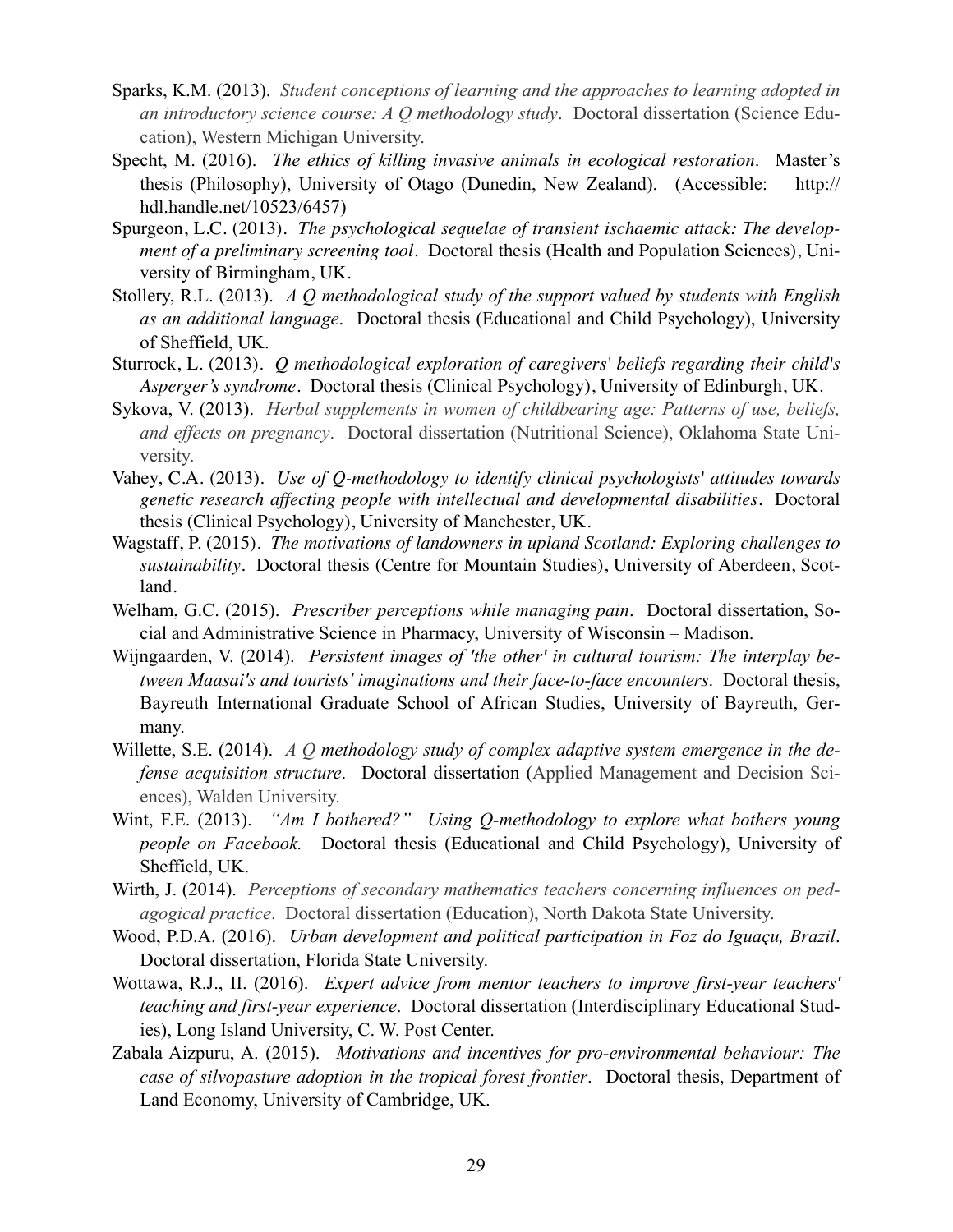## **Selected Bibliography on Q Methodology**

### **Books on Q Technique and Methodology**

- Block, J. (1961). *The Qsort method in personality assessment and psychiatric research.* Springfield, IL: Charles C Thomas. (Republished: Palo Alto, CA: Consulting Psychologists Press, 1978.)
- Block, J. (2008). *The Q-sort in character appraisal: Encoding subjective impressions of persons quantitatively*. Washington, DC: American Psychological Association.
- Brown, S.R. & Brenner, D.J. (Eds.) (1972). *Science, psychology, and communication: Essays honoring William Stephenson.* New York: Teachers College Press.
- Brown, S.R. (1980). *Political subjectivity: Applications of Q methodology in political science.* New Haven, CT: Yale University Press.
- Iliescu, D. (2005). *Metodologia Q*. Budapest: Comunicare.ro. [Romanian]
- Khoshgooyanfard, A-R. (2008). *Q-methodology*. Tehran: Research Center of IRIB [Islamic Republic of Iran Broadcasting] Publication. [Persian]
- Kim, H.K. (2008). *Q methodology: Philosophy of science, theories, analysis, and application.* Seoul: CommunicationBooks. [Korean]
- Kim, S.E. (2007). *Q methodology and social sciences*. Busan, Korea: Goldwell Publishing, Inc. [Korean]
- McKeown, B.F. & D.B. Thomas (2013). *Q methodology* (Quantitative Applications in the Social Sciences series, Vol. 66, 2nd ed.). Newbury Park, CA: Sage Publications. (1st ed., 1988) (See review by William Stephenson and rejoinder by McKeown and Thomas, *Operant Subjectivity,* 1989, *12*, 103109.)
- Prasith-rathsint, S., & Sookasame, K. (2007). *Variety of innovative research methods: Q methodology: A scientific study of subjectivity (Concepts, theory and application).* Bangkok: Samlada. [Thai].
- Said, G., & Stricklin, M. (Orgs. and Eds.) (2013). *Anais da 1o conferência internacional sobre metodologia Q: Análises qualitative e quantitative na pesquisa científica* [*Annals of the 1st international conference on Q methodology: Qualitative and quantitative analyses in scientific research*]. Teresina, Piauí, Brazil: EDUFPI [Universidade Federal do Piauí].
- Stephenson, W. (1953). *The study of behavior: Qtechnique and its methodology.* Chicago: University of Chicago Press. (Republished: Midway Edition, University of Chicago Press, 1975.)
- Stephenson, W. (1967). *The play theory of mass communication.* Chicago: University of Chicago Press. (Republished: New Brunswick, NJ: Transaction, 1988.)
- Stephenson, W. (1994). *Quantum theory of advertising.* Columbia: School of Journalism, University of Missouri.
- Watts, S., & Stenner, P. (2012). *Doing Q methodological research: Theory, method and interpretation*. Thousand Oaks, CA: Sage.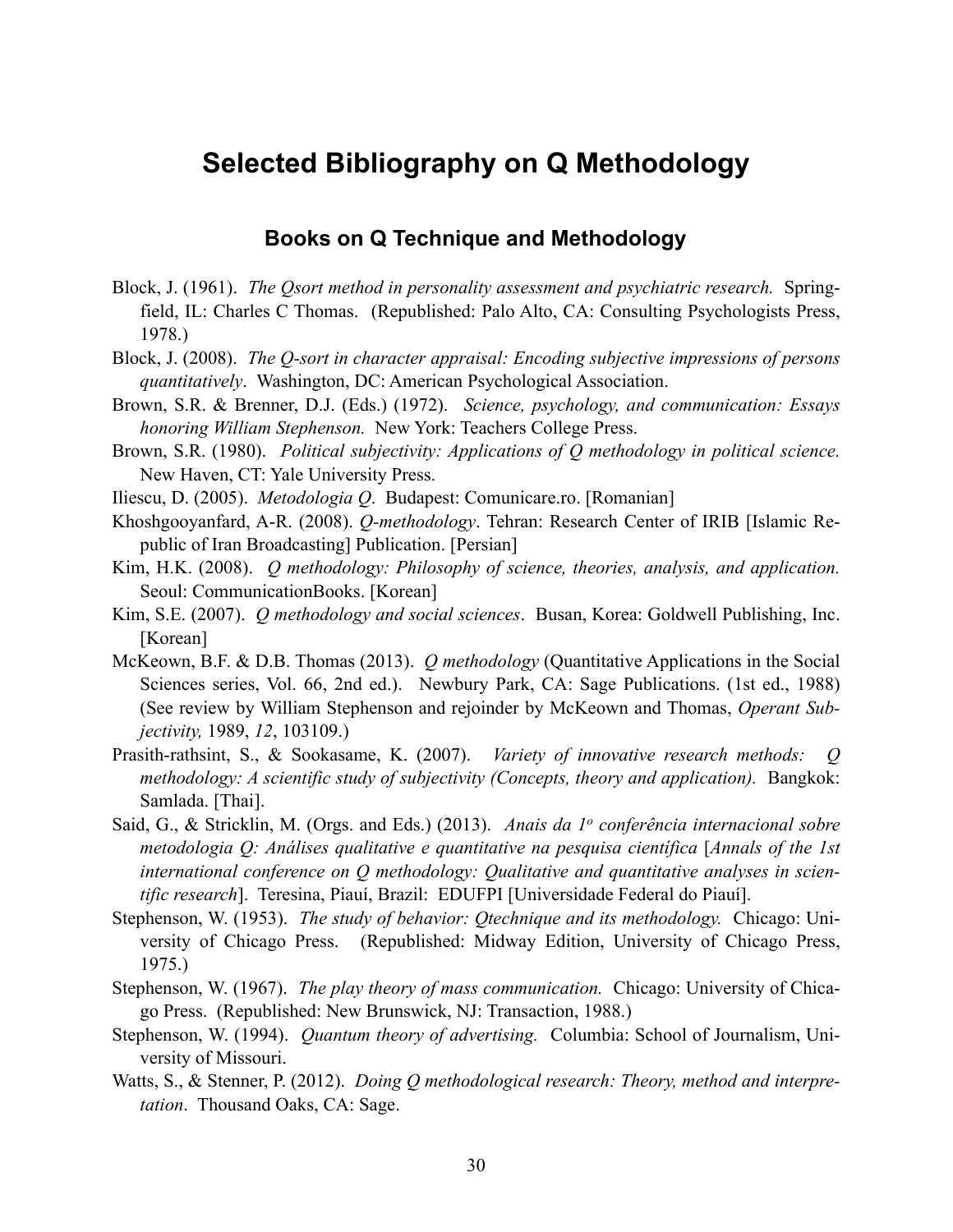### **Chapters on Q Technique and Methodology**

- Addams, H. (2000). Q methodology. In H. Addams & J. Proops (Eds.), *Social discourse and environmental policy: An application of Q methodology* (pp.14-40). Cheltenham, UK: Edward Elgar.
- Brooks, W.D. (1970). Qsort technique. In P. Emmert & W.D. Brooks (Eds.), *Methods of research in communication.* Boston: Houghton Mifflin.
- Brown, S.R. (1986). Q technique and method: Principles and procedures. In W.D. Berry & M.S. LewisBeck (Eds.), *New tools for social scientists: Advances and applications in research methods* (pp. 57-76)*.* Beverly Hills, CA: Sage Publications.
- Brown, S.R. (1999). Psicología política desde el punto de vista de la subjetividad natural [Political psychology from the standpoint of naturalistic subjectivity]. In G.A. Mota Botello (Ed.), *Psicología política del nuevo siglo* (pp. 37-54). Mexico City: Sociedad Mexicana de Psicología Social.
- Brown, S.R. (2003). Preconception and realisation: A constant conjunction of theory and measurement. In R.M. Lipgar & M. Pines (Eds.), *Building on Bion: Branches. Contemporary developments and applications of Bion's contributions to theory and practice* (pp. 285-301). London: Jessica Kingsley.
- Brown, S.R. (2005). Applying Q methodology to empowerment. In D. Narayan (Ed.), *Measuring empowerment: Cross-disciplinary perspectives* (pp. 197-215). Washington, DC: The World Bank.
- Brown, S.R. (2006). Q methodology and naturalistic subjectivity. In B. Midgley & E. Morris (Eds.), *Modern perspectives on J.R. Kantor and interbehaviorism* (pp. 251-268). Reno, NV: Context Press.
- Brown, S.R., Durning, D.W. & Selden, S.C. (1999). Q methodology. In G.R. Miller & M.L. Whicker (Eds.), *Handbook of research methods in public administration* (pp. 599-637). New York: Marcel Dekker.
- Brown, S.R., Durning, D.W., & Selden, S.C. (2008). Q methodology. In K. Yang & G.R. Miller (Eds.), *Handbook of research methods in public administration* (2nd ed., pp. 721-763). New York: Taylor & Francis.
- Dennis, K. (1988). Qmethodology: New perspectives on estimating reliability and validity. In O.L. Strickland & C.F. Waltz (Eds.), *Measurement of nursing outcomes. Vol. 2. Measuring nursing performance: Practice, education, and research* (pp. 409419). New York: Springer.
- Donner, J.C. (2001). Using Q-sorts in participatory processes: An introduction to the methodology. In R.A. Krueger, M.A. Casey, J. Donner, S. Kirsch, & J.N. Maack, *Social analysis: Selected tools and techniques* (Social Development Papers, No. 36, pp. 24-49). Washington, DC: Social Development Department, The World Bank. Available: http://lnweb18.worldbank.org/essd/essd.nsf/SocialDevelopment/Pubs-SAP
- Dryzek, J.S. (1990). *Discursive democracy: Politics, policy and science.* London: Cambridge University Press. (Chapter 9, "The Measure of Political Man—and Woman," pp. 173189.)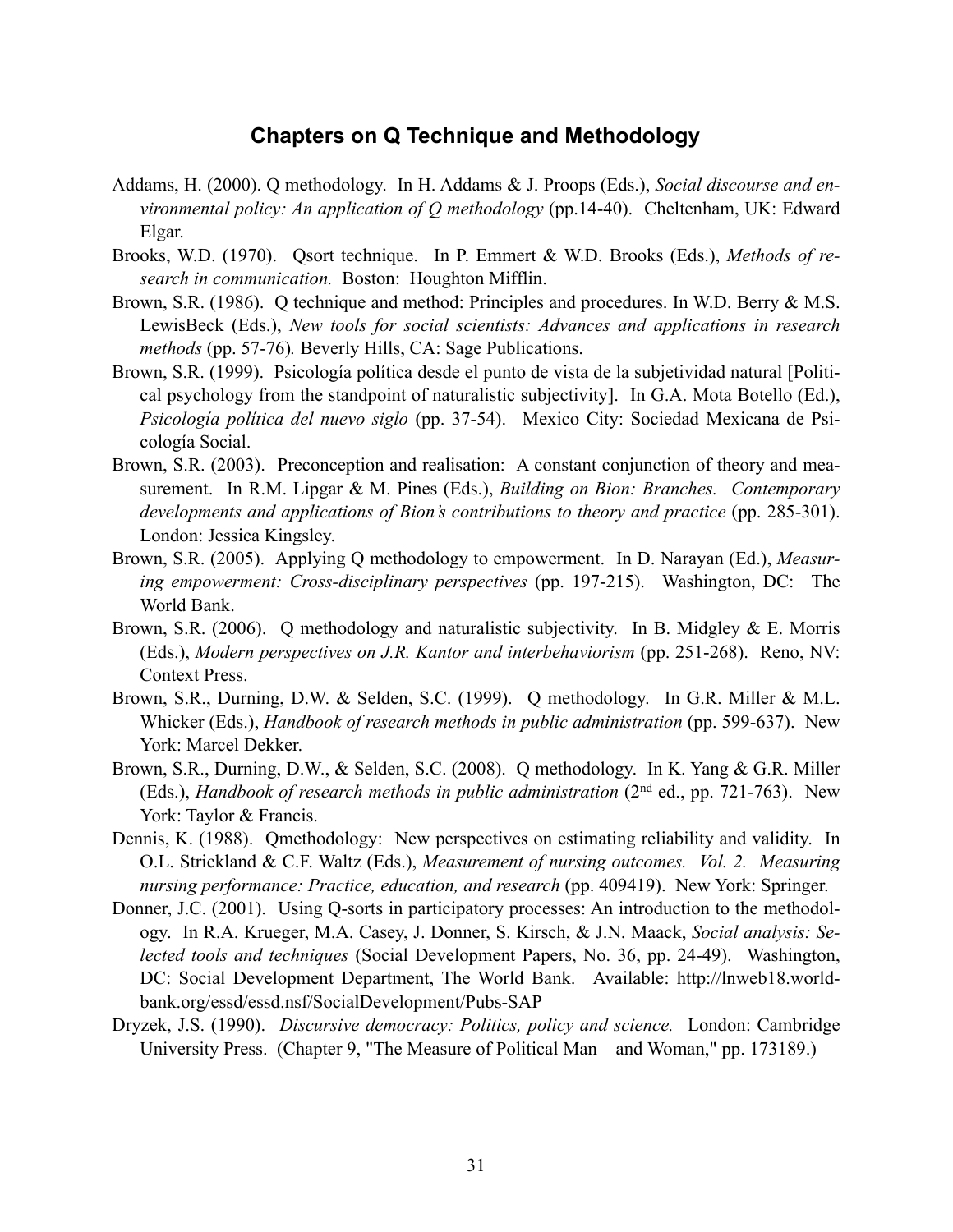- Durning, D.W., & Brown, S.R. (2007). Q methodology and decision making. In G. Morçöl (Ed.), *Handbook of decision making* (pp. 537-563). New York: CRC Press (Taylor & Francis Group).
- Febbraro, A.R. (1995). On the epistemology, metatheory, and ideology of Q methodology: A critical analysis. In I. Lubek, R. van Hezewijk, G. Pheterson, & C.W. Tolman (Eds.), *Trends and issues in theoretical psychology* (pp. 144-150). New York: Springer.
- Gallivan, J. (1994). Subjectivity and the psychology of gender: Q as a feminist methodology. In J. Gallivan, S.D. Crozier & V.M. Lalande (Eds.), *Women, girls, and achievement* (pp. 2936). Toronto: Captus University Publications.
- Gauzente, C. (2005). La méthodologie Q et l'étude de la subjectivité [Q methodology and the study of subjectivity]. In P. Roussel & F. Wacheux (Eds.), *Management des ressources humaines: Méthodes de recherche en sciences humaines et sociales* [*Methods of research for management sciences and applications in human resource management*] (pp. 177-206)*.* Brussels: De Boeck.
- Giles, D.C. (2002). Q methodology. In *Advanced research methods in psychology* (pp. 238-246). Hove, East Sussex, UK: Routledge.
- Gopoian, J.D. & S.R. Brown (1989). Public opinion and campaign strategy. In S. Long (Ed.), *Political behavior annual* (Vol. 2, pp. 103124). Boulder, CO: Westview Press.
- Kerlinger, F.N. (1972). Q methodology in behavioral research. In S.R. Brown & D.J. Brenner (Eds.), *Science, psychology, and communication* (pp. 3-38) *.* New York: Teachers College Press.
- Kerlinger, F.N. (1986). *Foundations of behavioral research* (3rd ed.). New York: Holt, Rinehart, and Winston. (Chapter on "Q Methodology")
- Kinsey, D.F. (2009). Public relations research. In S. Zhou & W.D. Sloan (Eds.), *Research methods in communication* (pp. 361-374). Northport, AL: Vision Press.
- Kitzinger, C. (1986). Introducing and developing Q as a feminist methodology: A study of accounts of lesbianism. In S. Wilkinson (Ed.), *Feminist social psychology: Developing theory and practice* (pp. 151172). Milton Keynes, England, and Philadelphia: Open University Press.
- Lou, S.M. (1981). Q technique. In K.S. Yang, C. Wen, C.S. Wu, & I. Lee (Eds.), *Research methods for social and behavioral sciences* (4th ed., Vol. 2, pp. 741-757). Taipei: Tung Huang Book. (Chinese)
- Mowrer, O.H. (1953). "Qtechnique"—description, history, and critique. In O.H. Mowrer (Ed.), *Psychotherapy* (pp. 316-375). New York: Ronald.
- Nekola, M. (2011). Metoda Q ve veřejné politice [Q-methodology in public policy]. In M. Nekola, H. Geissler, & M. Mouralová (Eds.), *Současné metodologické otázky veřejné politiky*  [*Contemporary methodological issues of public policy*] (pp. 136-169). Prague: Karolinum Press.
- Newman, I., & Ramlo, S. (2010). Using Q methodology and Q factor analysis in mixed methods research. In A. Tashakkori & C. Teddlie (Eds.), *Handbook of mixed methods in social and behavioral research* (2nd ed., pp. 505-530). Thousand Oaks, CA: Sage.
- Nunnally, J.C., Jr. (1978). *Psychometric theory* (2nd ed., pp. 613-625). New York: McGrawHill.
- Ozer, D.J. (1993). The Q-sort method and the study of personality development. In D.C. Funder, R.D. Parke, C. Tomlinson-Keasey, & K. Widaman (Eds.), *Studying lives through time:*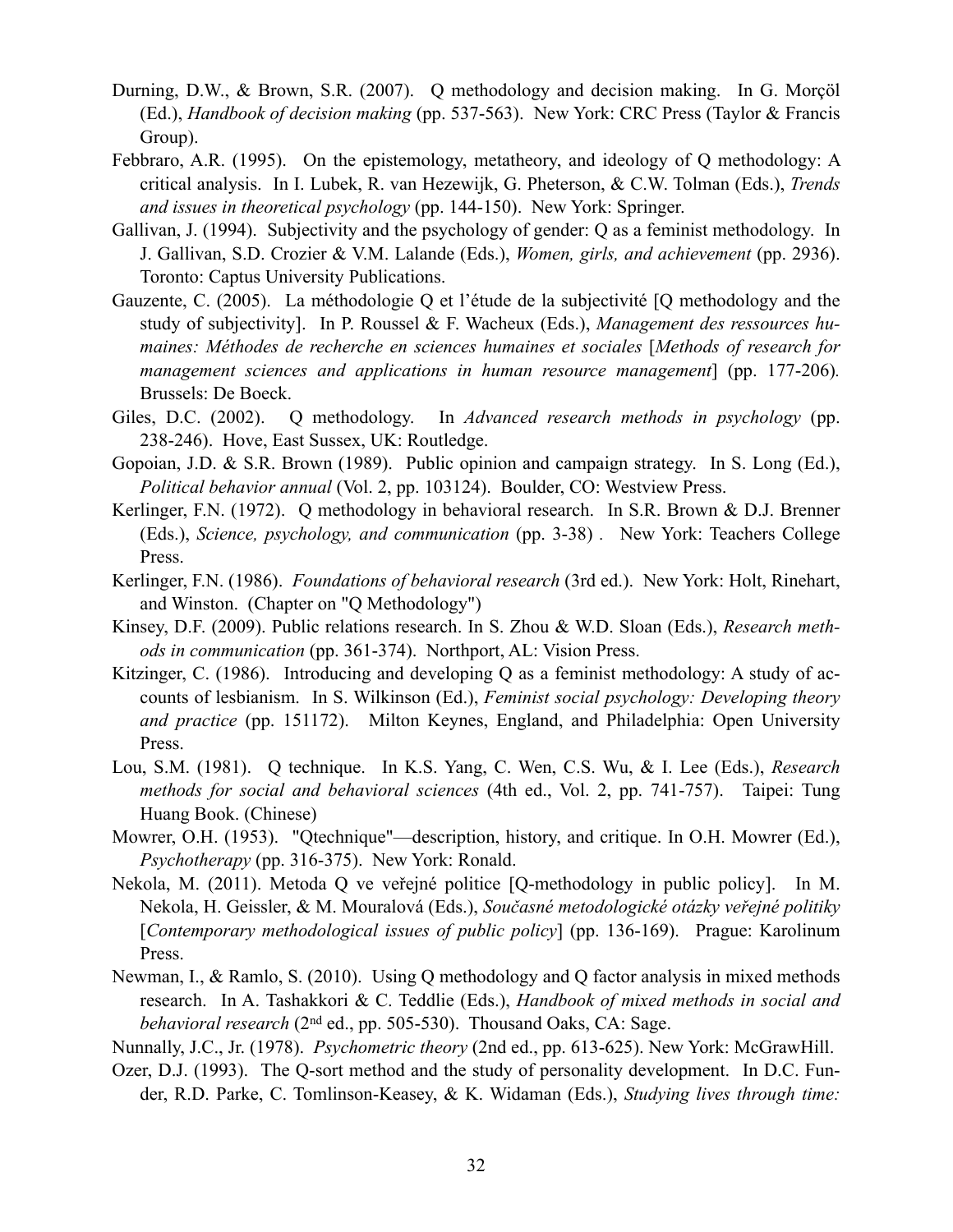*Personality and development* (pp. 147-168). Washington, DC: American Psychological Association.

- Rhoads, J.C. (2014). Q methodology. *SAGE Research Methods Case*s. London: Sage. DOI: <http://dx.doi.org/10.4135/978144627305014534166>
- Robyn, R. (2005). Methodology. In R. Robyn (Ed.), *The changing face of European identity: A seven-nation study of (supra)national attachments* (pp. 17-36). London: Routledge.
- Senn, C.Y. (1996). Q-methodology as feminist methodology: Women's views and experiences of pornography. In S. Wilkinson (Ed.), *Feminist social psychologies: International perspectives* (pp. 201-217). Buckingham, UK; Philadelphia: Open University Press.
- Smith, N.W. (2001). *Current systems in psychology: History, theory, research, and applications.*  Belmont, CA: Wadsworth/Thomson Learning. Chapter 11, "Operant subjectivity: Objectivity of subjectivity," pp. 319-343.
- Smith, N.W. & Smith, L.L. (1993). Field theory in science: Its role as a necessary and sufficient condition in psychology. In N.W. Smith, *Greek and interbehavioral psychology: Selected and revised papers of Noel W. Smith* (pp. 213228). Lanham, MD: University Press of America. (Republished with revisions: *Psychological Record,* 1996, *46,* 3-19.)
- Stainton Rogers, R. (1995). Q methodology. In J.A. Smith, R. Harré, & L. Van Langenhove (Eds.), *Rethinking methods in psychology* (pp. 178-192). Thousand Oaks, CA: Sage.
- Stenner, P., & Stainton Rogers, R. (2004). Q methodology and qualiquantology: The example of discriminating between emotions. In Z. Todd, B. Nerlich, S. McKeown & D.D. Clarke (Eds.), *Mixing methods in psychology: The integration of qualitative and quantitative methods in theory and practice* (pp. 101-120). Hove, East Sussex, UK and New York: Psychology Press.
- Stenner, P., Watts, S., & Worrell, M. (2007). Q-methodology. In C. Willig & W. Stainton-Rogers (Eds.), *The Sage handbook of qualitative research in psychology* (pp. 215-239). London: Sage.
- Stephenson, W. (1950). The significance of Qtechnique for the study of personality. In M.L. Reymert (Ed.), *Feelings and emotions* (pp. 552570). New York: McGrawHill.
- Stephenson, W. (1985). Qmethodology and English literature. In C.R. Cooper (Ed.), *Researching response to literature and the teaching of literature: Points of departure* (pp. 233250). Norwood, NJ: Ablex.
- Stephenson, W. (1987). Q methodology: Interbehavioral and quantum theoretical connections in clinical psychology. In D.H. Ruben & D.J. Delprato (Eds.), *New ideas in therapy: Introduction to an interdisciplinary approach* (pp. 95106). New York: Greenwood.
- Thompson, B. (2010). Q-technique factor analysis as a vehicle to intensively study especially interesting people. In B. Thompson & R.F. Subotnik (Eds.), *Methodologies for conducting research on giftedness* (pp. 33-52). Washington, DC: American Psychological Association.
- Thompson C. & Baker R. (2008). Q methodology in nursing research. In R. Watson, H. McKenna, S. Cowman, & J. Keady (Eds.), *Nursing research: Designs and methods* (pp. 321–330). London: Churchill Livingstone (Elsevier).
- Wolf, R.M. (1997). Qmethodology. In J.P. Keeves (Ed.), *Educational research, methodology, and measurement: An international handbook* (2nd ed., pp. 417-420). London: Elsevier Science. (1st ed., 1988, pp. 732-734, Oxford: Pergamon)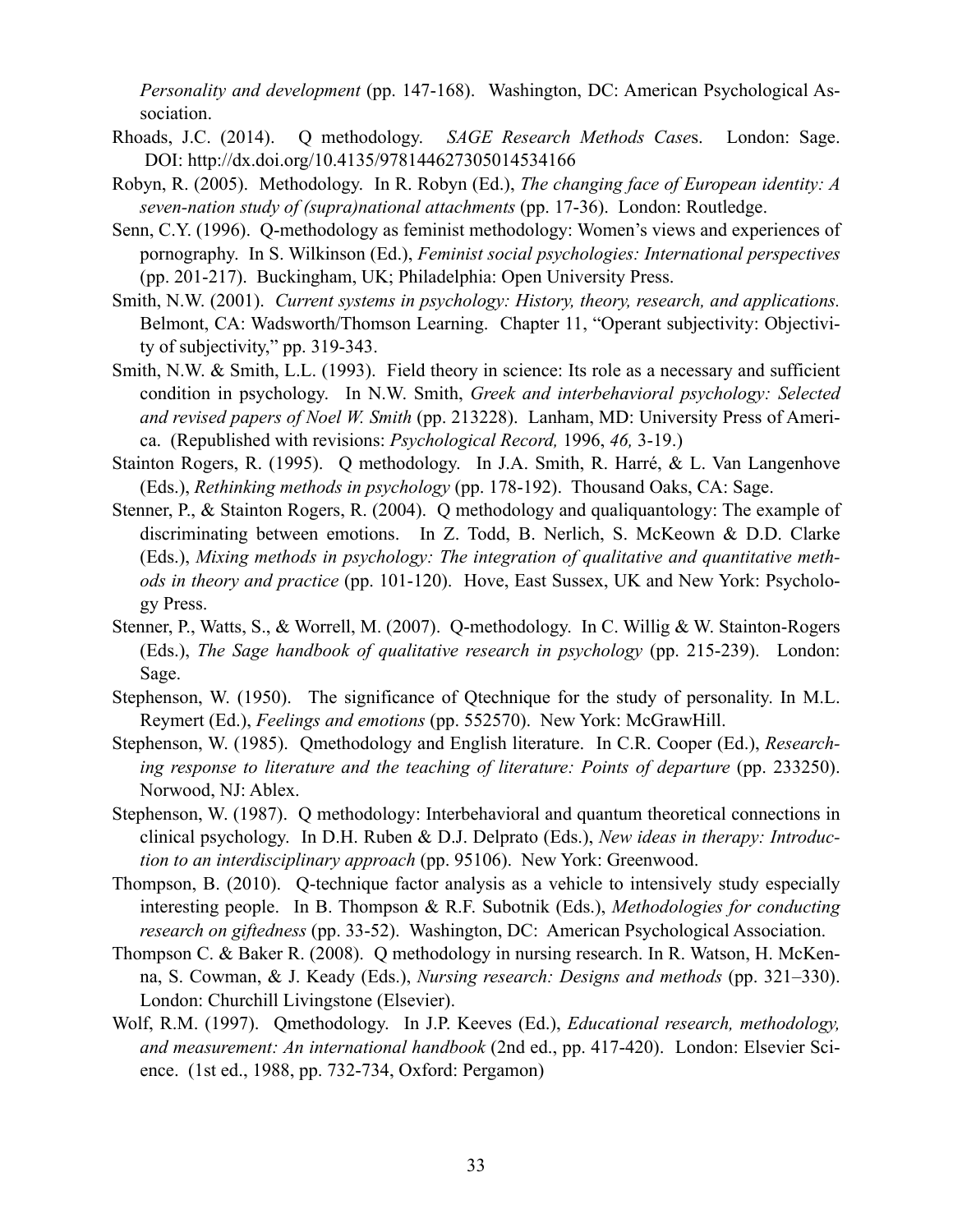### **Encyclopedia Entries**

- Bambery, M. & Porcerelli, J. (2010). Q-methodology. In I.B. Weiner & W.E. Craighead (Eds.), *The Corsini encyclopedia of psychology* (4th ed., Vol. 3, pp. 1401-1403). New York: John Wiley.
- Brown, S.R. (2004). Q methodology. In M.S. Lewis-Beck, A. Bryman, & T.F. Liao (Eds.), *The SAGE encyclopedia of social science research methods* (Vol. 3, pp. 887-888). Thousand Oaks, CA: Sage.
- Brown, S.R. (2008). Q methodology. In L.M. Given (Ed.), *The SAGE encyclopedia of qualitative research methods* (Vol. 2, pp. 699-702)*.* Thousand Oaks, CA: Sage.
- Brown, S.R., & Good, J.M.M. (2010). Q methodology. In N.J. Salkind (Ed.), *Encyclopedia of research design* (Vol. 3, pp. 1149-1155). Thousand Oaks, CA: Sage.
- Durning, D.W. (2008). Q methodology. In E.M. Berman & J. Rabin (Eds.), *Encyclopedia of public administration and public policy* (2nd ed., pp. 1678-1681). New York: Taylor & Francis.
- Good, J.M.M. (2005). Stephenson, William (1902-1989). In J.R. Shook (General Ed.), *Dictionary of modern American philosophers* (Vol. 4, pp. 2322-2323). Bristol, UK: Thoemmes Press.
- Good, J.M.M. (2005). Stephenson, William. In B.S. Everitt & D.C. Howell (Eds.), *Encyclopedia of Statistics in Behavioral Science* (Vol. 4, pp. 1898-1900). Chichester, UK: John Wiley.
- Ozer, D.J. 2001. Q-sort technique. In W.E. Craighead and C.B. Nemeroff (Eds.), *The Corsini encyclopedia of psychology and behavioral science* (3rd ed., pp. 1359-1360). New York: Wiley.
- Rhoads, J.C. (2007). Q methodology. In N.J. Salkind (Ed.) & K. Rasmussen (Managing Ed.), *Encyclopedia of measurement and statistics* (Vol. 3, pp. 799-802). Thousand Oaks, CA: Sage.
- Robbins, P. (2005). Q methodology. In K. Kempf-Leonard (Ed.), *Encyclopedia of social measurement* (Vol. 3, pp. 209-215). San Diego: Elsevier.
- Tuler, S., & Webler, T. (2008). Q methodology. In L. Kalof, A. Dan, & T. Dietz (Eds.), *Essentials of social research* (pp. 137-138). Berkshire, UK: Open University Press/McGraw Hill.

### **Books Utilizing Q Technique and Methodology**

- Aalto, P. (2003). *Constructing post-Soviet geopolitics in Estonia*. London & Portland, OR: Frank Cass.
- Aalto, P. (2006). *European Union and the making of a wider Northern Europe*. London: Routledge.
- Abraham, A. (1972). *Le monde intérieur des enseignants [The interior world of teachers]*. Paris: Epi.
- Addams, H., & Proops, J. (Eds.) (2000). *Social discourse and environmental policy: An application of Q methodology*. Cheltenham, UK; Northampton, MA, USA: Edward Elgar.
- Ajani, M. (2015). *Citizenship, the self and the other: Critical discussions on citizenship and how to approach religious and cultural difference*. Newcastle upon Tyne, UK: Cambridge Schol-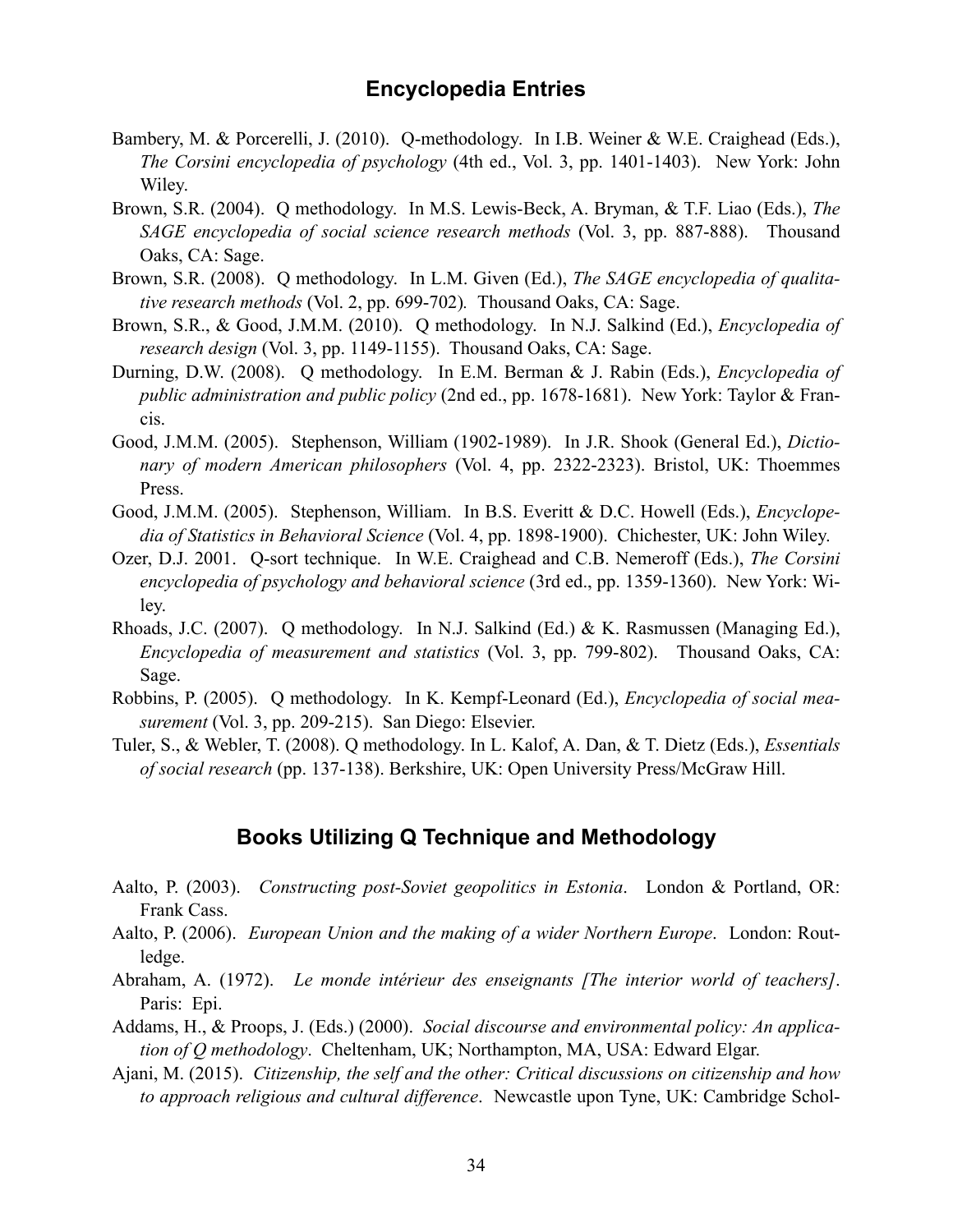ars Publishing.

- Barry, J., & Proops, J. (2000). *Citizenship, sustainability, and environmental research: Q methodology and local exchange trading systems*. Cheltenham, UK; Northampton, MA: Edward Elgar.
- Beck, S.J. (1954). *The six schizophrenias: Reaction patterns in children and adults* (Research Monograph No. 6). Chicago: American Orthopsychiatric Association.
- Beck, S.J. (1965). *Psychological processes in the schizophrenic adaptation.* New York: Grune and Stratton.
- Block, J., with Haan, N. (1971). *Lives through time.* Berkeley, CA: Bancroft.
- Cragan, J.F. & Shields, D.C. (Eds.) (1981). *Applied communication research*. Prospect Heights, IL: Waveland Press.
- Cuppen, E. (2011). *Putting perspectives into participation*. Oisterwijk, The Netherlands: BOX Press.
- Curt, B.C. (pseud.) (1994). *Textuality and tectonics: Troubling social and psychological science.*  Buckingham and Philadelphia: Open University Press.
- de Graaf, G. (2003). *Tractable morality: Customer discourses of bankers, veterinarians and charity workers* (ERIM Ph.D. Series Research in Management). Rotterdam: Erasmus Research Institute of Management, Erasmus University.
- Driver, D.W. (2009). *Sparta in Babylon: Case studies in the public philosophy of soldiers and civilians*. Saarbrucken, Germany: VDM Publishing.
- Dryzek, J., & Holmes, L.T. (2002). *Post-communist democratization: Political discourses across thirteen countries*. Cambridge, U.K.: Cambridge University Press.
- Eichorn, D.H., Clausen, J.A., Haan, N., Honzik, M.P., & Mussen, P.H. (Eds.) (1981). *Present and past in middle life.* New York: Academic Press.
- Friedenberg, E.Z. (1965). *Coming of age in America: Growth and acquiescence.* New York: Random House.
- Friedenberg, E.Z. (1965). *The dignity of youth and other atavisms.* Boston: Beacon Press.
- Friedenberg, E.Z. & Roth, J.A. (1954). *Selfperception in the university: A study of successful and unsuccessful graduate students* (Supplementary Educational Monographs No. 80). Chicago: University of Chicago Press.
- Gayer, C.M. (2012). *Gendered intractability: National identity constructions and gender in the Israeli-Palestinian conflict*. Baden-Baden, Germany: Nomos Publisher.
- Gillespie, J.D. (1993). *Politics at the periphery: Third parties in "twoparty America."* Columbia: University of South Carolina Press.
- Grinker, R.R., Miller, J., Sabshin, M., Nunn, R., & Nunnally, J.C. (1961). *The phenomena of depressions.* New York: Harper & Row.
- Haan, N. (1977). *Coping and defending: Processes of selfenvironment organization*. New York: Academic Press.
- Hamilton, H.D. & Cohen, S.H. (1974). *Policy making by plebiscite: School referenda.* Lexington, MA: Lexington Books.
- Hauser, S.T. (1971). *Black and white identity formation: Studies in the psychosocial development of lower socioeconomic class adolescent boys.* New York: WileyInterscience. (2nd ed., with E. Kasendorf. Malabar, FL: Robert E. Krieger, 1983.)
- Hill, S. (1992). *Democratic values and technological choices.* Stanford, CA: Stanford University Press.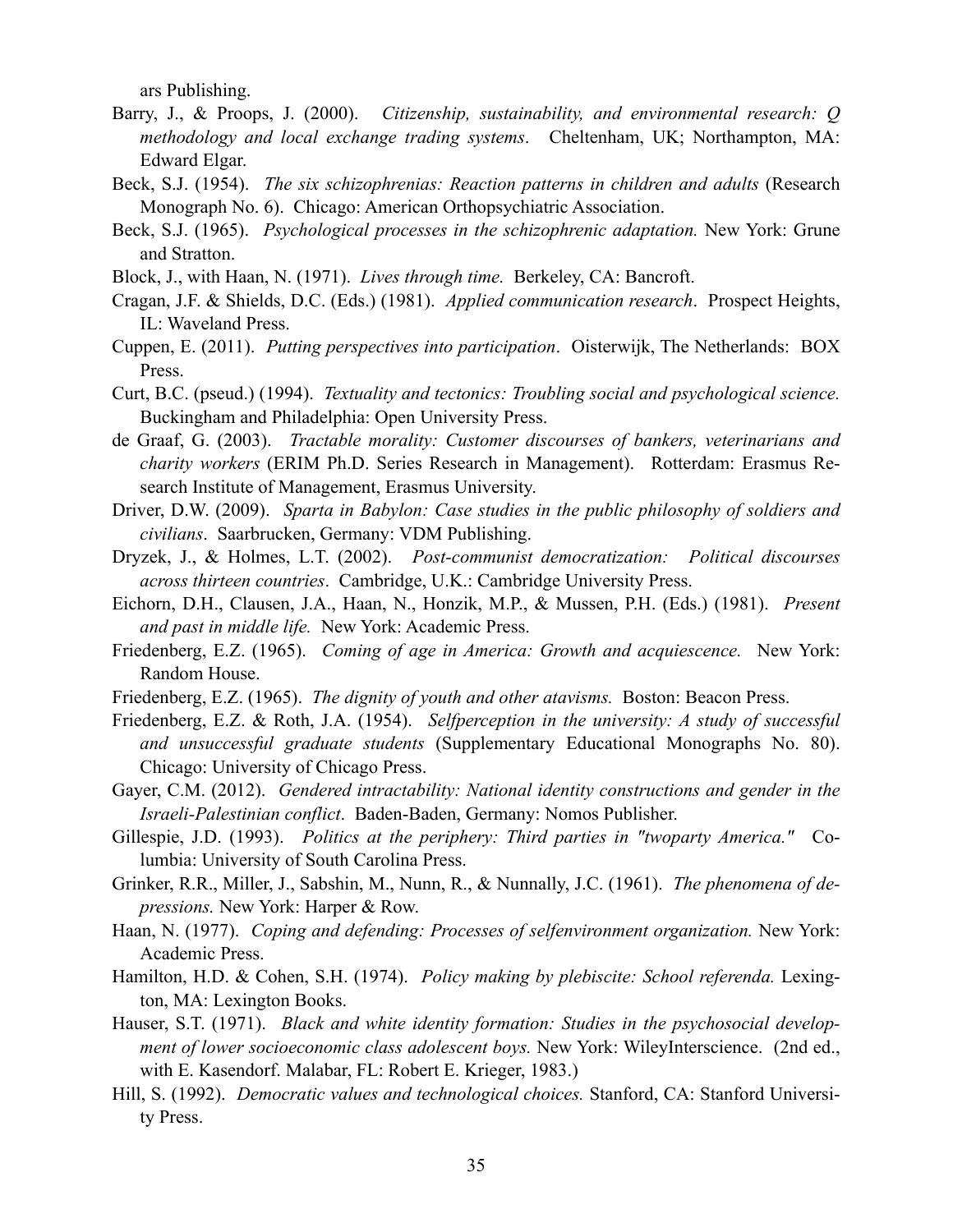- Jeffares, S. (2014). *Interpreting hashtag politics: Policy ideas in an era of social media*. London: Palgrave Macmillan.
- John-Steiner, V. (2000). *Creative collaboration*. New York: Oxford University Press.
- Kanra, B. (2009). *Islam, democracy and dialogue in Turkey: Deliberating in divided societies*. Farnham, Surrey, UK: Ashgate.
- Kerlinger, F.N. (1984). *Liberalism and conservatism: The nature and structure of social attitudes.* Hillsdale, NJ: Lawrence Erlbaum.
- Kitzinger, Celia. (1987). *The social construction of lesbianism* (Inquiries in Social Construction series). London: Sage Publications. (American ed., 1988). [See special issue reappraisal of this book in *Feminism & Psychology*, 2004 (November), *14*(4), 485-534.]
- Klickperová-Baker, M. (Ed.) (1999). *Ready for democracy? Civic culture and civility with a focus on Czech society*. Prague: Institute of Psychology, Academy of Sciences of the Czech Republic.
- Knight, M. & Doan, R. (1994). *The stories we tell ourselves: I→spi: A technique for narrative assessment.* Orlando, FL: Harcourt Brace.
- Kroth, R.L. (1975). *Communicating with parents of exceptional children: Improving parentteacher relationships.* Denver: Love Publishing.
- Kroth, R.L. & Simpson, R.L. (1977). *Parent conferences as a teaching strategy.* Denver: Love Publishing.
- Kufeld, C. (2008). *The identity self-descriptions of ex-smokers: A Q-methodological study (Investigating the diversity of ex-smokers` experiences of quitting smoking and perceptions of their identity)*. Saarbrücken, Germany: VDM Verlag.
- Lieberman, M.A. & Tobin, S.S. (1983). *The experience of old age: Stress, coping, and survival.* New York: Basic.
- Lionberger, H.F., Pope, L.A., & Reddy, B.A. (1979). *Information development and flow: A study of the communication behavior of social scientists in a U.S. Land Grant and two Taiwan universities* (Research Bulletin 1033). Columbia: University of Missouri, Agricultural Experiment Station.
- Lo Bianco, J., & Aliani, R. (2013). *Language planning and student experiences: Intention, rhetoric and implementation.* Bristol, UK: Multilingual Matters.
- Maas, H.S. & Kuypers, J.A. (1974). *From thirty to seventy: A fortyyear longitudinal study of adult life styles and personality.* San Francisco: JosseyBass.
- Marks, P.A. & Seeman, W. (1963). *The actuarial description of abnormal personality: An atlas for use with the MMPI.* Baltimore: Williams and Wilkins.
- McNaught, A.J. (2010). *A death of one's own*. Saarbrücken, Germany: LAP Lambert Academic Publishing.
- Murstein, B.I. (1976). *Who will marry whom? Theories and research in marital choice*. New York: Springer.
- Mutuku, C.M. (2011). *Youth perspectives on their empowerment in sub-Saharan Africa: The case of Kenya*. Saarbrücken, DE: Lambert Academic.
- Nimmo, D.D. & Savage, R.L. (1976). *Candidates and their images: Concepts, methods, and findings.* Pacific Palisades, CA: Goodyear.
- Nordstrom, C., Friedenberg, E.Z., & Gold, H.A. (1967). *Society's children: A study of ressentiment in the secondary school.* New York: Random House.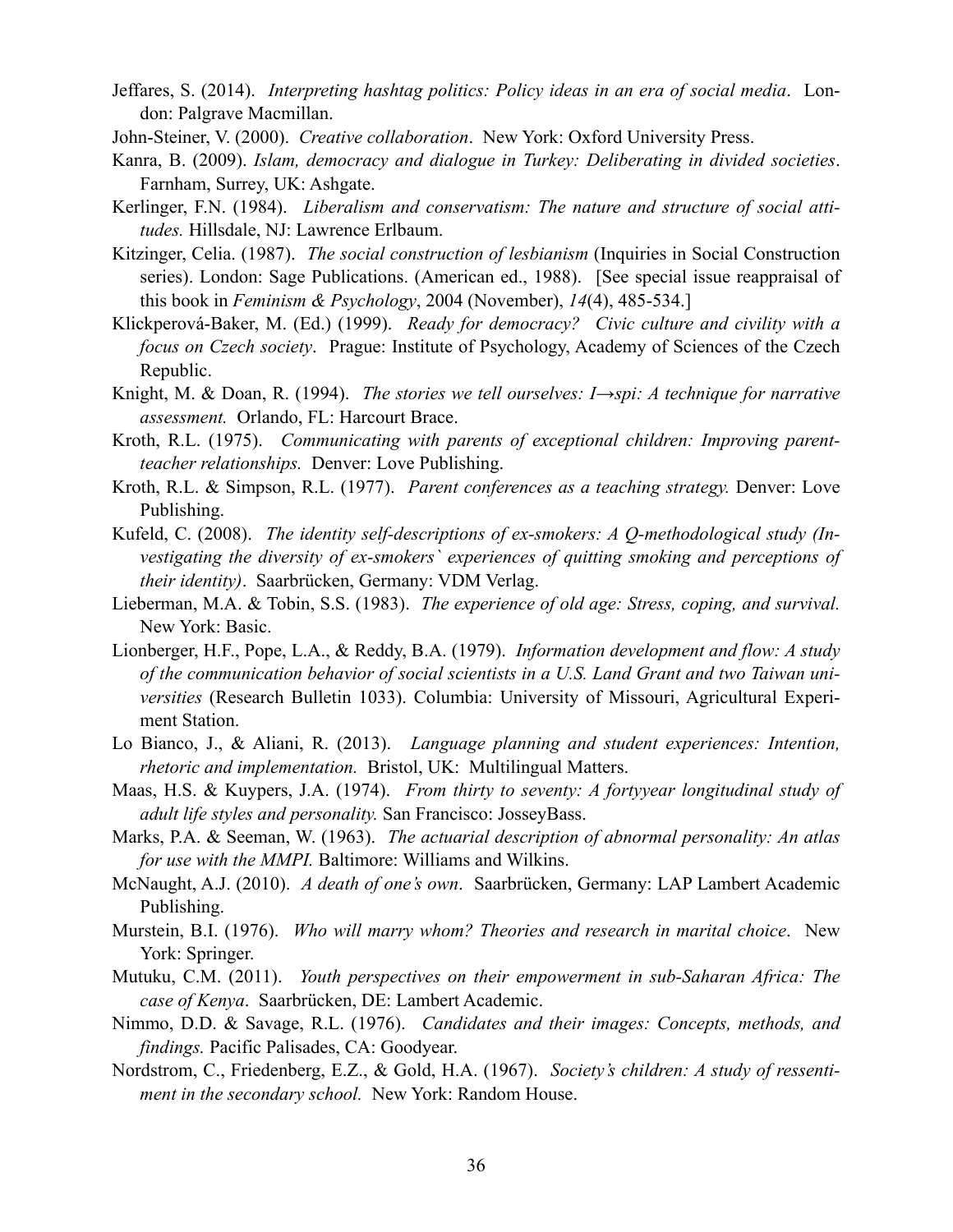- Peritore, N.P. (1990). *Socialism, communism, and liberation theology in Brazil: An opinion survey using Qmethodology*. (Monographs in International Studies, Latin America Series, No. 15.) Athens: Ohio University Press.
- Peritore, N.P. (1999). *Third World environmentalism: Case studies from the Global South*. Gainesville: University Press of Florida.
- Reiss, D. (1981). *The family's construction of reality*. Cambridge, MA: Harvard University Press.
- Rosenberg, M. (1965). *Society and the adolescent selfimage.* Princeton, NJ: Princeton University Press.
- Robyn, R. (Ed.) (2005). *The changing face of European identity: A seven-nation study of (supra)national attachments*. London: Routledge.
	- Robyn, R. Introduction: National versus supranational identity in Europe (pp. 1-16).
	- Robyn, R. Methodology (pp. 17-36).
	- Schrøder, K.C., & Hansen, S.E. Beyond duality: Danes' views on Denmark and the European Union 2001 (pp. 37-63).
	- McCormack, U. Being in Europe: Pluralism and patriotism in England and Scotland (pp. 64-90).
	- Robyn, R. Supranational identity emerging in France: Nationalism submergent (pp. 91-114).
	- Colegrove, D.W. Steadfastly European? German (supra)national identity in a rapidly changing Europe (pp. 115-139).
	- Pitasi, A., Marchionni, M., & Massoni, M.F. Italian multiple identities: The Italian perception of national and European belonging (pp. 140-158).
	- De Landtsheer, C., Carroll, C., & Hekscher, R. European identity frames in the Netherlands (pp. 159-185). Barry, J. Northern Ireland, identities and Europe (pp. 186-206).
	- Silander, D., & Wallin, C. Being a Swede in a transforming European setting: The structures of an emerging Swedish supranational identity in the twenty-first century (pp. 207-226). Robyn, R. Conclusion (pp. 227-235).
- Schutz, W.C. (1958). *FIRO: A threedimensional theory of interpersonal behavior.* New York: Rinehart. (Reprinted: *The interpersonal underworld*. Palo Alto, CA: Science & Behavior Books, 1966.)
- Skelcher, C., Sullivan, H., & Jeffares, S. (2013). *Hybrid governance in European cities: Neighbourhood, migration and democracy.* London: Palgrave Macmillan.
- Spotts, J.V. & Shontz, F.C. (1980). *Cocaine users: A representative case approach.* New York: Free Press.
- Stainton Rogers, W. (1991). *Explaining health and illness: An exploration of diversity.* Exeter, UK: Harvester Wheatsheaf.
- Stock, D. & Thelen, H.A. (1958). *Emotional dynamics and group culture: Experimental studies of individual and group behavior*. New York: New York University Press.
- Stone, J.C. (1969). *Teachers for the disadvantaged.* San Francisco: JosseyBass.
- Sylvester, J.L. (1998). *Directing health messages toward African Americans: Attitudes toward health care and the mass media*. New York: Garland.
- Thorsen, A.A., & Allgood, E. (Eds.) (2010). *Q-metodologi: En velegnet måte å utforske subjektivitet* [*Q methodology: A well-suited approach to the study of subjectivity*]. Trondheim, Norway: Tapir Academic Press.
	- Steven R. Brown. Foreword (in English).
	- Thorsen, A.A., & Allgood, E. Introduksjon til Q-boken og begrepsavklaring (Introduction to the Q book and explanation of concepts)
	- Wolf, A. Subjektivitet i Q-metodologi (Subjectivity in Q methodology)
	- Allgood, E., & Kvalsund, R. Q-metodologi, rådgivningsfeltet, delt subjektivitet og personer i relasjoner (Q methodology, the counseling field, shared subjectivity, and persons-in-relation)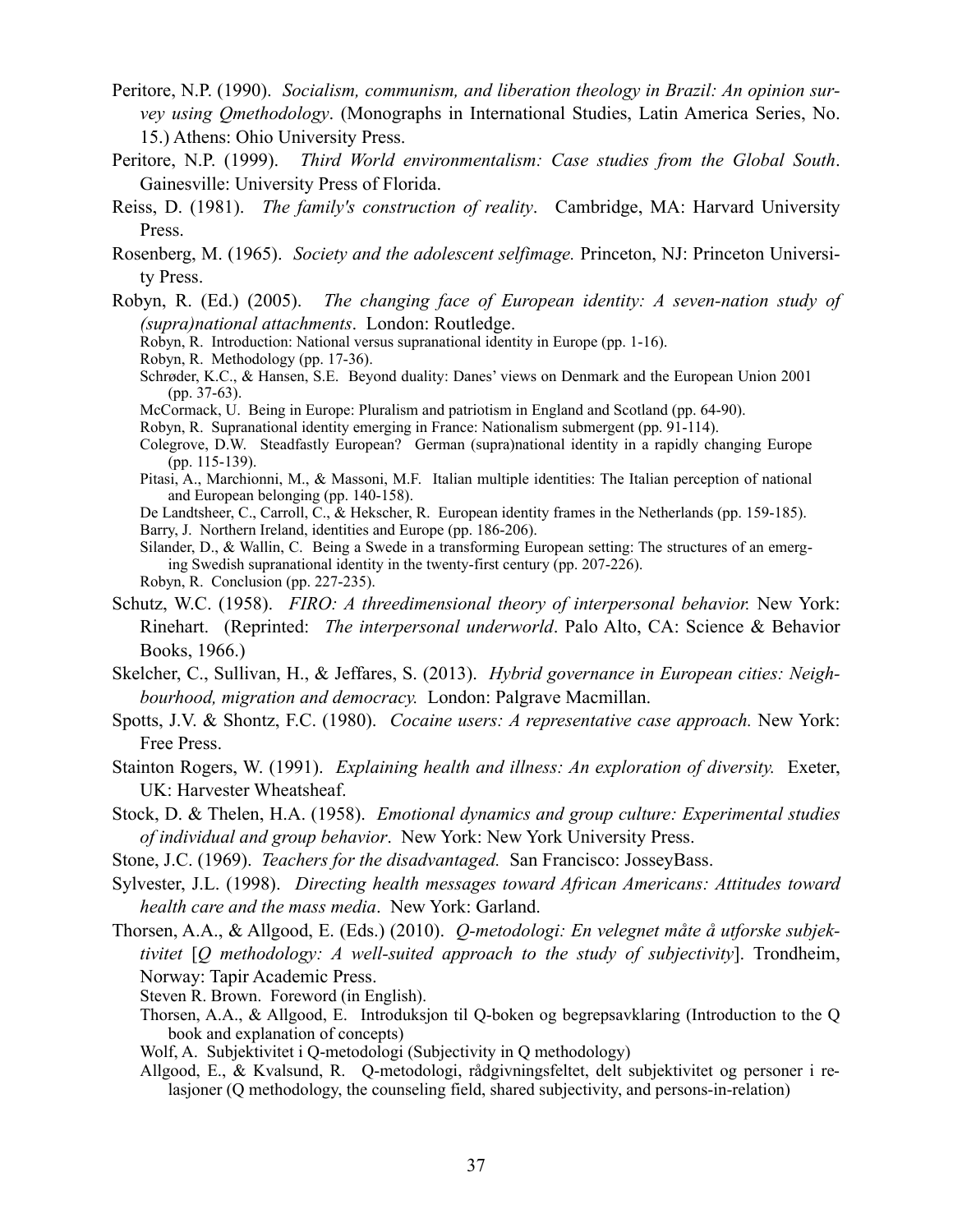- Kvalsund, R., & Allgood, E. Kommunikasjon som subjektivitet i en skoleorganisasjon (Communication as subjectivity in a school organization)
- Størksen, I., & Thorsen, A.A.. Små barns deltakelse i en Q-studie med visuelle kort (Young children's participation in a Q study with visual images)
- Ellingsen, I.T.. Erfaringer fra ungdommers deltakelse i Q-studie: Utarbeidelse av utsagn og gjennomføring av Q-sortering med ungdom under barnevernets omsorg (Experiences of adolescents' participation in a Q study: Development of the Q sample and implementation of the Q sorting with adolescents in foster care)
- Fristedt, S., & Wretstrand, A. Äldre mäns och kvinnors perspektiv på mobilitet och delaktighet (Mobility and participation from the perspectives of elderly men and women)
- Oterkiil, C. Q-studie av skoleansattes opplevelse og behov tilknyttet ledelse (A Q study among school staff of their experiences and needs in relation to leadership)
- Øverland, K. Barnehageansattes følelser og opplevelser i forbindelse med samlivsbrudd i barnehagen, studert ved hjelp av Q-metodologi (Daycare staff's subjective experiences with young children of divorce through a Q methodology study)
- Kobbernagel, C. Q-metodologi i forberedelser af skalakonstruktion (Q methodology in preparation of scale construction)
- Berner, D. Bruk av Q-metodologi i en mastergradstudie (Using Q-methodology in a master's study)
- Truax, C.B. & Carkhuff, R.R. (1967). *Toward effective counseling and psychotherapy: Training and practice.* Chicago: Aldine.
- Wessman, A.E. & Ricks, D.F. (1966). *Mood and personality.* New York: Holt, Rinehart and Winston.
- Wylie, R.C. (1961). *The self concept: A critical survey of pertinent research literature.* Lincoln: University of Nebraska Press. (Rev. ed., Vol 1., 1974.)
- Yalom, I.D. (1970). *The theory and practice of group psychotherapy.* New York: Basic. (2nd ed. 1975; 3rd ed. 1985.)
- Zenor, J. (Ed.) (2015). *Parasocial politics: Audiences, pop culture, and politics*. Lanham, MD: Lexington.

### **Kent State University Dissertations**

- Baas, L.R. (1976). *The Constitution and the public mind.*
- Baptiste, L.J.C. (2010). *Process use across evaluation approaches: An application of Q methodology in program evaluation*.
- Beaver, A.M. (2001). *Women leaders in academic medicine: A Q analysis of leader profiles among women deans, department chairs, and program directors.*
- Bedrosian, W.K. (2004). *Teacher decision making in the stage manager role: A Q method study.*
- Bissler, J.V. (2002). *Identification of processes that have been helpful during the bereavement process for mothers and fathers who have experienced the sudden death of their 15- to 28 year-old biological children*.
- Boughner, S.R. (1995). *A Q methodological study of narrative structure in personal narratives*.
- Bublic, J.M. (1997). *The media hegemony thesis examined through Q methodology.*
- Byrnes, Robert L. (1975). *An examination of Gestalt therapy personality theory using Q methodology.*
- Caldwell, P.F. (1999). *Windows of caring: High school students' constructions of a caring teacher.*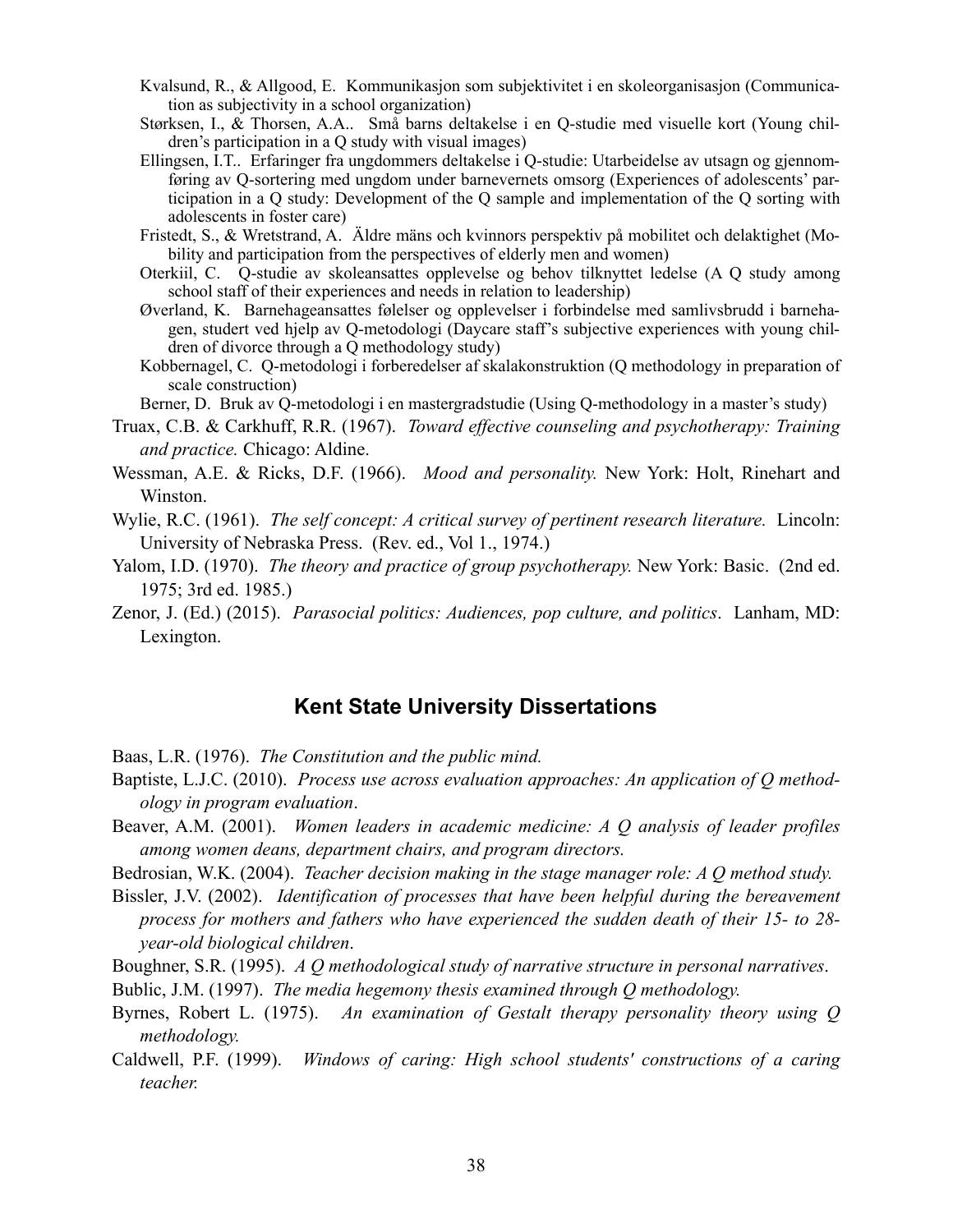- Christman, P.D. (2004). *Students' perceptions of various opinions thought to contribute to the successful completion of a bachelor's degree from a private, Christian college: A Q-methodological study*.
- Cohen, S.H . (1971). *Voting behavior in school referenda: An investigation of attitudes and other determinants by Q technique and survey research.*
- Crawford, G.M. (2002). *Family mediators' perceptions of the behaviors and personal characteristics that help them to be effective: A Q-methodological study***.**
- Daily, J.H. (1973). *Dimensions of political attitudes: A Q technique study of public reactions to the Calley verdict.*
- Davis, T.C. (1997). *The subjectivity of national identity: A Qmethodological study of individual attachment to the Basque nation*.
- Dean, E.P. (2006). *Characteristics of a healthy woman: Perceptions of professional counselors and lesbian women as an element of satisfaction in counseling.*
- Dobbs, S.E. (1991). *Conceptions of giftedness and talent: A Qmethodological study*.
- Ghali, M. (2015). *Factors underlying counselor educators' perspectives on spiritual issues in counseling in non-faith-based CACREP-accredited training programs*.
- Goodman, G.D. (2000). *Factors that influence postsecondary students with disabilities to adopt or reject assistive technology for computer access.*
- Hinkel, P.L. (2008). *Perspectives on educating students with emotional-behavioral disorders.*
- Hiruy, M. (1987). *Exploring the perspectives of ethics: The case of public administrators in the United States.*
- Hurd, R.C. (1996). *Adults view their childhood bereavement experiences: An application of Q methodology.*
- Janson, C.A. (2007). *High school counselors' perceptions of their educational leadership behaviors: A Q methodology study.*
- Jevnikar, L.J. (2007). *Ways of coping of parents with a child with mental retardation.*
- Kim, S.E. (1991). *Factors affecting implementation effectiveness: A study of Community Development Block Grant implementation.*
- Kindsvatter, A. (2006). *Factors associated with counseling client perceptions of contributions to pre-treatment change.*
- Kissinger, D.M. (2009). *Clinicians' beliefs regarding variables that contribute to the honest disclosure of adolescent males in sexual offender treatment*.
- Koćak, M. (2010). *The application of Q methodology to generate a functional typology of terrorist organizations in Turkey.*
- Kreider, V.A.L. (2009). *Counseling graduate students' preference for qualities pertaining to teaching effectiveness.*
- l'Amoreaux, N.A. (2000). *Children diagnosed with attentiondeficit/hyperactivity disorder (ADHD) and their perceptions of parental helpfulness with homework: A Q-methodological study.*
- Levine, A.C. (2011). *Mid-career teachers' perspectives on the sustaining power of hope: A Q methodological study.*
- Lyons, M.K. (1983). *The subjective dimensions of local school politics: A case study of the Ravenna teachers' strike, utilizing Q methodology*. (Master's thesis, Political Science)
- Mann, D.P. (2002). *The God concepts of a cohort group of graduate students in a Christian seminary based counseling program in northeastern Ohio: A Q methodological study.*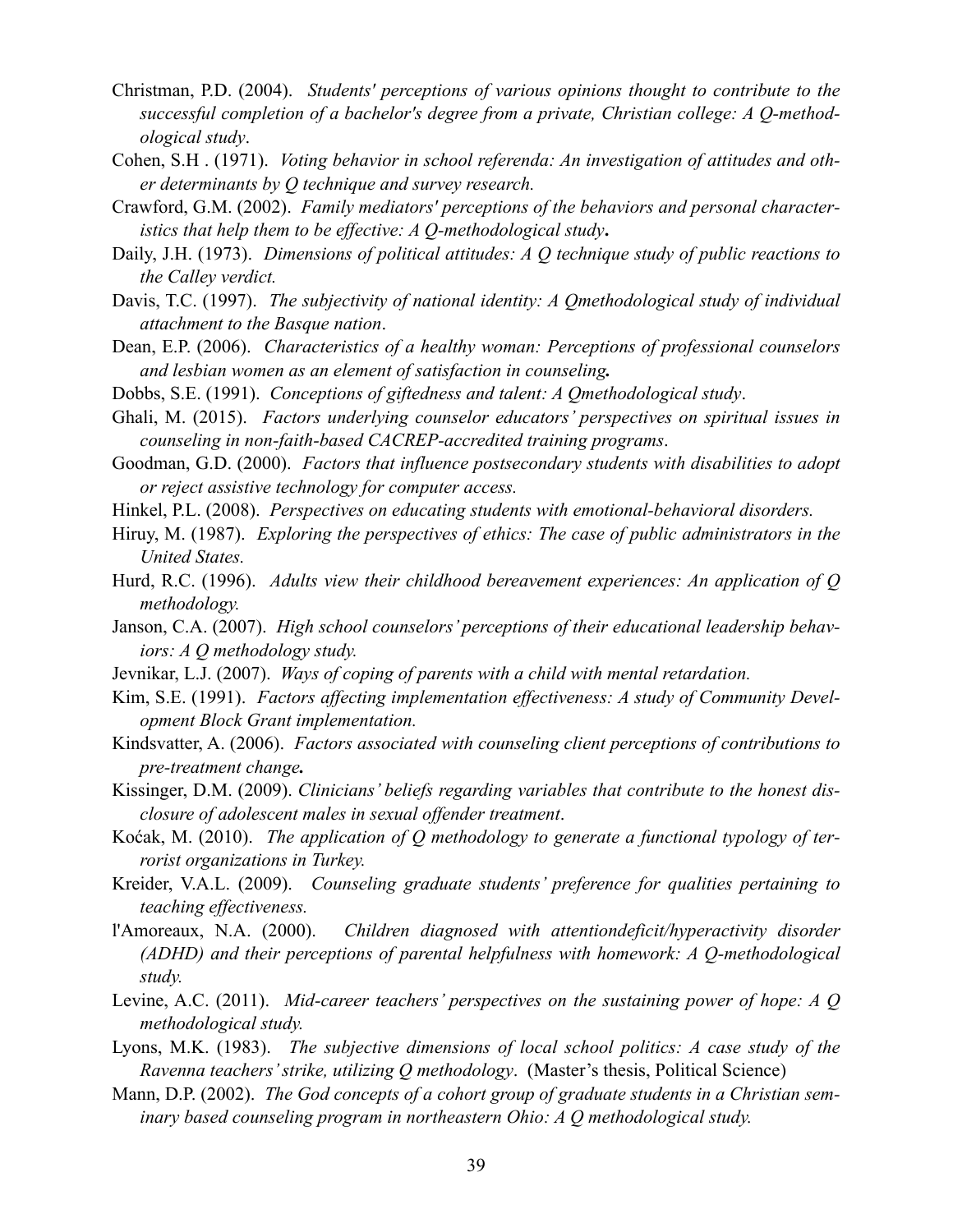McCain, J.A. (1973). *Empirical variations of African socialism: a perceptual analysis.*

- McKeown, B.F. (1977). *Private meanings of public objects: hypnotically induced mood states and the displacement hypothesis.*
- McKeown, F.T. (1975). *Kari–Aaron: An intensive analysis in schizophrenia and object relations*. (Master's thesis)
- Moate, R.M. (2014). *Novice professional counselors' perceptions of what was most helpful to them about their teachers in didactic classes during their master's program.*
- Moseman, C.C. (1999). *Primary teachers' beliefs regarding family competence for providing input to help meet children's educational needs.*
- Mutuku, C.M. (2011). *Youth perspectives on their empowerment in sub-Saharan Africa: The case of Kenya*.
- Nelson, D.A. (1991). *Gerontologic learning and the development of practical knowledge in the nursing home setting.*
- Newman, T.D. (2005). *Physician assisted suicide and euthanasia: A Q study of the links between ethics and public policy.*

Nyirabu, M. (1981). *A study of development opinion in Tanzania.* 

- Odoom, H.S. (2012). *Ethnic markets in the American retail landscape: African markets in Columbus, Cleveland, Cincinnati, and Akron, Ohio.*
- Olsen, C.M. (2005). *Potential coaching clients and their perceptions of helpful coaching behaviors: A Q-methodological study.*
- Pacho, A.G. (1981). *Policy agenda of the ethnic Chinese in the Philippines.*
- Paez, S.B. (2010). *Positive impacts in a counselor supervisee's self-efficacy to work with clients: What takes place in the counselor supervision process.*
- Parker, K.R. (1984). *Storylistener subjectivity: A Q methodological exploration*.
- Peets, T.J. (2004). *Single mothers' perceptions of what is important in their lives as they transition from welfare to work***.**
- Perrin, G.R. (1977). *On the development of a birth order theory using Qmethodology.*
- [Quillin, A.B.](http://kentlink.kent.edu/search/aQuillin%252C+Amy+B./aquillin+amy+b/-2,-1,0,B/browse) (2004).*Perceptions of the spiritual: An assessment of master's level student counselors' views of spirituality*.
	- Rhoads, J.C., Jr. (1997). *The authoritarian personality revisited: Toward an alternative methodology*.
- Rickel, T.A. (2000). *High school seniors' perceptions about the achievement gap between black and white students: An application of Q methodology on race and education.*
- Robyn, R. (2000). *Forms of attachment to the European Union: A study of French conceptions of identity in the context of a changing Europe.*
- Schafer, P.A. (2008). *Experiences of prejudice among individuals in African American and Caucasian interracial marriages: A Q-methodological study.*
- Schermer, T.W. (2010). *Men's perceptions of men attending mental health counseling: A Q methodology study.*
- Sezgin, E. (2007). *A comparative perspective of international cooperation against terrorism.*
- Shah, S.M. (1982). *Work orientation of middlelevel managers from the public sector.*
- Smith, J.M. (2000). *The use of Qmethodology to assess the possibility that fear is a barrier preventing the use of mental health services by African American men.*
- Sun, T.W. (1992). *Public administration in Taiwan: The stateoftheart.*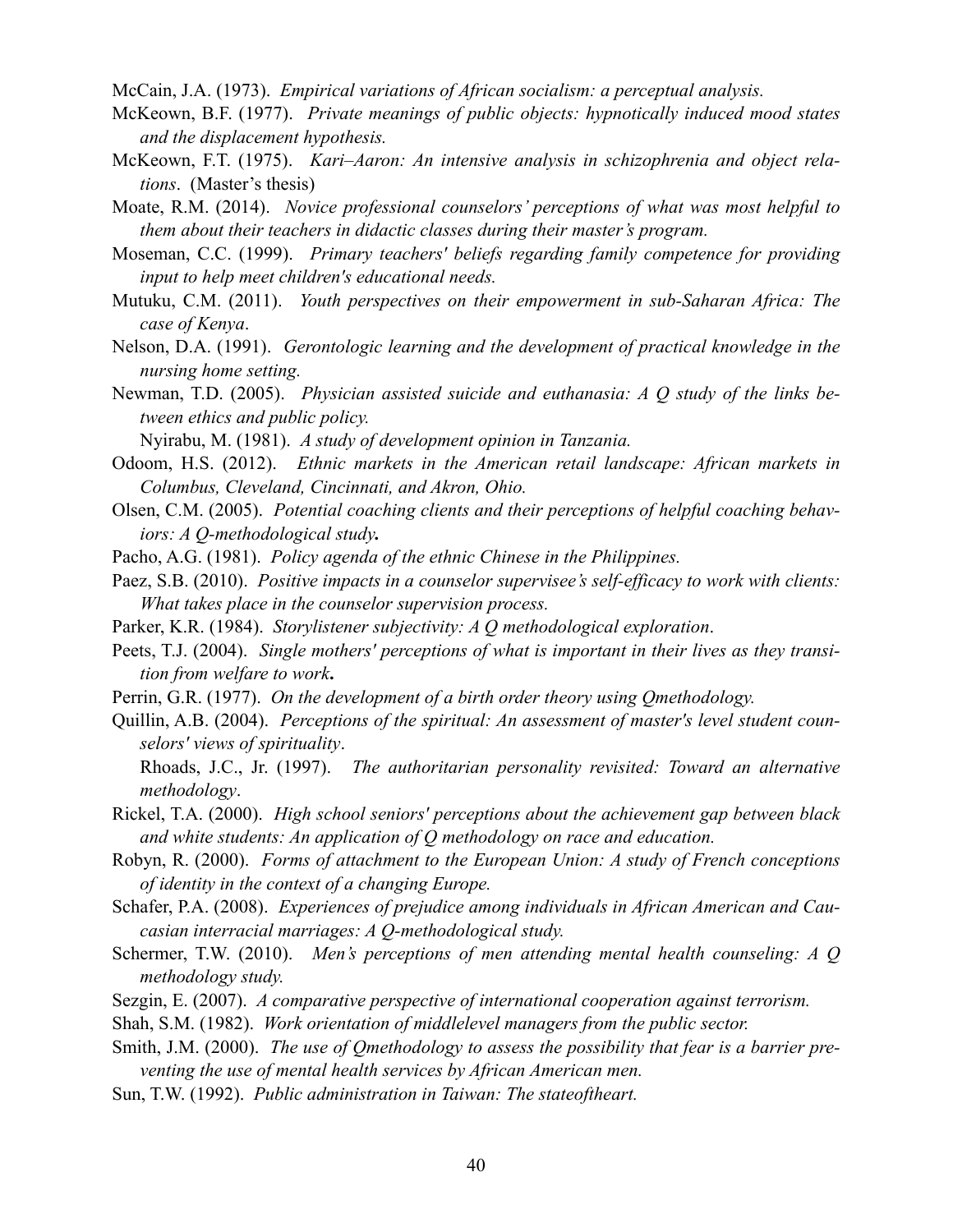- Taylor, T.L. (2005). *Parental perceptions of encouragers and discouragers of involvement with their African American pre-adolescent sons' school.*
- Thomas, D.B. (1975). *On the psychological substructure of ideology: A Qtechnique study of personality and politics.*
- Tolymbek, A.K. (2007). *Political leadership style in Kazakhstan.*
- Trepal, H.C. (2004). *Adolescents' perceptions of their pregnancy: A Q-methodological study*.
- Vernon, D.A. (2003). *An investigation of members' perceptions of Yalom's therapeutic factors in single-session group counseling for first year students*.
- Wagner, Laurie M. (2008). *College students' perceptions of healthy sexuality: A Q methodological study.*
- Wanjau Mutai, F. Wairimu (2007). *Perceptions of current and prospective Kenyan international students of the Kenyan international student lifestyle in the United States.*
- Ward, T.A. (2005). *Does context matter? Internet adoption in public and private spaces.*

### **Special Issues**

- Goldman, I. & Brown, S.R. (Eds.) (1990). Q methodology and communication: Theory and applications. *Electronic Journal of Communication/La Revue Electronique de Communication, 1*(1), special issue. [\(http://www.cios.org/www/ejcmain.htm\)](http://www.cios.org/www/ejcmain.htm)
	- McKeown, B.F. Q methodology, communication, and the behavioral text.
	- Goldman, I. Abductory inference, communication theory and subjective science.
	- Sanders, K.P. & Morris, D.N. Combining research approaches: The *Anvil* writers revisited.

Brown, S.R. & Mathieson, M. The operantcy of practical criticism.

- Stainton Rogers, R. & Stainton Rogers, W. What the Brits got out of the Q: And why their work may not line up with the American way of getting into it!
- Iliescu, D. (Ed.). (2005). Special issue on Q methodology. *Human Resources Psychology, 5* (Romanian).
	- Brown, S.R. What's past is prologue.
	- Lipgar, R.M., Bair, J.P., & Fichtner, C.G. Integrating research with conference learning: 10 years of Q methodology studies exploring experiential learning in the Tavistock tradition.
	- Bimler, D., & Kirkland, J. From circumplex to sphere: Perceptions of vocational activities, explored and applied.
	- Iliescu, D., & Boroş, S. An alternative to mapping organizational identification: Q-sort.

### **Selected Writings of William Stephenson**

#### *About William Stephenson*

Avery, D.R. (1990). The methodologists. In W.D. Sloan (Ed.), *Makers of the media mind: Journalism educators and their ideas* (pp. 287329). Hillsdale, NJ: Erlbaum. (See section on William Stephenson, pp. 302306.)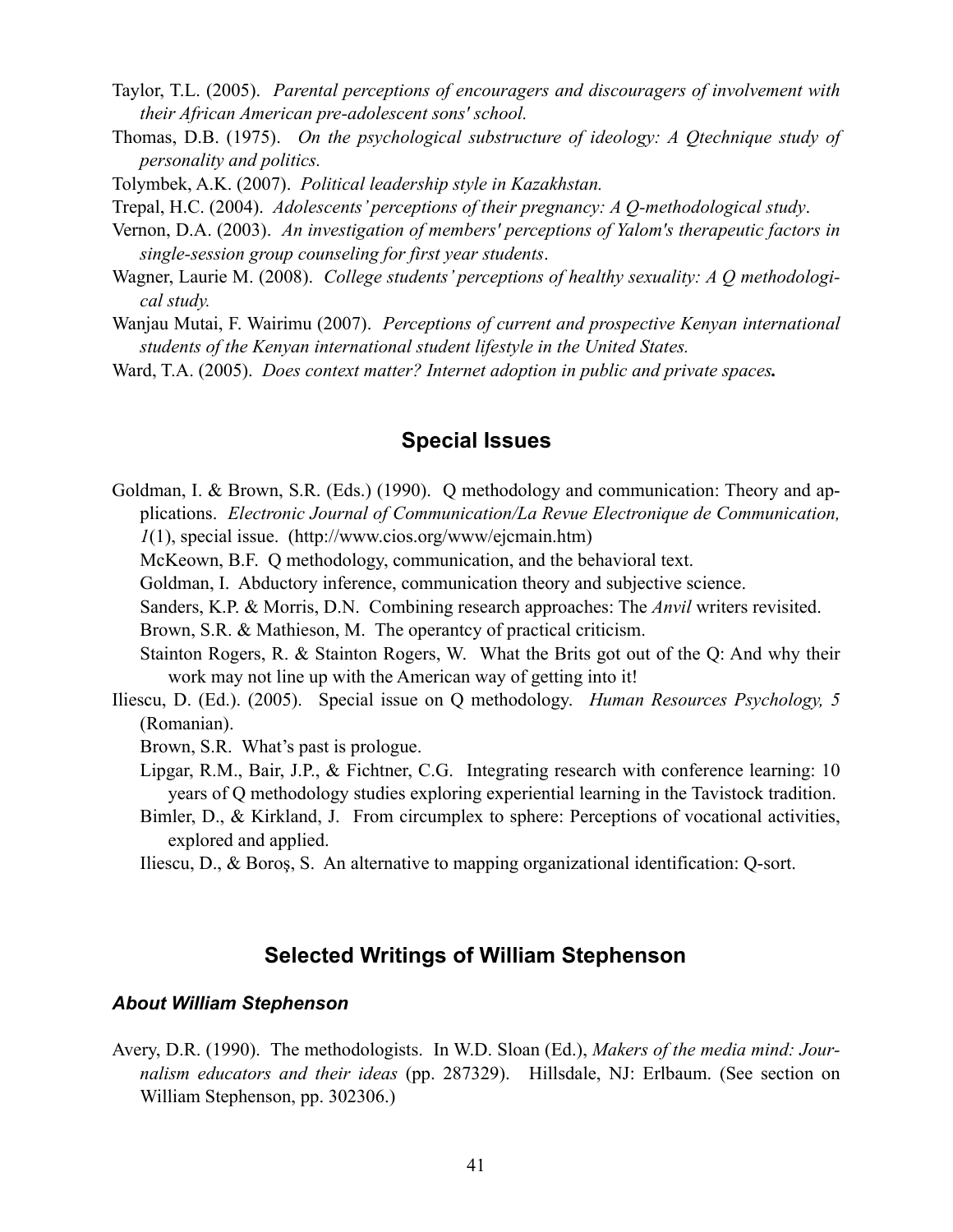- Barchak, L.J. (1991). A biographical sketch of William Stephenson. *Mass Comm Review, 18,* 2831.
- Brown, S.R. (1991). William Stephenson (19021989). *American Psychologist, 46,* 244.
- Brown, S.R. (2002). Maimie Stephenson, 31 March 1904-18 December 2001. *Operant Subjectivity, 26*, 53-57.
- Brown, S.R. (2003). Preconception and realisation: A constant conjunction of theory and measurement. In R.M. Lipgar & M. Pines (Eds.), *Building on Bion: Branches. Contemporary developments and applications of Bion's contributions to theory and practice* (pp. 285-301). London: Jessica Kingsley.
- Esrock, S.L. (2005). William Stephenson: Traveling an unorthodox path to mass communication discovery. *Journal of Broadcasting & Electronic Media, 49*, 244-250.
- Good, J.M.M. (1998). William Stephenson and the quest for a science of subjectivity. *Revista de Historia de la Psicología, 19*, 431439.
- Good, J.M.M. (2000). William Stephenson and the post World War II bifurcation of British psychology. *Operant Subjectivity, 23*, 116-130.
- Good, J.M.M. (2003). William Stephenson, quantum theory, and Q methodolo*gy. Operant Subjectivity, 26*, 142-156.
- Good, J.M.M. (2004). Q-methodology and probabilistic functionalism: Exploring the personal and intellectual links between William Stephenson and Egon Brunswik. *The Brunswik Society Newsletter*, pp. 9-10. http://www.brunswik.org/newsletters/2004news.pdf
- Good, J.M.M. (2005). Stephenson, William (1902-1989). In J.R. Shook (General Ed.), *Dictionary of modern American philosophers* (Vol. 4, pp. 2322-2323). Bristol, UK: Thoemmes Press.
- Good, J.M.M. (2010). Introduction to William Stephenson's quest for a science of subjectivity. *Psychoanalysis and History, 12*, 211-243.
- Grosswiler, P. (1994). The convergence of William Stephenson's and Marshall McLuhan's communication theories. *Operant Subjectivity, 17,* 2-16.
- Lipgar, R.M. (1995). William Stephenson at the University of Chicago: Subjectivity/objectivity revisited. *Operant Subjectivity, 18,* 86-93.
- Logan, R.A. (1991). Complementarity, self and mass communication: The contributions of William Stephenson, 19021989. *Mass Comm Review, 18*, 2739.
- Logan, R.A. (2003). Stephenson, MacLean & qualitative mass communication research. *Journal of Human Subjectivity, 1*(2), 4-30.
- Midgley, B.D., & Morris, E.K. (2002). Subjectivity and behaviorism: Skinner, Kantor, and Stephenson. *Operant Subjectivity, 25*, 127-138.
- Morrell, J. (1997). *Science at Oxford 1914-1939: Transforming an arts university* (pp. 90-92). Oxford, UK: Clarendon Press.
- Sanders, K.P. (1974). William Stephenson: The study of (his) behavior. *Mass Communication Review, 2,* 916.

In Memoriam: William Stephenson, 19021989. *Operant Subjectivity, 13*, entire issue.

### *Methodological Foundations*

 (1935). Technique of factor analysis. *Nature, 136,* 297. (Reprinted in Brown, *Political subjectivity*, pp. 910.)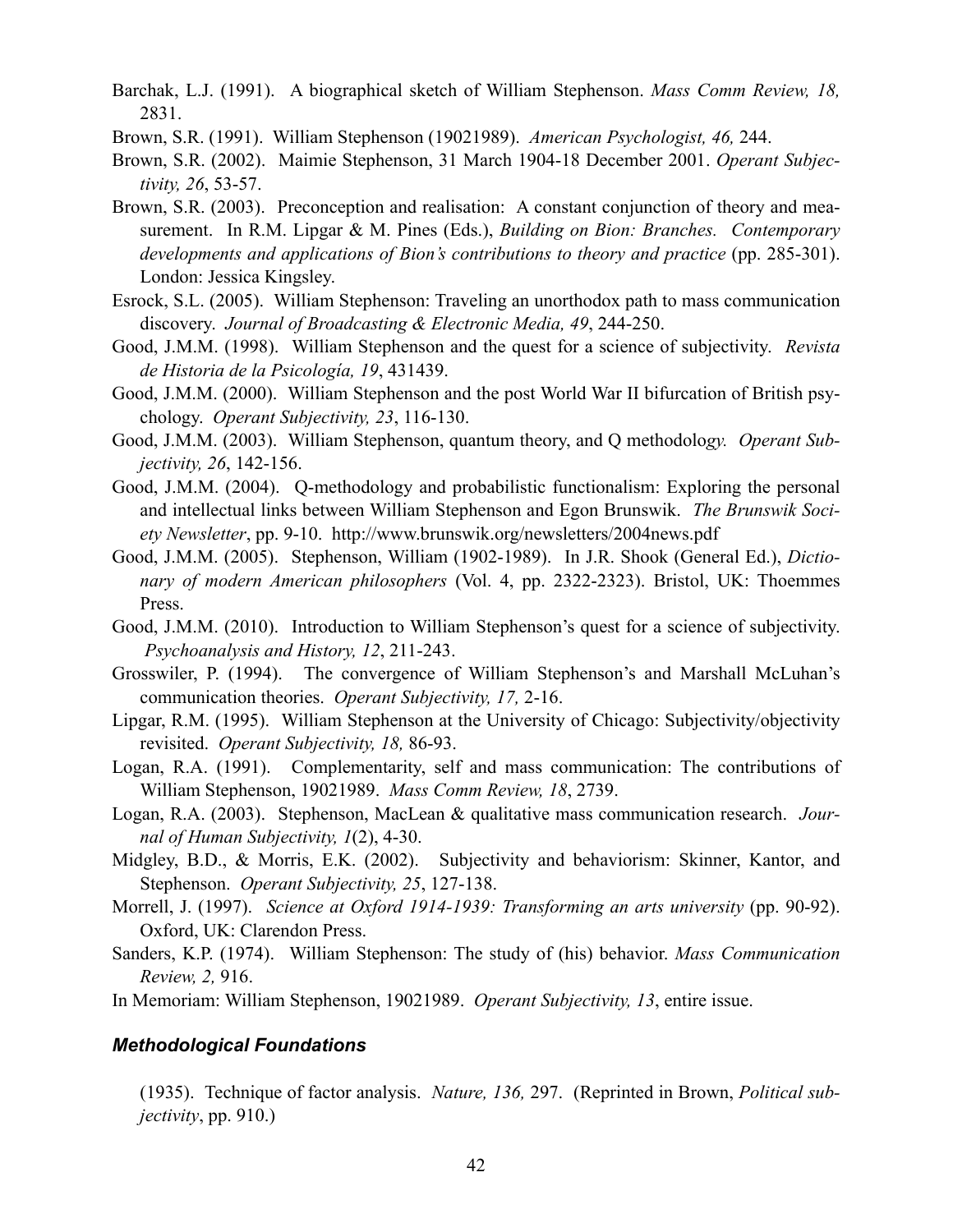- (1935). Correlating persons instead of tests. *Character and Personality, 4,* 1724. Stricklin, M. (2005). Correlating persons instead of tests: My favorite Stephenson article. *Operant Subjectivity, 28*, 177-180.
- (1936). The foundations of psychometry: Four factor systems. *Psychometrika, 1,* 195209.
- (1939). (with C. Burt). Alternative views on correlations between persons. *Psychometrika, 4,* 269281.
- (1952). A note on Professor R.B. Cattell's methodological adumbrations. *Journal of Clinical Psychology, 8,* 206207.
- (1952). Some observations on Q technique. *Psychological Bulletin, 49*, 483498.
- (1953). *The study of behavior: Qtechnique and its methodology*. (Republished: Midway edition, University of Chicago Press, 1975.)
- (1977). Factors as operant subjectivity. *Operant Subjectivity, 1,* 316.
- (1990). Fifty years of exclusionary psychometrics: I. Q technique. *Operant Subjectivity, 13,* 105120.
- (1990). Fifty years of exclusionary psychometrics: II. Developments. *Operant Subjectivity, 13,* 141162.
- (1993-94). Introduction to Q-methodology. *Operant Subjectivity, 17,* 1-13.

#### *Philosophical Contributions*

- (1953). Postulates of behaviorism. *Philosophy of Science, 20*, 110120. Midgley, B.D. (2005/2006). Unacknowledged behaviorist: An appreciation of William Stephenson's "Postulates of Behaviorism." *Operant Subjectivity, 29*, 87-93.
- (1961). Scientific creed—1961: Philosophical credo. *Psychological Record, 11*, 18.
- (1961). Scientific creed—1961: Abductory principles. *Psychological Record, 11*, 917.
- (1961). Scientific creed—1961: The centrality of self. *Psychological Record, 11*, 1825.
- (1962). "Ideal" types. *Psychological Record, 12*, 916.
- (1962). A note on the methodology of clinical explanation. *Psychological Record, 12*, 101103.
- (1963). Independency and operationism in Qsorting. *Psychological Record, 13*, 269272.
- (1968). Consciousness out—subjectivity in. *Psychological Record, 18*, 499501.
- (1974). Methodology of single case studies. *Journal of Operational Psychiatry, 5*(2), 316.
- (1978). The shame of science. *Ethics in Science & Medicine, 5,* 2538.
- (1980). Michael Polanyi, science and belief. *Ethics in Science & Medicine, 7*, 97110.
- (1981). Principles for the study of subjectivity. *Operant Subjectivity, 4,* 3753.
- (1983). Against interpretation. *Operant Subjectivity, 6,* 73103, 109125.
- (1987). The science of ethics: I. The single case. *Operant Subjectivity, 11*, 1031.
- (1988). The science of ethics: II. Ethical judgment. *Operant Subjectivity, 11*, 3752.

#### *Communication Theory*

- (1960). Principles of selection of news pictures. *Journalism Quarterly, 37*, 6168.
- (1963). The "infantile" vs. the "sublime" in advertisements. *Journalism Quarterly, 39*, 181186.
- (1963). Public images of public utilities. *Journal of Advertising Research, 3*(4), 3439.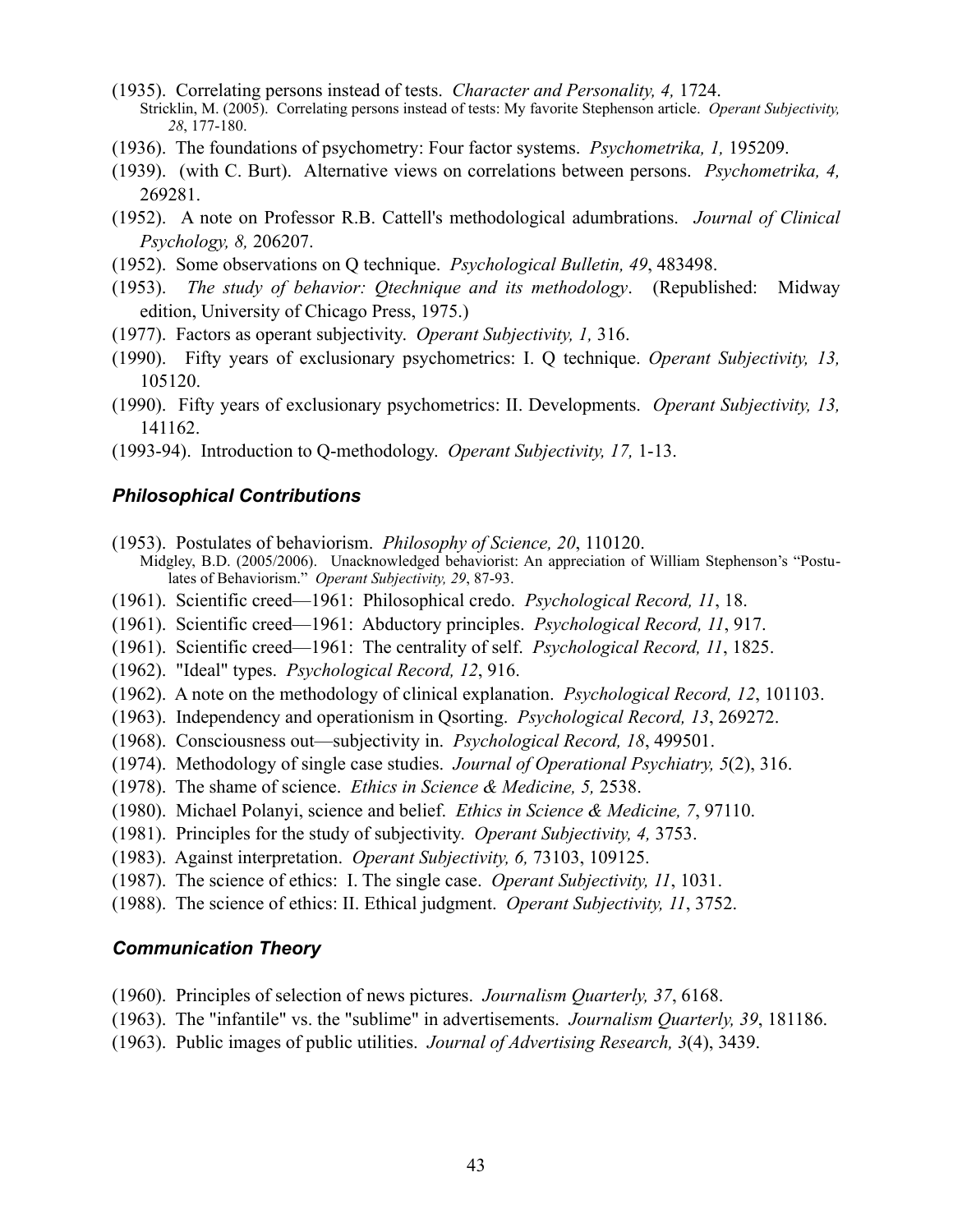(1964). The ludenic theory of newsreading. *Journalism Quarterly, 41*, 367374.

- (1967). *The play theory of mass communication*. Chicago: University of Chicago Press. (Republished: New Brunswick, NJ: Transaction.) (*Cf*. Wilkerson, K.E. (1982). Media ludentia. *Operant Subjectivity, 6,* 114; *cf*. Stephenson's response.)
- (1969). Foundations of communication theory. *Psychological Record, 19*, 6582.
- (1969). Evaluation of public relations programs. *Rivista Internazionale di Scienze Economiche e Commerciali, 16*, 166184.
- (1972). Applications of communication theory: I. The substructure of science. *Psychological Record, 22*, 1736.
- (1972). Applications of communication theory: II—Interpretations of Keats' "Ode on a Grecian Urn." *Psychological Record, 22*, 177192.
- (1973). Applications of communication theory: III. Intelligence and multivalued choice. *Psychological Record, 23*, 1732.
- (1976). Qmethodology: Conceptualization and measurement of operant effects of television viewing. *JCATS: Journal of the Centre for Advanced Television Studies, 4*, 1718.
- (1978). Applications of communication theory: IV. Immediate experience of movies. *Operant Subjectivity, 1,* 96116.
- (1978). Concourse theory of communication. *Communication, 3*, 2140. (*Cf.* Protoconcursus: The concourse theory of communication. *Operant Subjectivity,* 1986, *9*, 3758, 7396.)
- (1979). The communicability and operantcy of self. *Operant Subjectivity, 3*, 214.
- (1979). Homo ludens: The play theory of advertising. *Revista Internazionale di Scienze Economiche e Commerciali, 26,* 634653.
- (1980). Applications of communication theory: V. Playtheoretical aspects of science. *Operant Subjectivity, 4,* 216.
- (1980). Consciring: A general theory for subjective communicability. In D. Nimmo (Ed.), *Communication yearbook 4* (pp. 736). New Brunswick, NJ: Transaction. Reprinted: *Operant Subjectivity*, 2007, *30*, 89-136.
- (1984). The primary function of human communicability: Testimony to Dr. H.C.J. Duijker. *Operant Subjectivity, 7,* 7380.
- (1984). Perspectives on Q methodology: II. Monistic protopostulate of communicability. *Operant Subjectivity, 8,* 25.
- (1995-1996). Quantum theory media research: I. Reception analysis. *Operant Subjectivity, 19,* 1-11.
- (1998). Quantum theory media research: II. Intentionality and acculturation. *Operant Subjectivity, 21,* 73-91.
- (2014). General theory of communication. *Operant Subjectivity, 37*(3), 38-56.

### *Newton's Fifth Rule*

- (197576). *Newton's Fifth Rule: An exposition of Q pro re theologica pro re scientia*. (Unpublished manuscript.)
- (1978). Substructure of science and Newton's Fifth Rule. *Operant Subjectivity, 2*, 416.
- (1979). Q methodology and Newton's Fifth Rule. *American Psychologist, 34*, 354357.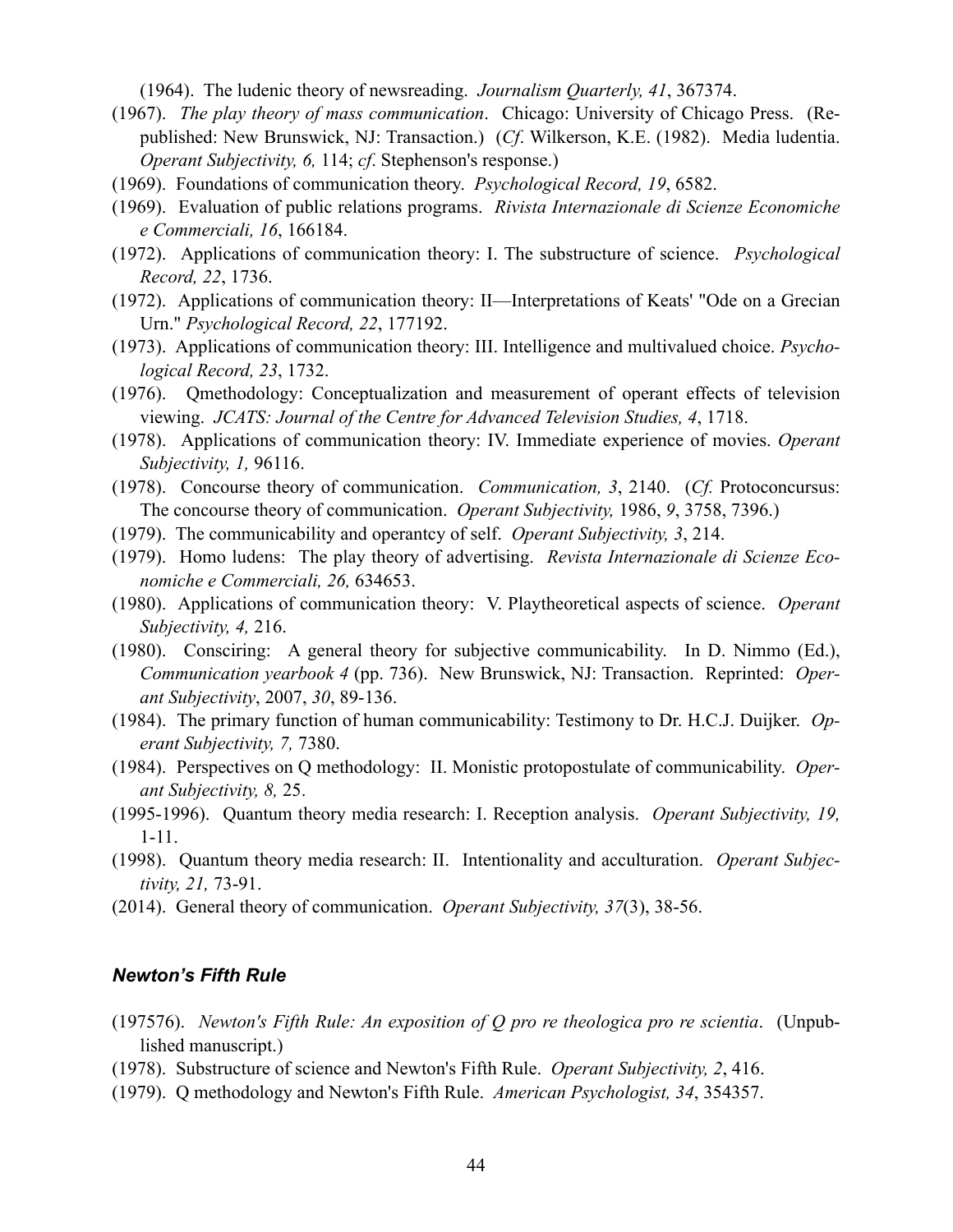- (1980). Newton's Fifth Rule and Q methodology: Application to educational psychology. *American Psychologist, 35,* 882889.
	- Knight, M. (2005). Prepared minds: Reflections on Stephenson's article *Newton's Fifth Rule*. *Operant Subjectivity, 28*, 172-176.
- (1982). Newton's Fifth Rule and Q methodology: Application to self psychology. *Operant Subjectivity, 5*, 3757.
- (1982). Newton's Fifth Rule and Q methodology: Application to psychoanalysis. *Operant Subjectivity, 5*, 127147.
	- Brown, S.R. (1979). Perspective, transfiguration, and equivalence in communication theory: Review and commentary. In D. Nimmo (Ed.), *Communication yearbook 3* (pp. 5165). New Brunswick, NJ: Transaction.
	- Brown, S.R. (2002, September). *Newton's Fifth Rule and political theory*. Read at a meeting of the International Society for the Scientific Study of Subjectivity, University of Durham, England.

### *Quantum Theory*

- (1981). Cyril Burt, quantum theory, and Q: Historical note. *Operant Subjectivity, 4,* 120134.
- (1982). Qmethodology, interbehavioral psychology, and quantum theory. *Psychological Record, 32,* 235248.
- (1983). Quantum theory and Qmethodology: Fictionalistic and probabilistic theories conjoined. *Psychological Record, 33*, 213230.
- (1985). Perspectives in psychology: Integration in clinical psychology. *Psychological Record, 35,* 4148.
- (1986). William James, Niels Bohr, and complementarity: I—Concepts. *Psychological Record, 36,* 519527.
- (1986). William James, Niels Bohr, and complementarity: II—Pragmatics of a thought. *Psychological Record, 36,* 529543.
- (1986). In the shadow of Marshall McLuhan. *Nordicom Review of Nordic Mass Communication Research,* No. 2, 2027.
- (1987). How to make a good cup of tea. *Operant Subjectivity*, 10, 3757.
- (1987). William James, Niels Bohr, and complementarity: III—Schrodinger's cat. *Psychological Record, 37*, 523544.
- (1987). Qmethodology: Interbehavioral and quantum theoretical connections in clinical psychology. In D.H. Ruben & D.J. Delprato (Eds.), *New ideas in therapy: Introduction to an interdisciplinary approach* (pp. 95-106). Westport, CT: Greenwood. Smith, N.W. (2005). Combining Q with interbehavioral concepts for clinical application. *Operant Subjectivity, 28*, 167-171.
- (1988). William James, Niels Bohr, and complementarity: IV—The significance of time. *Psychological Record, 38*, 1935.
- (1988). William James, Niels Bohr and complementarity: V—Phenomenology of subjectivity. *Psychological Record, 38,* 203219.
- (1988). Quantum theory of subjectivity. *Integrative Psychiatry, 6*, 180187. (With commentary by S.R. Brown, L. Dossey, M. Schwartz, and F.A. Wolf.)
- (1988/1989). The quantumization of psychological events. *Operant Subjectivity, 12*, 123.
- (1991). *Ulysses* and *Finnegans Wake*: A Qmethodological look at profundity (Part I: *Ulysses*). *Operant Subjectivity, 14,* 89-105.
- (1991). *Ulysses* and *Finnegans Wake*: A Qmethodological look at profundity (Part II: *Finnegans Wake*). *Operant Subjectivity, 14,* 133-152.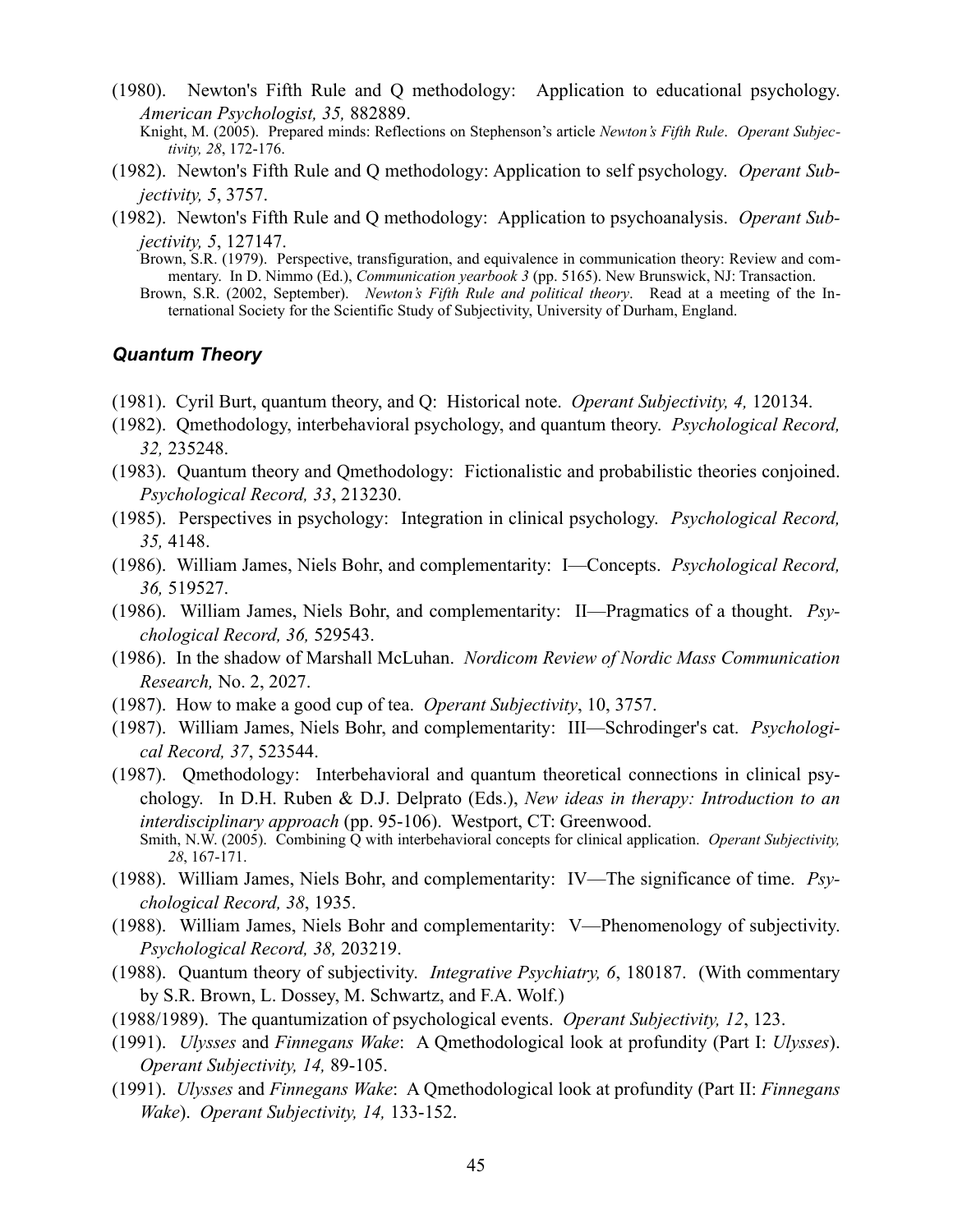- (1994). *Quantum theory of advertising*. Columbia: Stephenson Research Center, University of Missouri.
- (2005). A sentence from B.F. Skinner. *Operant Subjectivity, 28*, 97-115.

Theme issue: Q methodology, quantum theory, and psychology. *Operant Subjectivity*, 2003, *26*, entire issue. Ramlo, S. (2005/2006). A physicist's reflection on Q methodology, quantum mechanics & Stephenson. *Operant Subjectivity, 29*, 81-86.

Stricklin, M. (2005). Eight quantum realities redux: Finding David Bohm. *Operant Subjectivity, 28*, 145-166.

### *Miscellaneous*

- (1964). Application of Q method to the measurement of public opinion. *Psychological Record, 14*, 265273.
- (1964). Application of the Thompson schema to the current controversy over Cuba. *Psychological Record, 14*, 275290.
- (1964). Operational study of an occasional paper on the KennedyNixon television debates. *Psychological Record, 14*, 475488.
- (1965). Definition of opinion, attitude and belief. *Psychological Record, 15*, 281288.
- (1968). The contribution of Q to attitude research. In L. Adler & I. Crespi (Eds.), *Attitude research on the rocks* (pp. 160171). Chicago: American Marketing Association.
- (1980). *Quiddity College: Thomas Jefferson's legacy*. (Unpublished manuscript)
- (1980). Q methodology and the subjectivity of literature. *Operant Subjectivity, 3*, 111133.
- (1981). Principles for the study of subjectivity. *Operant Subjectivity, 4*, 3753.
- (1987). Sir Geoffrey Vickers and the art of judgment. *American Psychologist, 42*, 518520.
- (1988). Falsification and credulity for psychoanalytic doctrine. *Operant Subjectivity, 11*, 7397.
- (1990). My self in 1980: A study of culture. *Operant Subjectivity, 14*, 119.
- (1992). Self in everyday life. *Operant Subjectivity, 15*, 2955.
- (1993). Intentionality: Or how to buy a loaf of bread. *Operant Subjectivity, 16,* 69-90. (Reprinted: *Operant Subjectivity, 29*, 122-137.)
- (2004-2005). Theory and methodology for esthetics. *Operant Subjectivity, 28*, 13-32.
- (2005). A sentence from B.F. Skinner. *Operant Subjectivity, 28*, 97-115.
- (2006). Tribute to Melanie Klein. *Operant Subjectivity, 29*, 95-121. Reprinted: *Psychoanalysis and History, 12*, 245-271.
- (2011). Old age research. *Operant Subjectivity, 34,* 217-233.

### **Fundamentals of Q Technique and Methodology**

### *Q and R Methodologies*

- Amin, Z. (2000). Q methodology A journey into the subjectivity of human mind. *Singapore Medical Journal*, *41,* 410-414.
- Block, J. (1955). The difference between Q and R. *Psychological Review, 62*, 356358.
- Brown, S.R. & Ungs, T.D. (1970). Representativeness and the study of political behavior: An application of Q technique to reactions to the Kent State incident. *Social Science Quarterly, 51*, 514526.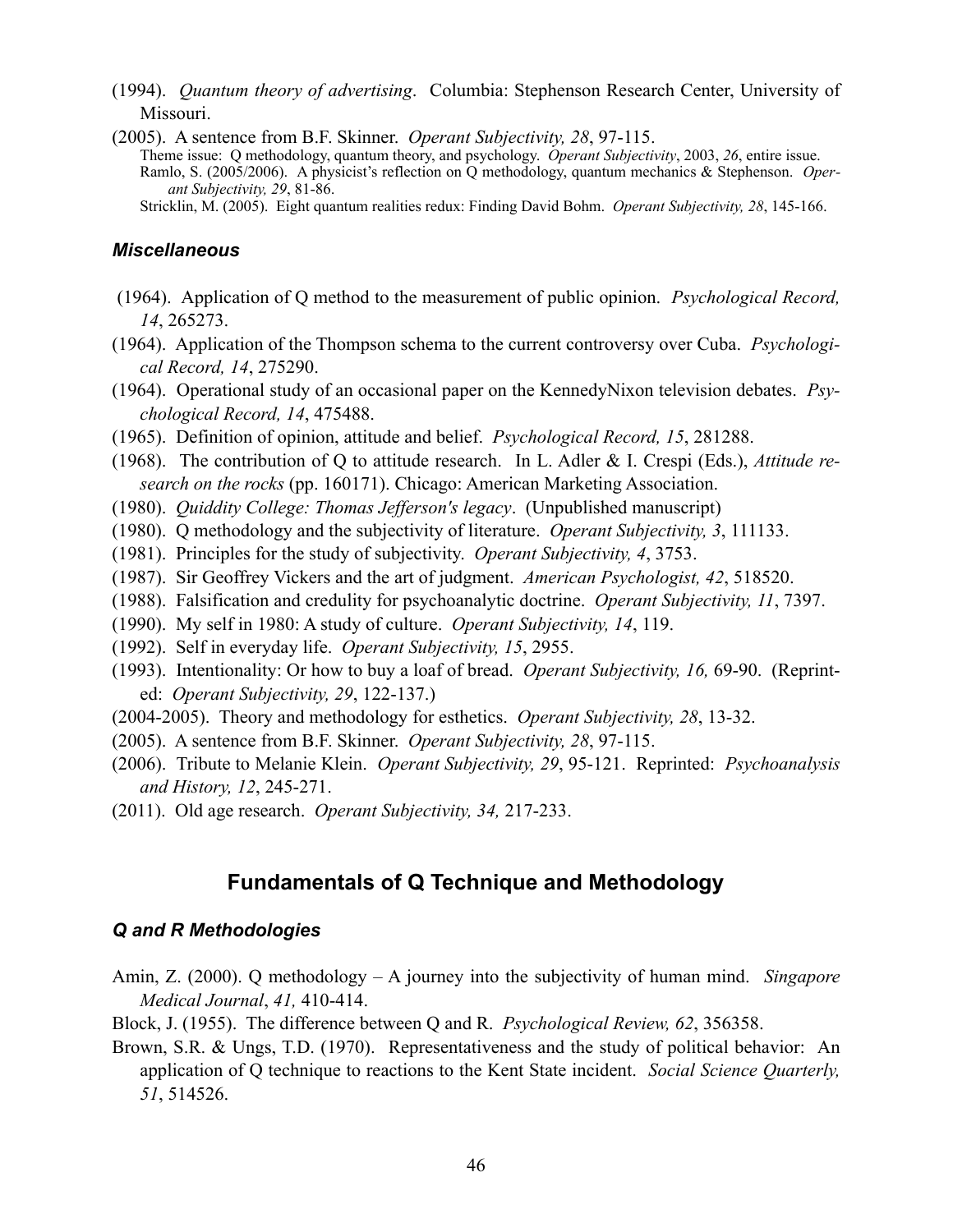- Brown, S.R. (1972). A fundamental incommensurability between objectivity and subjectivity. In S.R. Brown & D.J. Brenner (Eds.), *Science, psychology, and communication* (pp. 57-94) *.*  New York: Teachers College Press.
- Brown, S.R. (1976). Die Qtechnik: Verstehen meßbar gemacht [Q technique: Understanding made measurable]. *Transfer* (Bonn), No. 2, 221226.
- Brown, S.R. (1984). "Qanalysis": Caveat emptor. *Operant Subjectivity, 8*, 617. (*Cf*. P. Gould)

Brown, S.R. (1993). A primer on Q methodology. *Operant Subjectivity, 16,* 91-138.

- Burt, C. (1972). The reciprocity principle. In S.R. Brown & D.J. Brenner (Eds.), *Science, psychology, and communication* (pp. 39-56) *.* New York: Teachers College Press.
- Cattell, R.B. (1951). On the disuse and misuse of P, Q, Qs and O techniques in clinical psychology. *Journal of Clinical Psychology, 7*, 203214.
- Cronbach, L.J. & Gleser, G.C. (1954). Review of *The Study of Behavior: Qtechnique and Its Methodology,* by W. Stephenson. *Psychometrika, 19*, 327330. (*Cf*. response by Stephenson)
- Duijker, H.C.J. (1979). Mind and meaning. *Operant Subjectivity, 3*, 1531.
- Gould, P. (1985). A new Q too? *Operant Subjectivity, 8*, 4253. (*Cf*. Brown's response)
- Haas, M. (1969). Toward the study of biopolitics: A crosssectional analysis of mortality rates. *Behavioral Science, 14*, 257280.
- Karim, K. (2001). Q methodology advantages and the disadvantages of this research method. *Journal of Community Nursing, 15*(4). Available: http://www.jcn.co.uk/
- Kim, H-K. (1996). [A study of the utility of Q methodology.] *Q-Methodology and Theory, 1*, 15-33. (Korean)
- Lichtenstein, P.E. (1988). Interbehavioral psychology and Q methodology. *Operant Subjectivity, 11*, 5361.
- Mrtek, R.G., Tafesse, E., & Wigger, U. (1996). Q-methodology and subjective research. *Journal of Social and Administrative Pharmacy, 13*(2), 54-64.
- O'Brien, P. (1985). *Against misinterpretation: Some philosophical roots of Q*. Read at the First Institute for the Scientific Study of Subjectivity, Columbia, MO.
- Schlinger, M.J. (1969). Cues on Qtechnique. *Journal of Advertising Research, 9*(3), 5360.
- Schwartz, S.H. (1978). Reflections on a Q dissertation and its opposition. *Operant Subjectivity, 1,* 7884.
- Sell, D.K. & Brown, S.R. (1984). Q methodology as a bridge between qualitative and quantitative research: Application to the analysis of attitude change in foreign study program participants. In J.L. Vacca & H.A. Johnson (Eds.), *Qualitative research in education* (pp. 7987). Kent, OH: Bureau of Educational Research and Services, Kent State University.
- Smith, N.W. (2001). Centrisms, noncentrisms, and universal Q. *Operant Subjectivity, 24*, 52-67.
- Smith, N.W. & Smith, L.L. (1996). Field theory in science: Its role as a necessary and sufficient condition in psychology. *Psychological Record, 46*, 3-19.
- Thompson, A.W., Dumyahn, S., Prokopy, L.S., Amberg, S., Baumgart-Getz, A., Jackson-Tyree, J., Perry-Hill, R., Reimer, A., Robinson, K., & Mase, A.S. (2013). Comparing random sample Q and R methods for understanding natural resource attitudes. *Field Methods, 25*, 25-46.
- Wang, K-L. (1993). Brief introduction of Q method. *Journal of Chinese Industry and Commerce*, No. 15, 287-298. (Chinese)
- Watts, S., & Stenner, P. (in press). Q methodology: The inverted factor technique. *Irish Journal of Psychology*.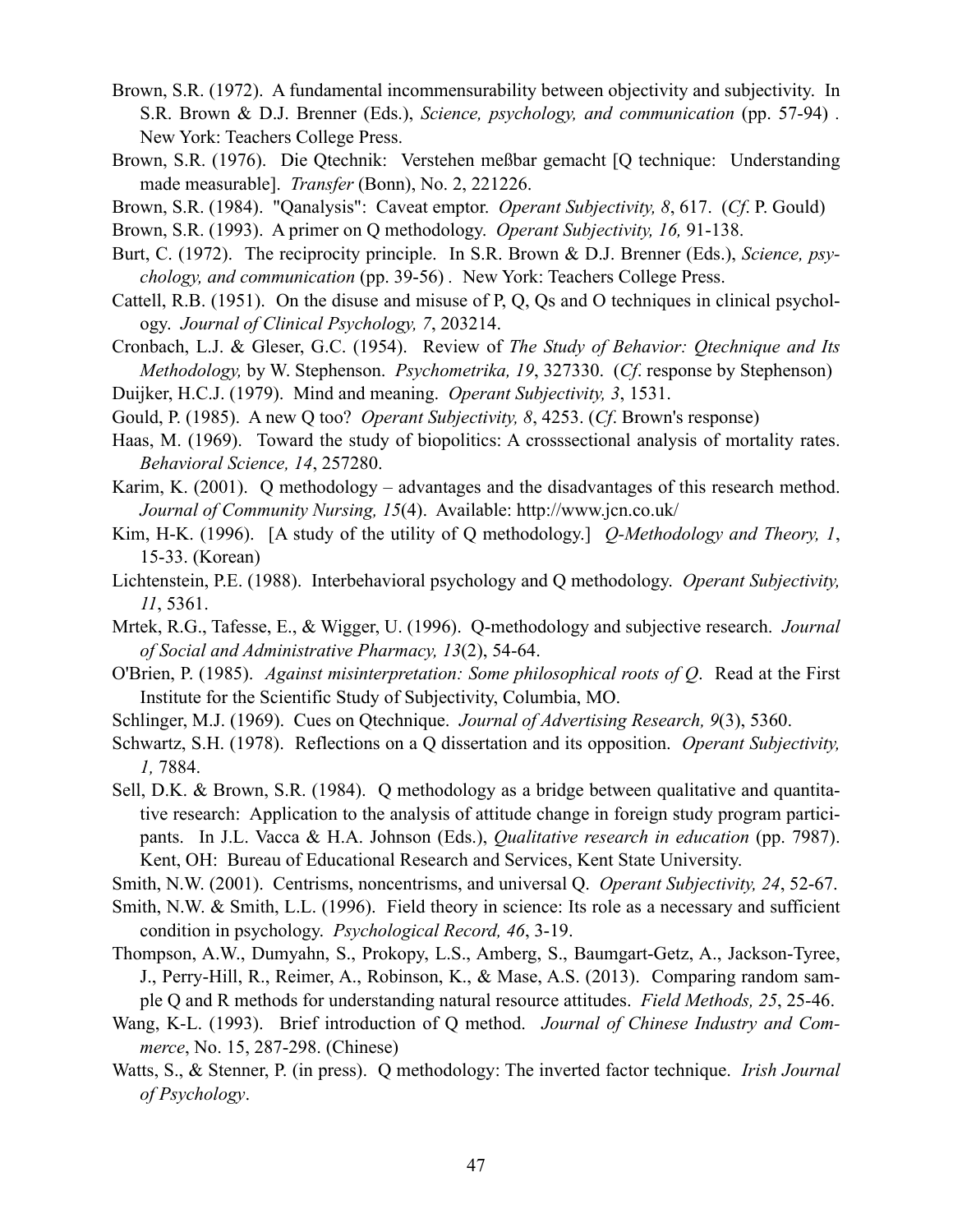- Webler, T., Danielson, S., & Tuler, S. (2009). *Using Q method to reveal social perspectives in environmental research*. Greenfield, MA: Social and Environmental Research Institute (SERI). Available: www.seri-us.org/pubs/Qprimer.pdf.
- Whang, S-M., & Choe, E-H. (2002). [The implementation of Q-methodology in psychological research and the interpretation of its result: The duet of objectivity and subjectivity.] *Q-Methodology and Theory, 7*, 4-26. (Korean)
- Wittenborn, J.R. (1961). Contributions and current status of Q methodology. *Psychological Bulletin, 58*, 132142.

### *Factor Analysis*

- Brown, S.R. (1978). The importance of factors in Q methodology: Statistical and theoretical considerations. *Operant Subjectivity, 1*, 117124.
- Brown, S.R. (1999). On the taking of averages: Variance and factor analyses compared. *Operant Subjectivity, 22,* 31-37.
- Carr, S.C. (1992). A primer on the use of Q-technique factor analysis. *Measurement and Evaluation in Counseling and Development, 25,* 133-138.
- Creaser, J.W. (1978). The factorwheel method of rotation for Qtechnique research. *Operant Subjectivity, 1*, 7077.
- Expositor (1992). A note on measuring changes in Q factor loadings. *Operant Subjectivity, 15*, 5661.
- Fairweather, J.R. (2001). Factor stability, number of significant loadings, and interpretation: Evidence from three studies and suggested guidelines. *Operant Subjectivity, 25*, 37-58.
- Grosswiler, P. (2004). Neural network analysis as an alternative to factor analysis in the mapping of intersubjectivity in Q-methodology communication research. *Journal of Human Subjectivity, 2*(1), 109-134.
- Lorr, M., Jenkins, R.L., & Medland, F.F. (1955). Direct versus obverse factor analysis: A comparison of results. *Educational and Psychological Measurement, 15*, 441449.
- Morf, M.E., Miller, C.M., & Syrotuik, J.M. (1976). A comparison of cluster analysis and Qfactor analysis. *Journal of Clinical Psychology, 32*, 5964.
- Shields, D.C. (1981). Critiquing factor analysis studies: A critical standard and application. In J.F. Cragan & D.C. Shields (Eds.), *Applied communication research* (pp. 395419). Prospect Heights, IL: Waveland Press.
- Sneath, P.H.A. & Sokal, R.R. (1973). *Numerical taxonomy: The principles and practice of numerical classification*. San Francisco: W.H. Freeman. (See pp. 256259.)
- Talbott, A., & Berkowitz, D. (1993, October). *Cluster analysis as an alternative to factor analysis in Q methodological research.* Read at the meeting of the International Society for the Scientific Study of Subjectivity, Columbia, MO.
- Thompson, B. (2010). Q-technique factor analysis as a vehicle to intensively study especially interesting people. In B. Thompson & R.F. Subotnik (Eds.), *Methodologies for conducting research on giftedness* (pp. 33-52). Washington, DC: American Psychological Association.
- Thompson, J.W. (1962). Meaningful and unmeaningful rotation of factors. *Psychological Bulletin, 59,* 211223.
- Zabala, A. (2014). qmethod: A package to explore human perspectives using Q methodology. *The R Journal, 6*, 163-173.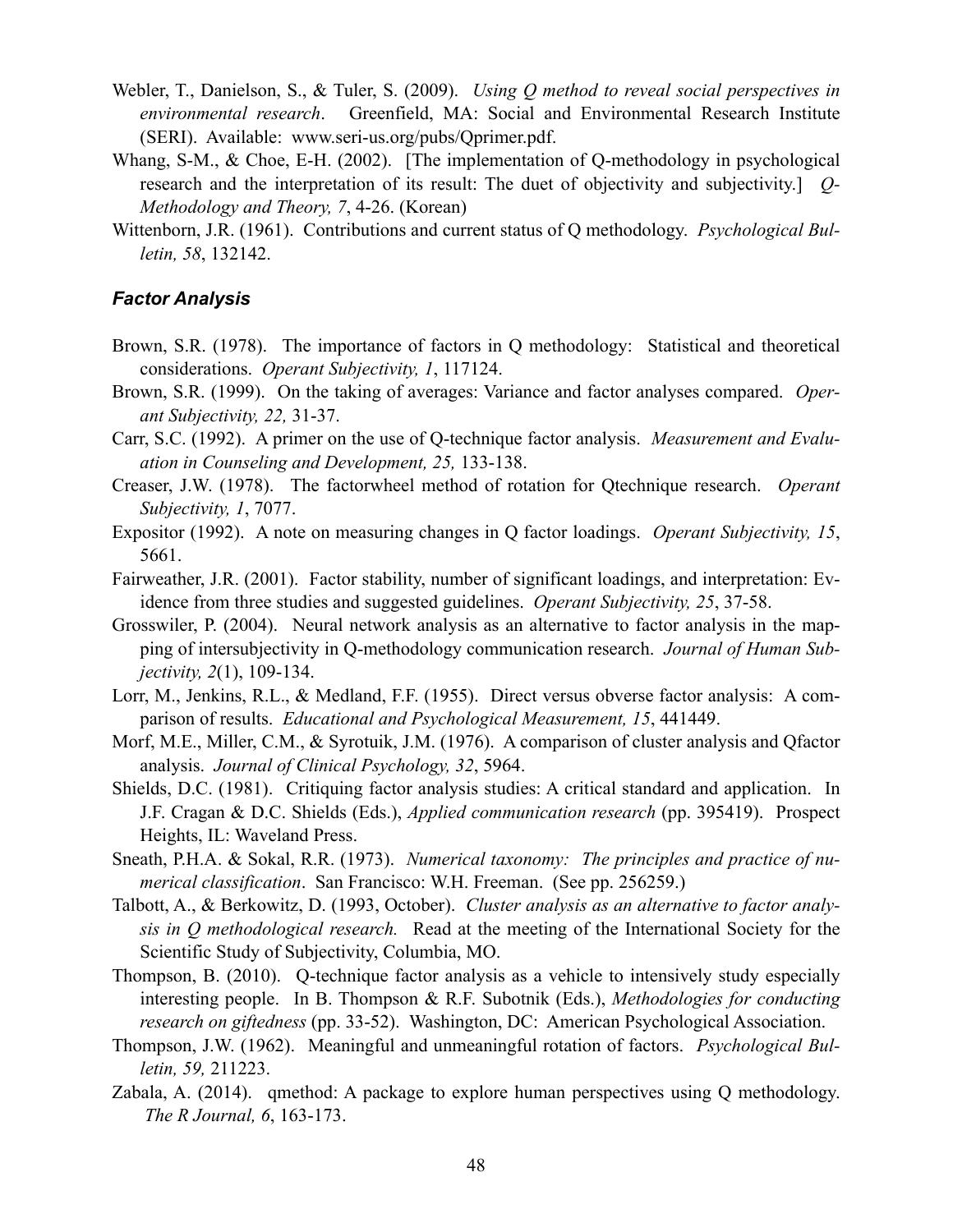### *Structuring Q Samples*

- Brown, S.R. (1970). On the use of variance designs in Q methodology. *Psychological Record, 20,* 179189.
- Brown, S.R. (1971). Experimental design and the structuring of theory. *Experimental Study of Politics, 1*(1), 141.
- Brown, S.R. & Feist, U. (1992). Calibrating bilingual Q samples. *Operant Subjectivity, 15*, 105115.
- Ellingsen, I.T. (2011). Designing a Q sample for a study with adolescent foster children. *Operant Subjectivity, 34,* 125-145.
- Grosswiler, P. (1992). Some methodological considerations on the use of multimedia Qsample items. *Operant Subjectivity, 15*, 6580.
- Kinsey, D. & Kelly, T.C. (1989). Mixing methodologies: An aid in developing Q samples. *Operant Subjectivity, 12*, 98102.
- Nahinsky, I.D. (1967). A Q sort analysis of variance involving the dimensions of sorts, groups, and items. *Journal of Experimental Education, 35*(3), 3641.
- Neff, W.S. & Cohen, J. (1967). A method for the analysis of the structure and internal consistency of Qsort arrays. *Psychological Bulletin, 68*, 361368.
- Paige, J.B., & Morin, K.H. (2015). Q-sample construction: A critical step for a Q-methodological study. *Western Journal of Nursing Research, 38*, 96-110.

### **Non-Language Q Samples**

- Allgood, E., & Svennungsen, H.O. (2008). Toward an articulation of trauma using the creative arts and Q-methodology: A single case study. *Journal of Human Subjectivity, 6*(1), 5-24.
- Brown, S.R. (1979). Perspective, transfiguration, and equivalence in communication theory: Review and commentary. In D. Nimmo (Ed.), *Communication yearbook 3* (pp. 51-65). New Brunswick, NJ: Transaction.
- Castañeda, L. (1974). *Media images for Guatemala's culture: A Q-study involving Indian subjects*. Master's thesis, University of Missouri.
- Castañeda de León, L. (1983). *Correlación entre privación temprana y conducta asocial: Metología Q aplicada en la Clínica del Niño Sano del Hospital Roosevelt de Guatemala*. Medical thesis, Universidad de San Carlos de Guatemala.
- Combes, H., Hardy, G., & Buchan, L. (2004). Using Q-methodology to involve people with intellectual disability in evaluating person-centred planning. *Journal of Applied Research in Intellectual Disabilities, 17*, 149-159.
- Fairweather, John R. & Simon R. Swaffield. (2000). Q method using photographs to study perceptions of the environment in New Zealand. In Helen Addams & John Proops (Eds.), *Social discourse and environmental policy: An application of Q methodology* (pp. 138-151). Cheltenham, UK: Edward Elgar.
- Fitzgerald, T.K. (1977). Anthropological approaches to the study of food habits: Some methodological issues. In T.K. Fitzgerald (Ed.), *Nutrition and anthropology in action* (pp. 69-78). Assen, The Netherlands: Van Gorcum. [pictures of food]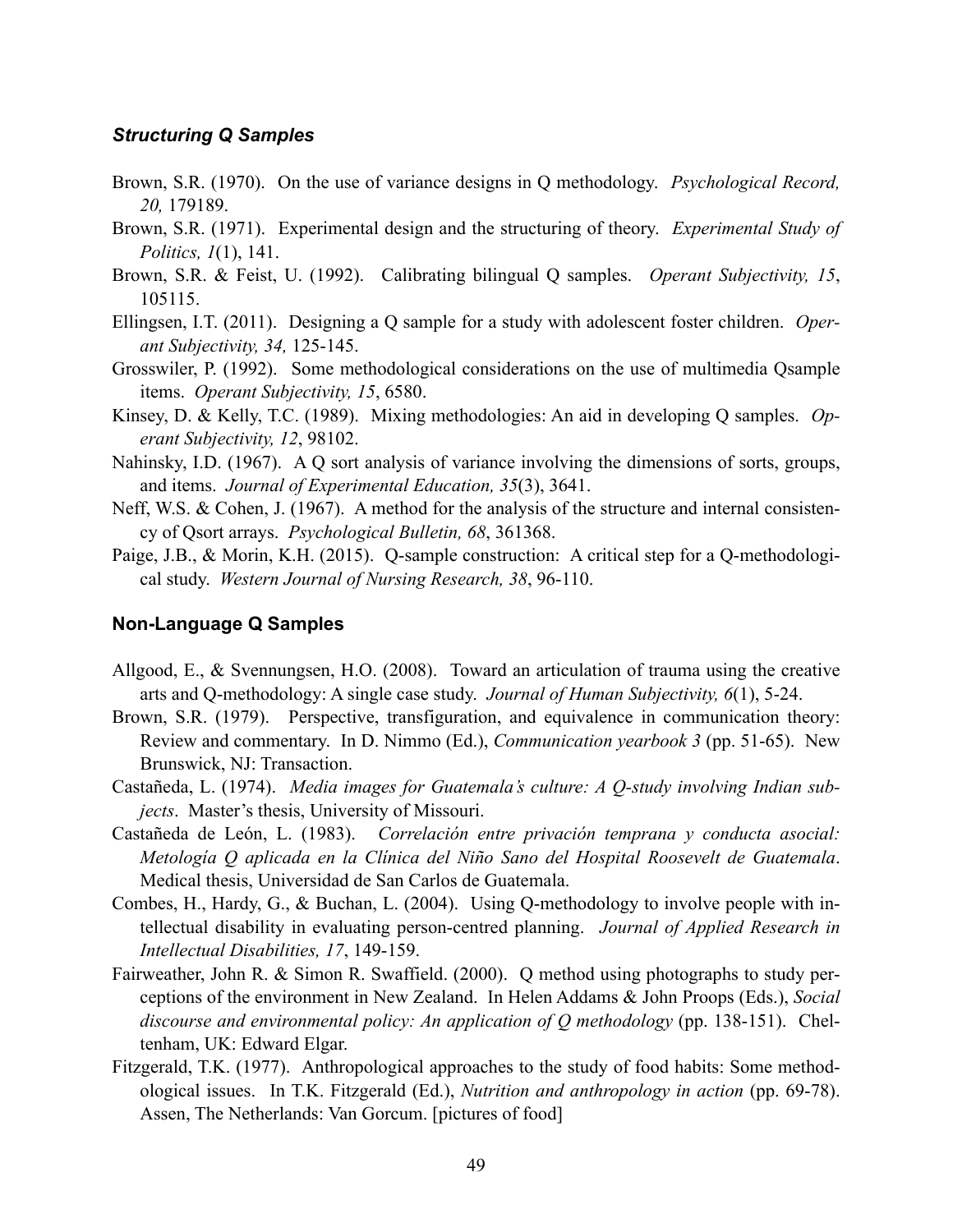- Goldman, I. (1985). Communication and culture: A Q-methodological study of psycho-social meanings from photographs in *Time* magazine. Doctoral dissertation, University of Iowa, 1984. *Dissertation Abstracts International, 45*, 2683A.
- Grosswiler, P. (1992). Some methodological considerations on the use of multimedia Q-sample items. *Operant Subjectivity, 15*, 65-80.
- Kerr, G.N., & Swaffield, S.R. (2007). *Amenity values of spring fed streams and rivers in Canterbury, New Zealand: A methodological exploration* (Research Report No. 298). Lincoln, New Zealand: Agribusiness and Economics Research Unit (AERU), Lincoln University.
- Kim, H-K., & Lee, J-Y. (2002). [A Q study for multiple identity accomplished by Avata in virtual space.] *Q-Methodology and Theory, 7*, 27-51. (Korean)
- Kim, J.H., Kim, B.I., & Kim, J.K. (2003). Olfactory factors in aroma uses. *Journal of Human Subjectivity, 1*(2), 157-176.
- Kinsey, D.F. (1993-1994). Humor communicability. *Operant Subjectivity, 17*, 49-61.
- Kinsey, D., & Taylor, R.W. (1982). Some meanings of political cartoons. *Operant Subjectivity, 5*, 107-114.
- Kinsey, D. F., & Zatepilina, O. (2010). The impact of visual images on non-U.S. citizens' attitudes about the United States: A Q study in visual public diplomacy. *Exchange: The Journal of Public Diplomacy, 1,* 25-32.
- MacAndrew, C., & Edgerton, R. (1964). A procedure for interrogating non-professional and ward employees. *American Journal of Mental Deficiency, 69*, 347-353.
- Milcu, A.I., Sherren, K., Hanspach, J., Abson, D., & Fischer, J. (2014). Navigating conflicting landscape aspirations: Application of a photo-based Q-method in Transylvania (Central Romania). *Land Use Policy, 41,* 408-422.
- Naspetti, S., Mandolesi, S., & Zanoli, R. (2016). Using visual Q sorting to determine the impact of photovoltaic applications on the landscape. *Land Use Policy, 57,* 564–573.
- Rhoads, J.C. (2009). Immediate reactions to a film: "The Believer". *Journal of Human Subjectivity, 7*(1), 61-80.
- Root, J.R. (1995). *Is a picture worth a thousand words: A Q methodological study of political cartoons*. Doctoral dissertation, University of Houston.
- Root, J. (1995). A partisan/nonpartisan schematic approach to interpreting political cartoons. *Operant Subjectivity, 18*, 94-107.
- Simpson, S.H. (1989). Use of Q-sort methodology in cross-cultural nutrition and health research. *Nursing Research, 38*(), 289-290. [pictures of food]
- Stephenson, W. (1935). Correlating persons instead of tests. *Character and Personality, 4*, 17-24.
- Stephenson, W. (1936). The inverted factor technique. *British Journal of Psychology* (General Section), *26*, 344-361. [vases, odors]
- Stephenson, W. (1960). Principles of selection of news pictures. *Journalism Quarterly, 37*, 61-68.
- Stephenson, W. (1963). The "infantile" vs. the "sublime" in advertisements. *Journalism Quarterly, 39*, 181-186.
- Stephenson, W. (1976). Q-methodology: Conceptualization and measurement of operant effects of television viewing. *JCATS: Journal of the Centre for Advanced Television Studies, 4*(1), 17-18.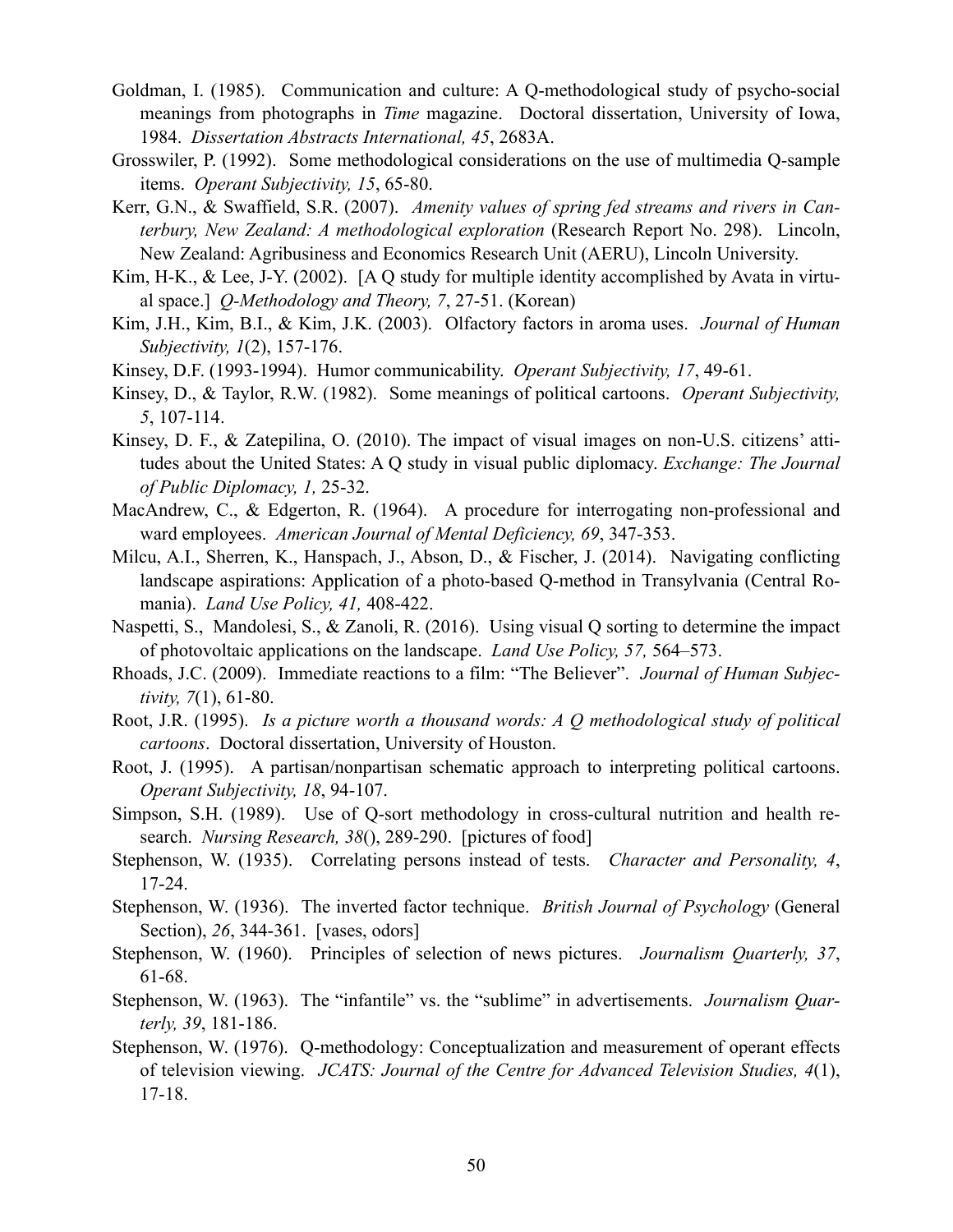- Stephenson, W. (1980). Consciring: A general theory for subjective communicability. In D. Nimmo (Ed.), *Communication yearbook 4* (pp. 7-36). New Brunswick, NJ: Transaction. Reprinted: *Operant Subjectivity*, 2007, *30*, 89-136.
- Størksen, I., & Thorsen, A.A. (2011). Young children's participation in a Q study with visual images: Some comments on reliability and validity. *Operant Subjectivity, 34,* 146-171.
- Størksen, I., Thorsen, A.A., Øverland, K., & Brown, S.R. (2012). Experiences of daycare children of divorce. *Early Child Development and Care, 182*, 807-825.
- Taylor, P., Delprato, D.J., & Knapp, J.R. (1994). Q-methodology in the study of child phenomenology. *Psychological Record, 44*, 171-183.
- Trahair, R.C.S. (2003). A psychohistorical study of political cartoons using Q-method. *Journal of Psychohistory*, *30*, 337-362.
- Wacholtz, L.E. (1992, October). *The country music audience: A Q-technique portrait of seven listener types*. Read at the meeting of the International Society for the Scientific Study of Subjectivity, Columbia, MO.
- Wallenstein, M.H. (1976). *Political poster appeal: A partial audience typology*. Master's thesis, Kent State University.

### *Intensive Analysis (Single Cases)*

- Allgood, E., & Svennungsen, H.O. (2008). Toward an articulation of trauma using the creative arts and Q-methodology: A single case study. *Journal of Human Subjectivity, 6*(1), 5-24.
- Baas, L.R. (1976). *The Constitution and the public mind.* Doctoral dissertation, Kent State University.
- Baas, L.R. (1984). The primary sources of meaning of a secondary symbol: The case of the Constitution and Ms. Murphy. *Political Psychology, 5*, 687-705.
- Baas, L.R. (1997). The interpersonal sources of the development of political images: An intensive, longitudinal perspective. *Operant Subjectivity, 20,* 117-142.
- Baas, L.R. & Brown, S.R. (1973) Generating rules for intensive analysis: The study of transformations. *Psychiatry, 36*, 172183.
- Barron, F. (1955). A case study of a residual. In A. Burton & R.E. Harris (Eds.), *Clinical studies of personality* (pp. 668693). New York: Harper.
- Brown, S.R. (1974). Intensive analysis in political research. *Political Methodology, 1*(1), 125.
- Brown, S.R. (1981). Intensive analysis. In D.D. Nimmo & K.R. Sanders (Eds.), *Handbook of political communication* (pp. 627649). Beverly Hills, CA: Sage.
- Brown, S.R. (1982). Imagery, mood, and the public expression of opinion. *Micropolitics, 2,* 153173.
- Brown, S.R. (1983). *Monitoring the vicissitudes of mood.* Read at a meeting of the Third International Symposium on Forecasting, Philadelphia.
- Brown, S.R. (1989). A feeling for the organism: Understanding and interpreting political subjectivity. *Operant Subjectivity, 12*, 8197.
- . Brown, S.R. (1993-94). The structure and form of subjectivity in political theory and behavior. *Operant Subjectivity, 17,* 30-48.
- Brown, S.R., & Kil, B-O. (2002). Exploring Korean values. (with Byung-Ok Kil). *Asia Pacific: Perspectives, 2(1), 1-8.* <http://www.pacificrim.usfca.edu/research/perspectives/app\_v2n1. html>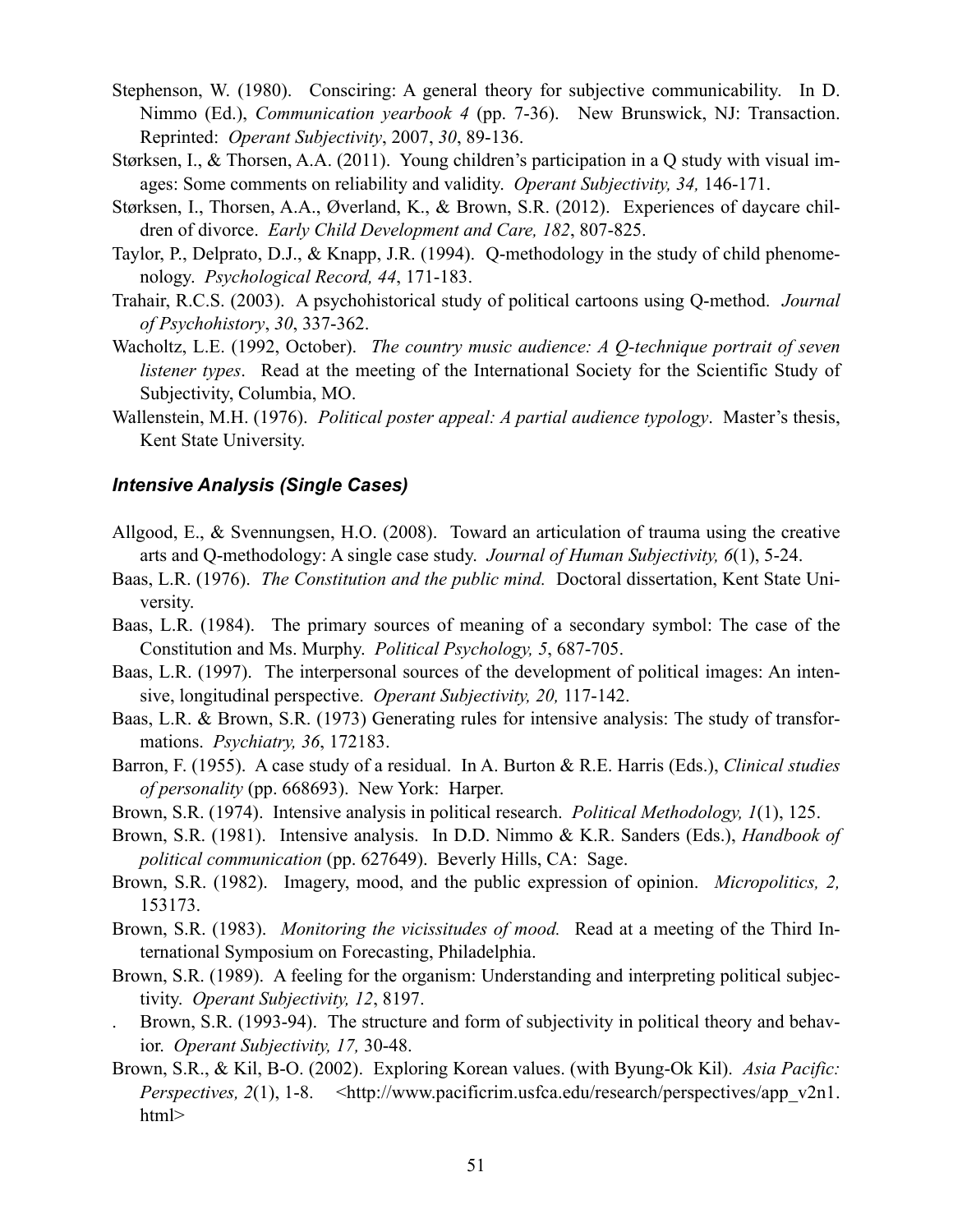- Chusid, H.S. & Cochran, L. (1989). Meaning of career change from the perspective of family roles and dramas. *Journal of Counseling Psychology, 36*, 3441.
- Edelson, M., & Jones, A.E. (1954). Operational exploration of the conceptual self system and of the interaction between frames of reference. *Genetic Psychology Monographs, 50*, 43-139.
- Erhardt, I., Levy, R.A., Ablon, J.A., Ackerman, J.A., Seybert, C., Voßhagen, I., & Kächele, H. (2014). Amalie Xs Musterstunde: Analysiert mit dem Psychotherapie Prozess Q-Set [Amalie X's specimen case – Analyzed with the Psychotherapy Process Q-set]. *Forum der Psychoanalyse, 30*(4), 441-458. (Text in German)
- Goldman, I. (1991). Narcissism, social character, and communication: A Qmethodological perspective. *Psychological Record, 41*, 343360.
- Goldstein, D.M., & Goldstein, S.E. (2005). Q methodology study of a person in individual therapy. *Clinical Case Studies, 4*, 40-56.
- Good, J.M.M. (2005, October). *The singular case of William Stephenson: Q methodology, single case research, and the scientific study of personality*. Read at a meeting of the International Society for the Scientific Study of Subjectivity, Vancouver, British Columbia.
- MacGregor, A. & Cochran, L. (1988). Work as enactment of family drama. *Career Development Quarterly, 37*, 138148.
- Mauldin, C.R. (1985). *Qmethod, operancy and the scientific study of subjectivity*. Read at the First Institute for the Scientific Study of Subjectivity, Columbia, MO.
- Miller, M.J., Prior, D., & Springer, T. (1987). Q-sorting Gloria. *Counselor Education and Supervision, 27*, 61-68.
- Nunnally, J.C. (1952). *The case of Miss Sun: An experimental investigation of some propositions of self-conception*. Doctoral dissertation, University of Chicago.
- Nunnally, J.C., Jr. (1955). An investigation of some propositions of self-conception: The case of Miss Sun. *Journal of Abnormal and Social Psychology, 50*, 87-92.
- Parloff, M.B., Stephenson, W., & Perlin, S. (1963). Myra's perception of self and others. In D. Rosenthal (Ed.), *The Genain quadruplets: A case study and theoretical analysis of heredity and environment in schizophrenia* (pp. 493-501). New York: Basic Books.
- Rhoads, J.C. (2001). Researching authoritarian personality with Q methodology Part II: An intensive study. *Operant Subjectivity, 24*, 86-103.
	- Rhoads, J.C. (2001). Researching authoritarian personality with Q methodology Part I: Revisiting traditional analysis. *Operant Subjectivity, 24*, 68-85.
	- Brown, S.R. (2001). Understanding the rebellious conformist: A note on Rhoads's study of authoritarianism. *Operant Subjectivity, 24*, 104-108.
- Ricks, D.F. (1956). *"I" and "me": A study in self consistency.* Doctoral dissertation, University of Chicago.
- Ricks, D.F. (1972). Dimensions in life space: Factor analytic case studies. In S.R. Brown & D.J. Brenner (Eds.), *Science, psychology, and communication* (pp. 278-311) *.* New York: Teachers College Press.
- Rogers, C.R. (1954). The case of Mrs. Oak: A research analysis. In C.R. Rogers & R.F. Dymond (Eds.), *Psychotherapy and personality change* (pp. 259-348). Chicago: University of Chicago Press.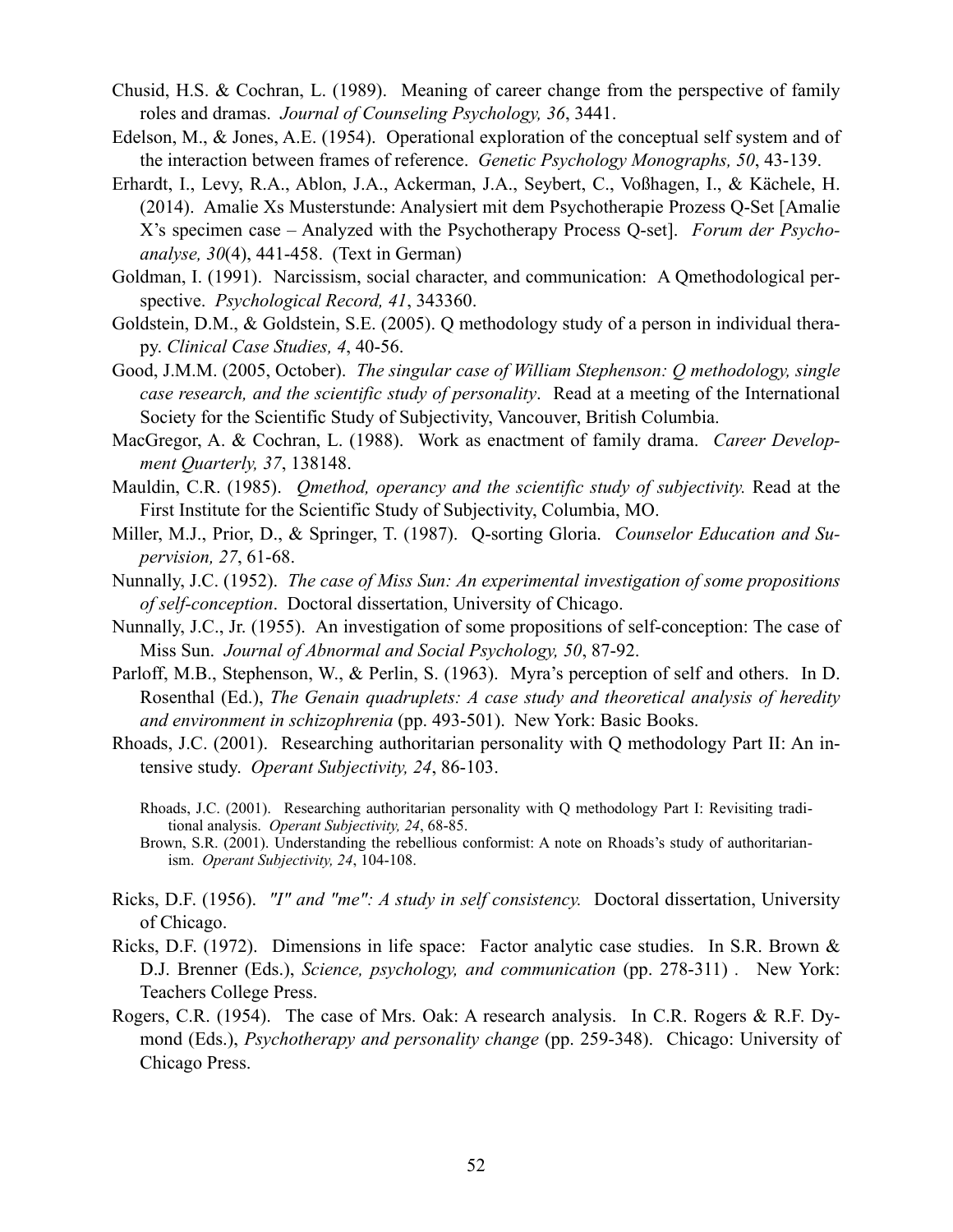- Rogers, C.R. (1954). The case of Mr. Bebb: The analysis of a failure case. In C.R. Rogers & R.F. Dymond (Eds.), *Psychotherapy and personality change* (pp. 349-409). Chicago: University of Chicago Press.
- Shontz, F.C. (1978). Single organism research and the representative case method. In D.J. Lettieri (Ed.), *Drugs and suicide* (pp. 225246). Beverly Hills, CA: Sage.
- Shontz, F.C. (1981). Individualization of Qsort statements. *Operant Subjectivity, 5*, 1721.
- Stephenson, W. (1953). *The study of behavior: Q-technique and its methodology*. Chicago: University of Chicago Press. (Chap 11, "Q-Methodology and Self-Psychology," pp. 242-272)
- Stephenson, W. (1974). Methodology of single case studies. *Journal of Operational Psychiatry, 5*(2), 316.
- Stephenson, W. (1987). The science of ethics: I. The single case. *Operant Subjectivity, 11*, 10-31.
- Størksen, I., Berner, K.L., & Thorsen, A.A. (2008). Family narratives through the eyes of an adult child of divorce. *Journal of Human Subjectivity, 6*(2), 27-47.
- Taylor, P., Delprato, D.J. & Knapp, J.R. (1994). Qmethodology in the study of child phenomenology. *Psychological Record, 44*, 171183.
- Trahair, R.C.S. (1997). A Q-method study in espionage: George Blake, superspy. *Mentalities/ Mentalitiés, 12*, 1-15.

#### *Forced vs. Free Distributions*

- Block, J. (1956). A comparison of the forced and unforced Q-sorting procedures. *Educational and Psychological Measurement, 16*, 481-493.
- Bolland, J.M. (1985). The search for structure: An alternative to the forced Qsort technique. *Political Methodology, 11*, 91107. (*Cf*. Comment by S.R. Brown and response by Bolland.)
- Brown, S.R. (1971). The forcedfree distinction in Q technique. *Journal of Educational Measurement, 8*, 283287.
- Cottle, C.E. & McKeown, B.F. (1980). The forcedfree distinction in Q technique: A note on unused categories in the Q sort continuum. *Operant Subjectivity, 3*, 5863.
- Gaito, J. (1962). Forced and free Q sorts. *Psychological Reports, 10*, 251254.
- Gordon, L.V. & Kikuchi, A. (1970). The comparability of the forcedchoice and Qsort measurement approaches: An othercultural study. *Journal of Social Psychology, 81*, 137144.
- Hess, R.D. & Hink, D.L. (1959). A comparison of forced vs. free Qsort procedure. *Journal of Educational Research, 53*(3), 8390.
- Jones, A. (1956). Distributions of traits in current Qsort methodology. *Journal of Abnormal and Social Psychology, 53*, 9095.
- Leon Garcia, O.G. & Vizcarro Cuarch, C. (1985). Consideraciones psicometricas en torno a la tecnica Q [Psychometrical considerations concerning the Qsort technique]. *Revista de Psicologia General y Aplicada, 40*, 243253. (See *Psychological Abstracts, 74*, 1460, no. 14396.)
- Livson, N.H. & Nichols, T.F. (1956). Discrimination and reliability in Qsort personality descriptions. *Journal of Abnormal and Social Psychology, 52,* 159165.
- Nimmo, D., & Savage, R.L. (1975). Image typologies in a senatorial campaign: A comparison of forced versus free distribution data. *Political Methodology, 2*, 293-318.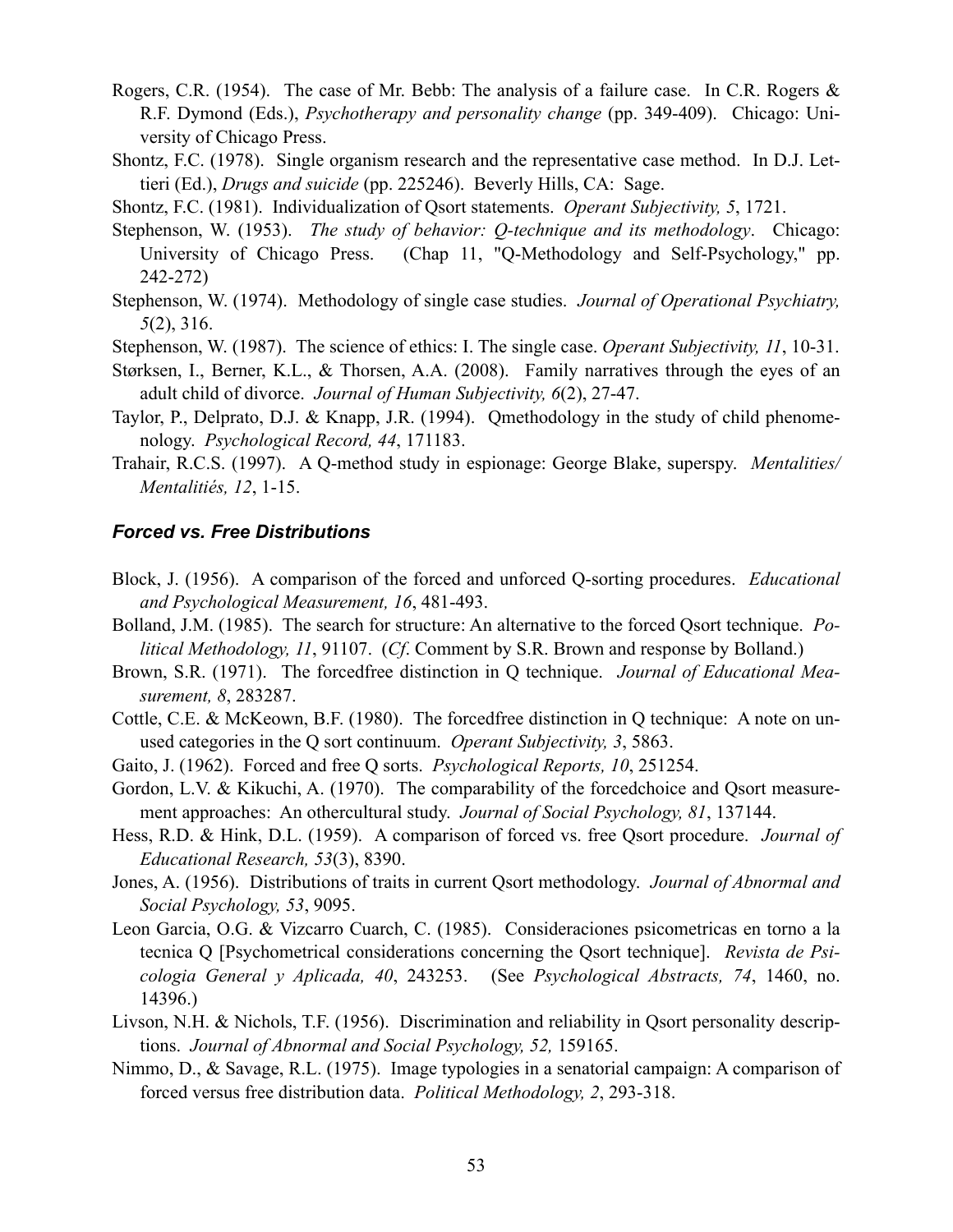Schill, W.J. (1966). Unforced and group response to a Qsort. *Journal of Experimental Education, 34*(4), 1920.

### *Reliability, Validity, and Operantcy*

- Beck, C.T. (1999). Quantitative measurement of caring. *Journal of Advanced Nursing, 30*, 24-32.
- Brouwer, M. (1991).  $Q^2 R^2$  or: Quantifying the qualitative with real reliability. *Marketing in the new Europe* (The 44th E.S.O.M.A.R. Marketing Research Congress, Luxembourg 1991) (pp. 717736). Amsterdam: European Society for Opinion and Marketing Research.
- Brouwer, M. (19921993). Validity: Q vs. R. *Operant Subjectivity, 16*, 117.
- Brown, S.R. (19921993). On validity and replicability. *Operant Subjectivity, 16*, 4551.
- Brown, S.R. (2003). The indigenization of methodology (revisited). *Journal of Human Subjectivity, 1*(1), 1-21.
- Brown, S.R. & Mathieson, M. (1990) The operantcy of practical criticism. *Electronic Journal of Communication/La Revue Electronique de Communication, 1*(1). Available: <http://www>. cios.org/www/ejcmain.htm.
- Brown, S.R. & Taylor, R.W. (1972). Perspective in concept formation. *Social Science Quarterly, 52*, 852860.
- Brown, S.R. & Taylor, R.W. (1973). Frames of reference and the observation of behavior. *Social Science Quarterly, 54*, 2940.
- Brown, S.R. & Kim, K.J. (1981). The indigenization of methodology. *Social Science and Policy Research, 3*(3), 109139. [Seoul, Korea]
- D'Agostino, B. (1984). Replicability of results with theoretical rotation. *Operant Subjectivity, 7*, 8187. (*Cf*. Stephenson's response.)
- Dennis, K. (1988). Qmethodology: New perspectives on estimating reliability and validity. In O.L. Strickland & C.F. Waltz (Eds.), *Measurement of nursing outcomes. Vol. 2. Measuring nursing performance: Practice, education, and research* (pp. 409419). New York: Springer.
- Dennis, K.E. (19921993). Looking at reliability and validity through Qcolored glasses. *Operant Subjectivity, 16*, 3744.
- Edwards, A.L. & Horst, P. (1953). Social desirability as a variable in Q technique studies. *Educational and Psychological Measurement, 13*, 620625.
- Expositor (1987). Reliable schematics. *Operant Subjectivity, 10*, 8186.
- Fairweather, J.R. (1981). Reliability and validity of Qmethod results: Some empirical evidence. *Operant Subjectivity, 5*, 216.
- Frank, G.H. (1956). Note on the reliability of Qsort data. *Psychological Reports, 2*, 182.
- Hilden, A.H. (1958). Qsort correlation: Stability and random choice of statements. *Journal of Consulting Psychology, 22*, 4550.
- Pease, D., Boger, R., Melby, J., Pfaff, J., & Wolins, L. (1989). Reliability of the Qsort inventory of parenting behaviors. *Educational and Psychological Measurement, 49,* 1117.
- Steller, M. & Meurer, K. (1974). Zur Reliabilität eines Qsort zur Veränderungsmessung [On the reliability of the Qsort method for measuring changes]. *Psychologische Beiträge, 16*, 618624. (See *Psychological Abstracts,* 1974, *55,* 195, no. 1774.)
- Størksen, I., & Thorsen, A.A. (2011). Young children's participation in a Q study with visual images: Some comments on reliability and validity. *Operant Subjectivity, 34,* 146-171.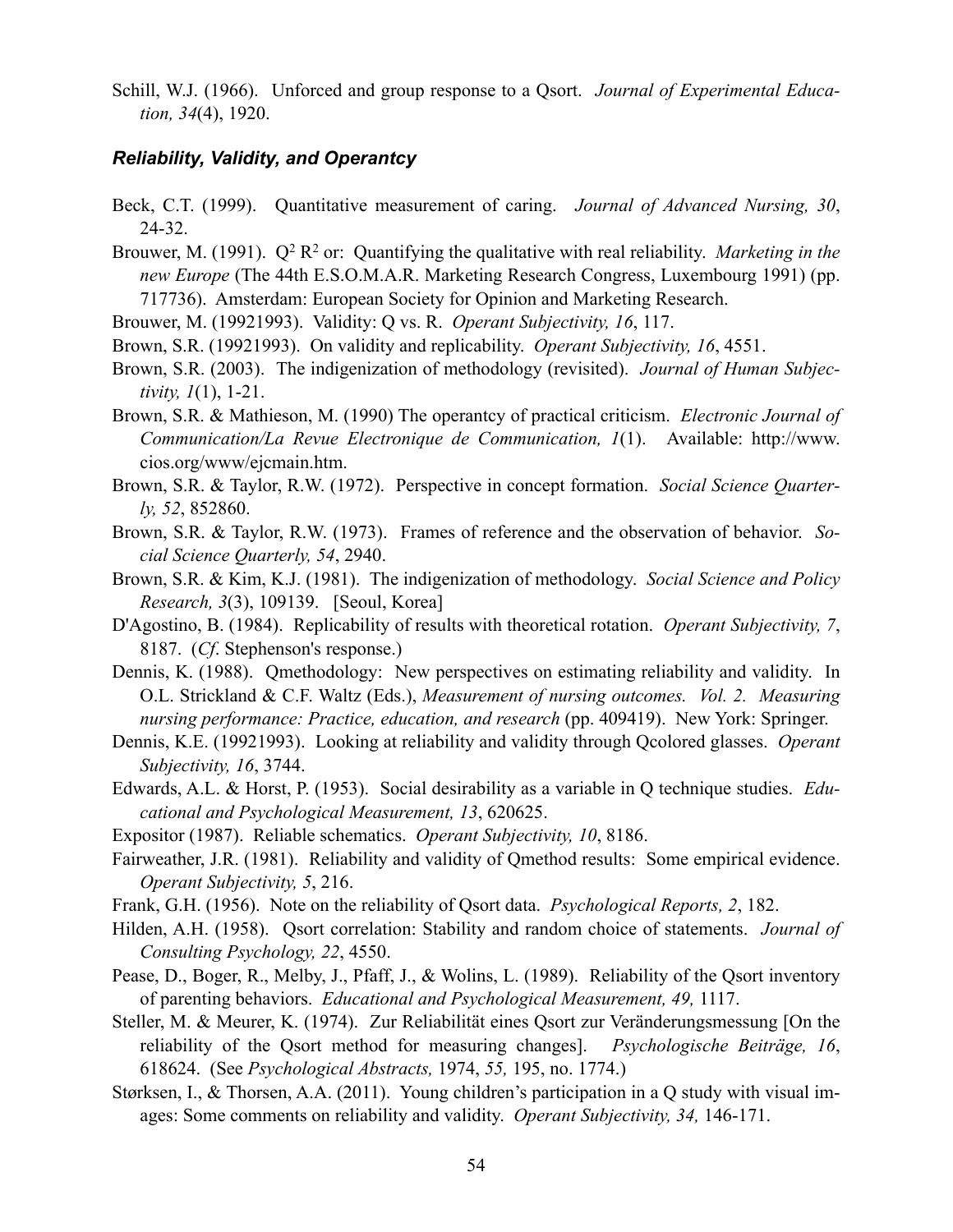- Sun, TW. (1992). Indigenization of public administration knowledge in Taiwan. *Asian Thought and Society, 17*, 97112.
- Thomas, D.B. & Baas, L.R. (19921993). The issue of generalization in Q methodology: "Reliable schematics" revisited. *Operant Subjectivity, 16*, 1836.
- Thompson, B., Frankiewicz, R.G. & Ward, G.R. (1983). Crosstechnique validation of attitude measures. *Operant Subjectivity, 6*, 3750. (*Cf*. Stephenson's response.)
- Van Dam, M. & Van Ijzendoorn, M.H. (1988). Measuring attachment security: Concurrent and predictive validity of the Parental Attachment Qset. *Journal of Genetic Psychology, 149*, 447457.
- Van Tubergen, G.N. & Olins, R.A. (1982). Reflections on a test for construct validity in some Q typologies. *Operant Subjectivity, 6*, 2230.

### *Q Technique and Questionnaires*

- Anderson, C., Avery, P.G., Pederson, P.V., Smith, E.S., & Sullivan, J.L. (1997). Divergent perspectives on citizenship education: A Q-method study and survey of social studies teachers. *American Educational Research Journal, 34*, 333-364.
- Bidwell, C.E. (1957). Some effects of administrative behavior: A study in role theory. *Administrative Science Quarterly, 2,* 162-181.
- Brown, S.R. (2002). Q technique and questionnaires. *Operant Subjectivity, 25,* 117-126.
- Cohen, S.H. (1972). *Voting behavior in school referenda: An investigation of attitudes and other determinants by Q technique and survey research.* (Dissertation, Kent State University, 1971.) Dissertation Abstracts International, 32A, 52985299.
- Constantinople, A. (1969). An Eriksonian measure of personality development in college students. *Developmental Psychology, 1*, 357-372.
- Danielson, S. (2009). Q method and surveys: Three ways to combine Q and R. *Field Methods, 21,* 219-237*.*

Brown, S.R. (2009). Q technique, method, and methodology: Comments on Stentor Danielson's paper. *Field Methods, 21,* 238-241.

Danielson, S. (2009). Recognizing common ground: A reply to Steven R. Brown, *Field Methods, 21*, 242-243.

- Danielson, S., Tuler, S.P., Santos, S.L., Webler, T., & Chess, C. (2012). Three tools for evaluating participation: Focus groups, Q method, and surveys. *Environmental Practice, 14*, 101-109.
- Eyvindson, K., Kangas, A., Hujala, T., & Leskinen, P. (2015). Likert versus Q-approaches in survey methodologies: Discrepancies in results with same respondents. *Quality & Quantity, 49*, 509-522.
- Franz, A., Worrell, M., & Vögele, C. (2013). Integrating mixed method data in psychological research: Combining Q methodology and questionnaires in a study investigating cultural and psychological influences on adolescent sexual behavior. *Journal of Mixed Methods Research, 7*, 370-389.
- Hamilton, H.D. & Cohen, S.H. (1974). *Policy making by plebiscite: School referenda.* Lexington, MA: Lexington Books, D.C. Heath.
- Hill, S. (1992). *Democratic values and technological choices.* Stanford, CA: Stanford University Press.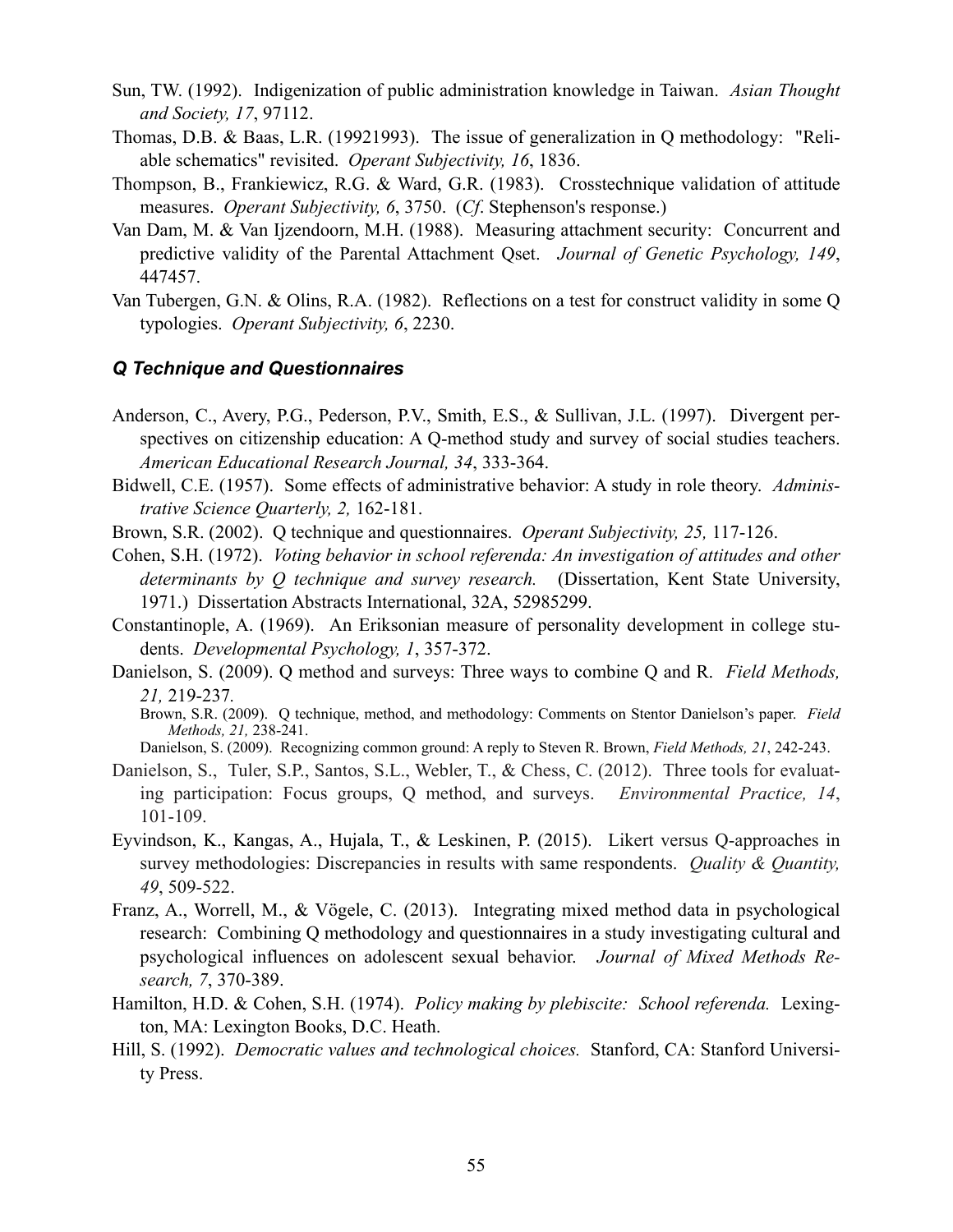- Howard, L.W. (1995-1996). Quest-sort: A paper-and-pencil alternative to card-sorting Q samples. *Operant Subjectivity, 19,* 12-22. (See also "Comments" by S.R. Brown, pp. 23-30; and "Response" by Howard, pp. 31-34.)
- Jackson, D.M. (1956). Development of a measure of orientation toward core and subject curriculum theories. *School Review, 64,* 250-255.
- Jackson, D.M. & Bidwell, C.E. (1959). A modification of Q-technique. *Educational and Psychological Measurement, 19,* 221-232.
- Johnson, R.M. (1970). Q analysis of large samples. *Journal of Marketing Research, 7*, 104105.
- Kerlinger, F.N. (1961). Factor invariance in the measurement of attitudes toward education. *Educational and Psychological Measurement, 21,* 273285.
- McCain, J.A. (1975). Ideology in Africa. *African Studies Review, 18,* 6187.
- McCain J.A. (1979). Ideology and leadership in postNkrumah Ghana. In C.G. Rosberg & T.M. Callaghy (Eds.), *Socialism in subSaharan Africa: A new assessment* (Research Series, No. 38, pp. 207230). Berkeley: University of California Institute of International Studies.
- McKeown, B.F. (2001). Loss of meaning in Likert scaling: A note on the Q methodological alternative. *Operant Subjectivity, 24*, 201-206.
- Nitzberg, M.C. (1980). Development of modified Qsort instrument to measure priorities adolescent places on developmental tasks. *Adolescence, 15,* 501508.
- Nitzberg, M.C. (1981). Development of Likert scale to measure salience of need for interpersonal relationships with parents and friends. *Adolescence, 15,* 871877.
- Peck, R. (Ed.) (2010). Q-block symposium issue. *Operant Subjectivity, 34*, entire issue. Peck, R. Introduction to the Q-block symposium. 1-5.
	- Talbott, A.D. The Q-block method of indexing Q typologies. 6-24.
	- Kim, H.K. Estimating agreement between the Q block and the Q tool. 25-37.
	- Baker, R., Van Exel, J., Mason, H., & Stricklin, M. Connecting Q & surveys: Three methods to explore factor membership in large samples. 38-58.
	- Niemeyer, S. The Q-block method and an alternative: Benchmarking the Australian discourse of democracy. 59-84.
- Richardson, J.D. (1968). *Merger of questionnaire and Qsort techniques.* (Dissertation, University of North Carolina, 1967.) *Dissertation Abstracts, 28A*, 28342835.
- Rumble, F.E. (1975). A comparison of the Likert and Q-sort rating scales in the Delphi technique. (Dissertation, Georgia State University, 1975.) *Dissertation Abstracts International, 36A,* 653.
- Stephenson, W. (1953). *The study of behavior: Qtechnique and its methodology.* Chicago: University of Chicago Press. (Chap. 9, "The Prior Analysis of Questionnaires," pp. 190218.)
- Sullivan, J.L., Fried, A., & Dietz, M.G. (1992). Patriotism, politics, and the presidential election of 1988. *American Journal of Political Science, 36,* 200234.
- Ten Klooster, P.M., Visser, M., & De Jong, M.D.T. (2008). Comparing two image research instruments: The Q-sort method versus the Likert attitude questionnaire. *Food Quality and Preference, 19,* 511–518.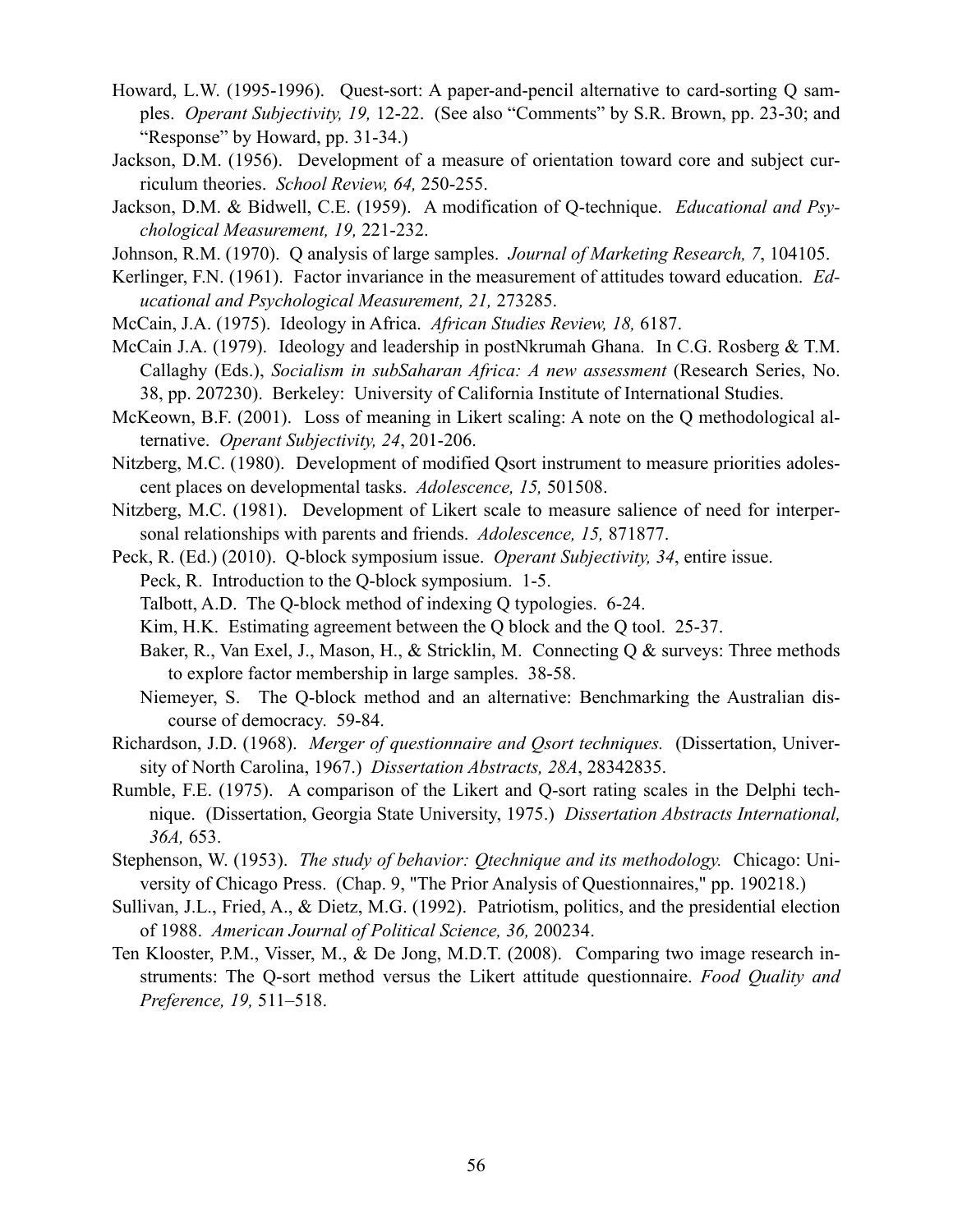TheissMorse, E., Fried, A., Sullivan, J.L., & Dietz, M. (1992). Mixing methods: A multistage strategy for studying patriotism and citizen participation. In J. Stimson (Ed.), *Political analysis* (Vol. 3, pp. 89121). Ann Arbor: University of Michigan Press.

### *The "Postmodern Turn"*

- Billard, S. (1999). How Q methodology can be democratized. *Feminism & Psychology, 9*, 357- 366.
- Brown, S.R. (1996). Q methodology and qualitative research. *Qualitative Health Research*, *6,* 561-567.
- Brown, S.R. (2008). Q methodology. In L.M. Given (Ed.), *The SAGE encyclopedia of qualitative research methods* (Vol. 2, pp. 699-702). Thousand Oaks, CA: Sage.
- Brownlie, E.B. (2006). Young adults' constructions of gender conformity and nonconformity: A Q methodological study. *Feminism & Psychology, 16*, 289-306.
- Bublic, J.M., & Sitaraman, S. (1998). Mediated images of international understanding: The case of India and the United States. *Gazette, 60*, 477-491.
- Burke, L.E.C-A. (2014). Post-colonial science education: The challenge of negotiating researcher positioning. *International Journal of Research & Method in Education, 37*, 242-255. doi: 10.1080/1743727X.2013.824776
- Burke, L.E.C-A. (2015). Exploiting the qualitative potential of Q methodology in a post-colonial critical discourse analysis. *International Journal of Qualitative Methods, 14*, 65-79.
- Churruca, K., Perz, J., & Ussher, J.M. (2014). Uncontrollable behavior or mental illness? Exploring constructions of bulimia using Q methodology. *Journal of Eating Disorders, 2*(22). Open access, doi:10.1186/s40337-014-0022-2 (available: [http://www.jeatdisord.com/con](http://www.jeatdisord.com/content/pdf/s40337-014-0022-2.pdf)[tent/pdf/s40337-014-0022-2.pdf](http://www.jeatdisord.com/content/pdf/s40337-014-0022-2.pdf))
- Curt, B.C. (pseud.) (1994). *Textuality and tectonics: Troubling social and psychological science*. Buckingham and Philadelphia: Open University Press.
- Davis, C.H. & Michelle, C. (2011). Q methodology in audience research: Bridging the qualitative/quantitative 'divide'? *Participations, 8*(2), 527-561.
- Davis, T.C. (1997). Patterns of identity: Basques and the Basque nation. *Nationalism & Ethnic Politics, 3*, 61-88.
- Davis, T.C. (1999). Revisiting group attachment: Ethnic and national identity. *Political Psychology, 20*, 25-47.
- de Graaf, G. (2005). Veterinarians' discourses on animals and clients. *Journal of Agricultural and Environmental Ethics, 18*, 557-578.
- De Landtsheer, C., Peleman, E., & Carroll, C. (2005). How European are the Polish? A Q-sort study on European identity frames in Poland. In R.F. Farnen, H. Dekker, C. De Landtsheer, H. Sünker, & D.B. German (Eds.), *Democratization, Europeanization, and globalization trends: Cross-national analysis of authoritarianism, socialization, communications, youth, and social policy* (pp. 447-464). Frankfurt am Main: Peter Lang.
- Dryzek, J.S. (1990). *Discursive democracy*. Cambridge: Cambridge University Press. (Chap 9, "The Measure of Political Manand Woman")
- Dryzek, J.S. (1994). Australian discourses of democracy. *Australian Journal of Political Science, 29*, 22123.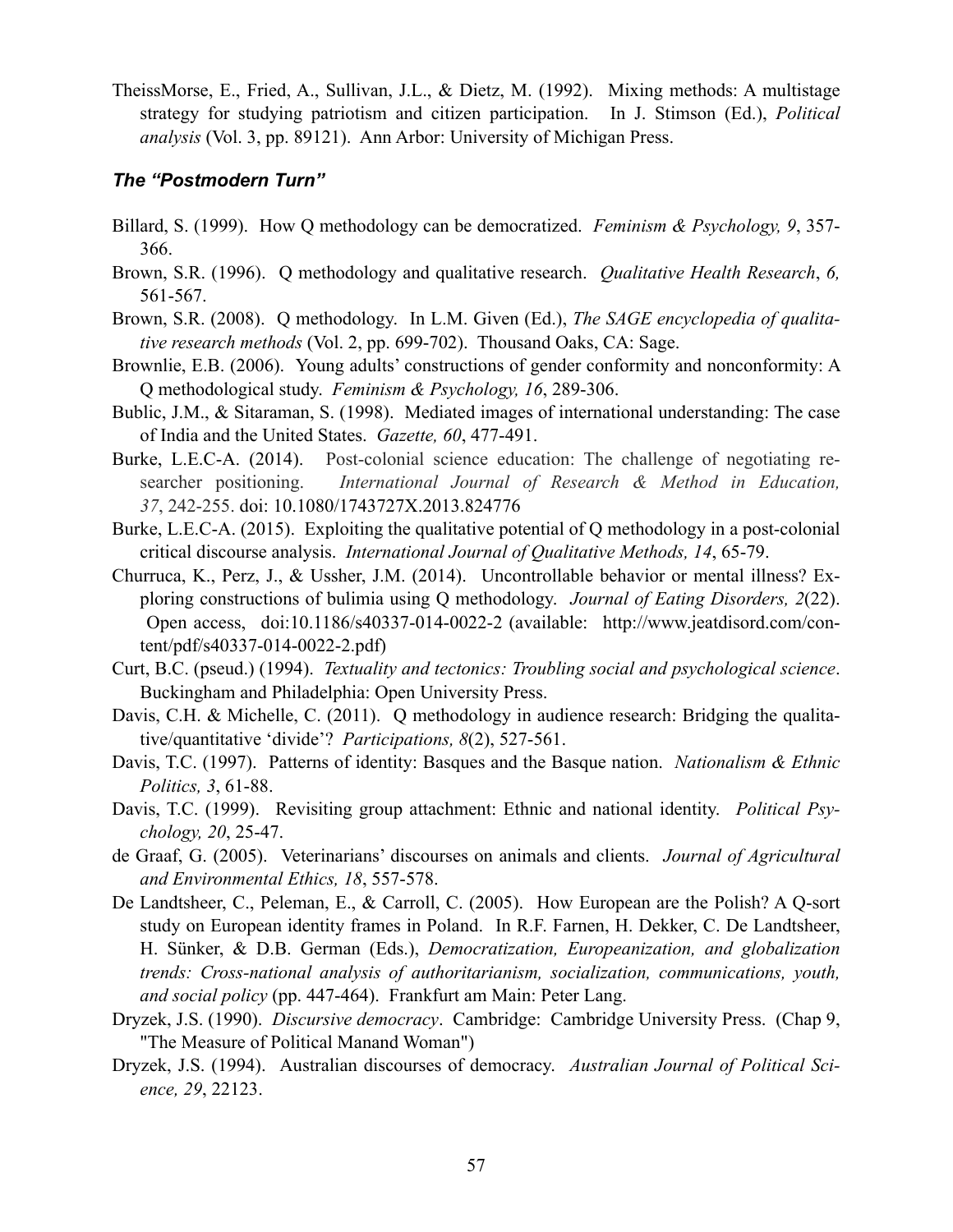- Dryzek, J.S., Clark, M.L. & McKenzie, G. (1989). Subject and system in international interaction. *International Organization, 43*, 475503.
- Dryzek, J.S. & Berejikian, J. (1993). Reconstructive democratic theory. *American Political Science Review, 87*, 4860.
- Duenckmann, F. (2010). The village in the mind: Applying Q-methodology to re-constructing constructions of rurality. *Journal of Rural Studies, 26*, 284-295.
- Durning, D.W. (1999). The transition from traditional to postpositivist policy analysis: A role for Q-methodology. *Journal of Policy Analysis and Management, 18,* 389-410.
	- Lynn, L.E., Jr. (1999). A place at the table: Policy analysis, its postpositive critics, and the future of practice. *Journal of Policy Analysis and Management, 18,* 411-425.
- Edelson, M. (1989). The nature of psychoanalytic theory: Implications for psychoanalytic research. *Psychoanalytic Inquiry, 9,* 169192.
- Fairweather, J. & Rinne, T. (2012). Clarifying a basis for qualitative generalization using approaches that identify shared culture. *Qualitative Research, 12*, 473-485.
- Farrimond, H., Joffe, H., & Stenner, P. (2010, October). A Q-methodological study of smoking identities. *Psychology and Health, 25*(8), 979-998.
- Felkins, P.K. & Goldman, I. (1993). Political myth as subjective narrative: Some interpretations and understandings of John F. Kennedy. *Political Psychology, 14*, 447467.
- Gallivan, J (1994). Subjectivity and the psychology of gender: Q as a feminist methodology. In J. Gallivan, S.D. Crozier & V.M. Lalande (Eds.), *Women, girls, and achievement* (pp. 2936). Toronto: Captus University Publications.
- Gallivan, J. (1999). Gender and humor: What makes a difference? *North American Journal of Psychology, 1*, 307-318.
- Goldman, I. & Emke, I. (1991). Communication and Canadian identity: A Qmethodological study. *Canadian Journal of Communication, 16*, 129138.
- Grix, J. (2010). Introducing 'hard' interpretivism and 'Q' methodology: Notes from a project on 'county sport partnerships and governance'. *Leisure Studies*, 29, 457-467.
- Haesly, R. (2005). Identifying Scotland and Wales: Types of Scottish and Welsh national identities. *Nations and Nationalism, 11*, 243-263.
- Hutson, G., & Montgomery, D. (2011). Demonstrating the value of extending qualitative research strategies into Q. *Operant Subjectivity, 34,* 234-246.
- Jordan, K., Capdevila, R., & Johnson, S. (2005). Baby or beauty: A Q study into post pregnancy body image. *Journal of Reproductive and Infant Psychology, 23*, 1-13.
- Kitzinger, C. (1986). Introducing and developing Q as a feminist methodology: A study of accounts of lesbianism. In S. Wilkinson (Ed.), *Feminist social psychology* (pp. 151172). Milton Keynes and Philadelphia: Open University Press.
- Kitzinger, C. (1987). *The social construction of lesbianism* (Inquiries in Social Construction series). London: Sage.
- Kitzinger, C. (1989). Liberal humanism as an ideology of social control: The regulation of lesbian identities. In J. Shotter & K.J. Gergen (Eds.), *Texts of identity* (Inquiries in Social Construction series, Vol. 2, pp. 8298). Newbury Park, CA: Sage.
- Kitzinger, C. (1999). Commentary: Researching subjectivity and diversity: Q-methodology in feminist psychology. *Psychology of Women Quarterly, 23*, 267-276.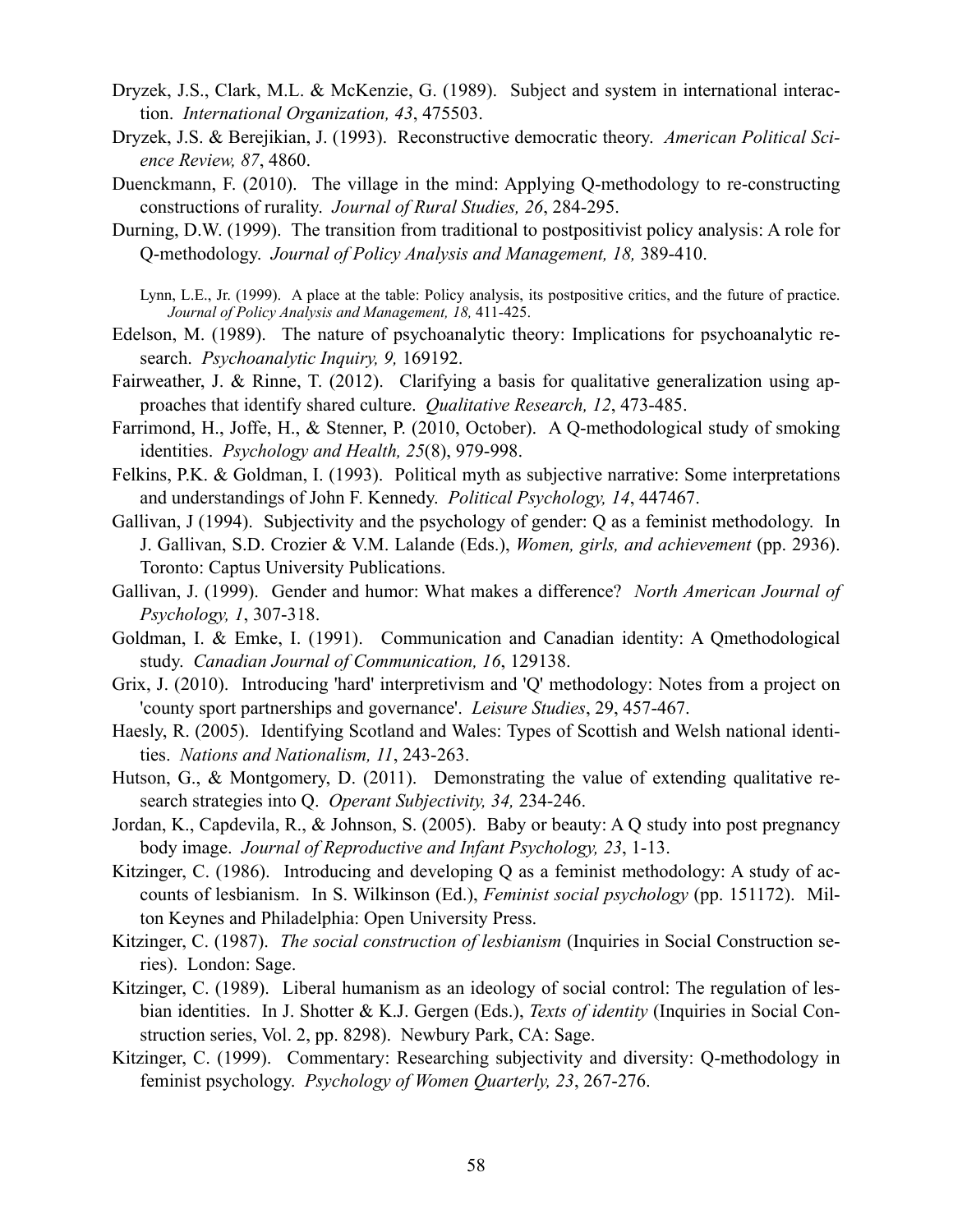- Kitzinger, C. & Stainton Rogers, R. (1985). A Qmethodological study of lesbian identities. *European Journal of Social Psychology, 15*, 167187.
- Marshall, H. (1991). The social identities of women lawyers. *Operant Subjectivity, 13*, 106-121.
- Massingham, P., Massingham, R., & Diment, K. (2012). Q methodology: Is it useful for accounting research?" *Qualitative Research in Accounting & Management, 9*(1), 66-88.
- Maxwell, J.P. (1999). The violence of the night: The perception of trauma in a song. *Operant Subjectivity, 22,* 12-30.
- McClelland, S.I. (2014). ''What do you mean when you say that you are sexually satisfied?'' A mixed methods study. *Feminism & Psychology*, *24*(1), 74-96.
- McKeown, B.F. (1990). Q methodology, communication, and the behavioral text. *Electronic Journal of Communication/La Revue Electronique de Communication, 1*(1), special issue. (<http://www.cios.org/www/ejcmain.htm>)
- McParland, J., Hezseltine, L., Serpell, M., Eccleston, C., & Stenner, P. (2011). An investigation of constructions of justice and injustice in chronic pain: A Q-methodological approach. *Journal of Health Psychology, 16*, 873-883.
- Millward, L.J. (1995). Contextualizing social identity in considerations of what it means to be a nurse. *European Journal of Social Psychology, 25*, 303-324.
- Müller, F.H., & Kals, E. (2004). Q-sort technique and Q-methodology–Innovative methods for examining attitudes and opinions. *Forum: Qualitative Social Research, 5*(2), article 34 (available<http://www.qualitative-research.net/fqs-texte/2-04/2-04muellerkals-e.htm>).
- Paradice, R. (2001). An investigation into the social construction of dyslexia. *Educational Psychology in Practice, 17,* 213-225.
- Park, E-H. (1996). A study on the audience subjectivity in postmodern condition: The paranoiac and the schizophrenic type. *Q-Methodology and Theory, 1*, 93-114.
- Peng, Y. (1998). Democracy and Chinese political discourses. *Modern China, 24*, 408-444.
- Peritore, N.P. (1993). Environmental attitudes of Indian elites: Challenging Western postmodernist models. *Asian Survey, 33*, 804818.
- Pignone, M.M. (1992). *On becoming a global citizen—praxis in identity politics: A participatory development education project*. Doctoral dissertation, American University.
- Pittman, J.F., Kerpelman, J.L., Lamke, L.K., & Sollie, D.L. (2009). Development and validation of a Q-sort measure of identity processing style: The identity processing style Q-sort. *Journal of Adolescence, 32*, 1239-1265.
- Ramlo, S.E., & Newman, I. (2011). Q methodology and its position in the mixed-methods continuum. *Operant Subjectivity, 34,* 172-191.
	- Stenner, P. (2011). Q methodology as qualiquantology: Comment on Susan Ramlo and Isadore Newman's "Q Methodology and its Position in the Mixed-Methods Continuum," pp. 192-203. Ramlo, S.E., & Newman, I. (2011). Reply to Stenner, pp. 204-207.
	- Gorlay, S. (2011). Commentary on Ramlo and Newman, "Q Methodology and Its Position in the Mixed-Methods Continuum," pp. 208-212.
	- Ramlo, S.E., & Newman, I. (2011). Reply to Gorlay, pp. 213-214.
- Ramlo, S. (2016). Mixed method lessons learned from 80 years of Q methodology. *Journal of Mixed Methods Research, 10*(1), 28-45.
- Robbins, P., & Krueger, R. (2000). Beyond bias? The promise and limits of Q method in human geography. *Professional Geographer, 52*, 636-648.
- Robyn, R. (2000). A methodological approach to the question of national identity in Europe. *Politique Européenne, 1*, 84-107.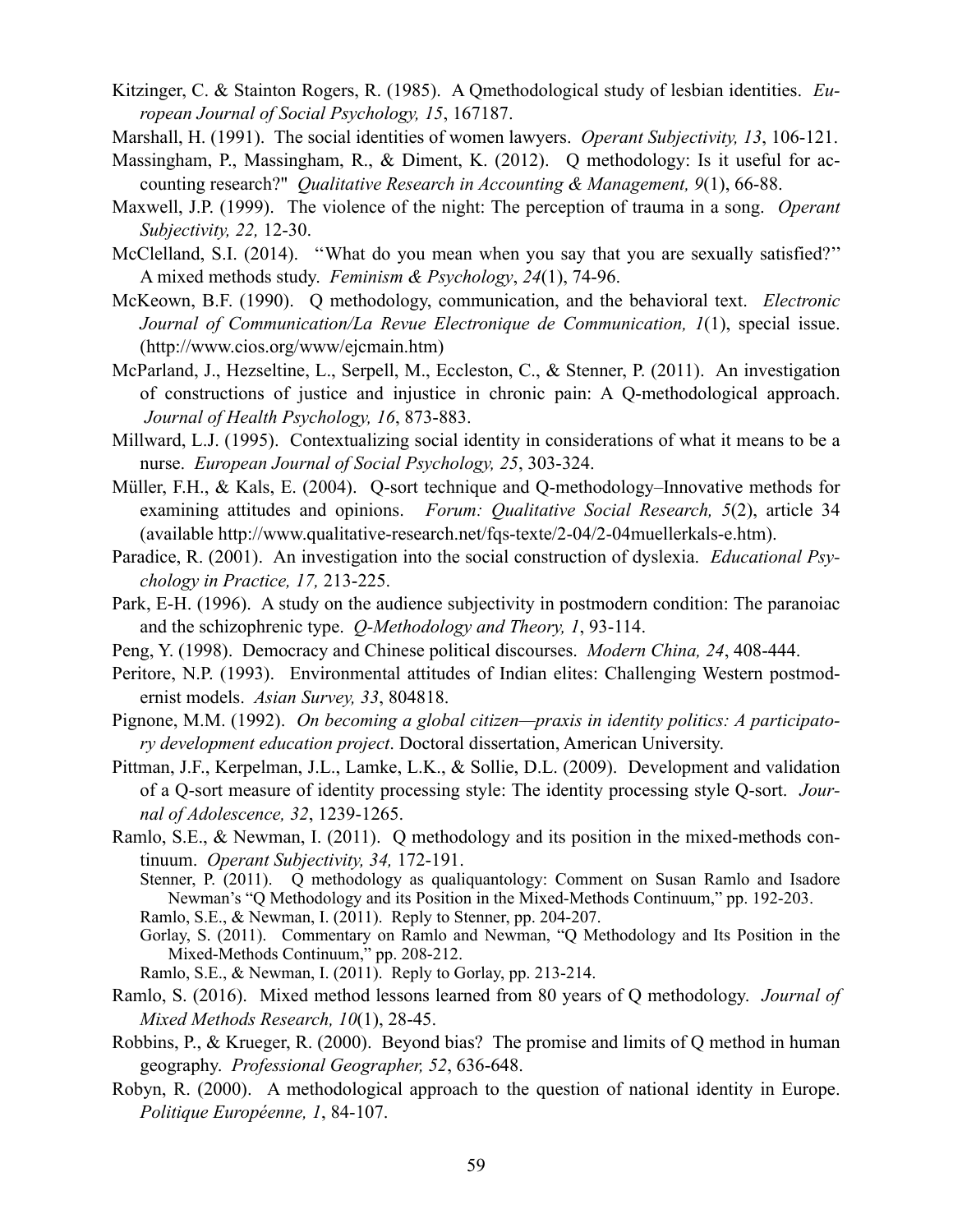- Robyn, R. (Ed.) (2005). *The changing face of European identity: A seven-nation study of (supra)national attachments*. London: Routledge.
- Robyn, R. (2005). A multinational study of national identity in Europe: Focus on France. In F. Farnen, H. Dekker, C. De Landtsheer, H. Sünker, & D.B. German (Eds.), *Democratization, Europeanization, and globalization trends: Cross-national analysis of authoritarianism, socialization, communications, youth, and social policy* (pp. 379-395). Frankfurt am Main: Peter Lang.
- Rongmuang, D. (2011). *[Regional differences in physical appearance identity among young](http://search.proquest.com.proxy.ohiolink.edu:9099/pqdt/docview/888197094/13411203190237569C0/14?accountid=12953)  [adult women in Thailand.](http://search.proquest.com.proxy.ohiolink.edu:9099/pqdt/docview/888197094/13411203190237569C0/14?accountid=12953)* Doctoral dissertation (Nursing), University of Illinois at Chicago, Health Sciences Center.
- Roper, S., Capdevila, R., Lazard, L., & Roberts, A. (2015). How is this feminist again? Q as a feminist methodology. *Psychology of Women Section Review, 17*, 3-12.
- Schrøder, K.C., & Kobbernagel, C. (2010). Towards a typology of cross-media news consumption: A qualitative–quantitative synthesis. *Northern Lights: Film & Media Studies Yearbook*, 8(1), 115-137.
- Senn, C.Y. (1996). Q-methodology as feminist methodology: Women's views and experiences of pornography. In S. Wilkinson (Ed.), *Feminist social psychologies: International perspectives* (pp. 201-217). Buckingham, UK; Philadelphia: Open University Press.
- Shemmings, D. (2006). "Quantifying" qualitative data: An illustrative example of the use of Q methodology in psychosocial research. *Qualitative Research in Psychology, 3*, 147-165.
- Shinebourne, P. (2009). Using Q method in qualitative research. *International Journal of Qualitative Methods, 8*(1), 93-97.
- Sickler, J., Fraser, J., Webler, T., Reiss, D., Boyle, P., Lyn, H., Lemcke, K., & Gruber, S. (2006). Social narratives surrounding dolphins: Q method study. *Society & Animals 14*, 351-382.
- Snelling, S.J. (1999). Women's perspectives on feminism: A Q-methodological study. *Psychology of Women Quarterly, 23*, 247-266.
- Snelling, S.J. (2004). Q-methodology and the political opportunity of feminist psychology. *Feminism & Psychology, 14*, 519-521.
- Stainton Rogers, R. & Stainton Rogers, W. (1990). What the Brits got out of the Q: And why their work may not line up with the American way of getting into it! *Electronic Journal of Communication/La Revue Electronique de Communication, 1*(1). (<http://www.cios.org/> www/ejcmain.htm)
- Stainton Rogers, W. (1991). *Explaining health and illness: An exploration of diversity*. London: Harvester/Wheatsheaf.
- Stainton-Rogers, W. (Ed.) (1997-1998). Using Q as a form of discourse analysis. *Operant Subjectivity, 21,* 1-72 (entire issue):

Stainton Rogers, W. (1997-1998). Q methodology, textuality, and tectonics. *Operant Subjectivity, 21,* 1-18. Stainton Rogers, R. (1997-1998). Q methodology and "going critical": Some reflections on the British dialect. *Operant Subjectivity, 21,* 19-26.

Stenner, P. (1997-1998). [Re]searching For love: Subjectivity and the ontology of the Q factor. *Operant Subjectivity, 21,* 27-48.

Chappell, S. (1997-1998). Representations of violent young women. *Operant Subjectivity, 21,* 62-72.

McCormack, U. (1997-1998). First-time voting in the UK 1997 General Election. *Operant Subjectivity, 21,* 49-61.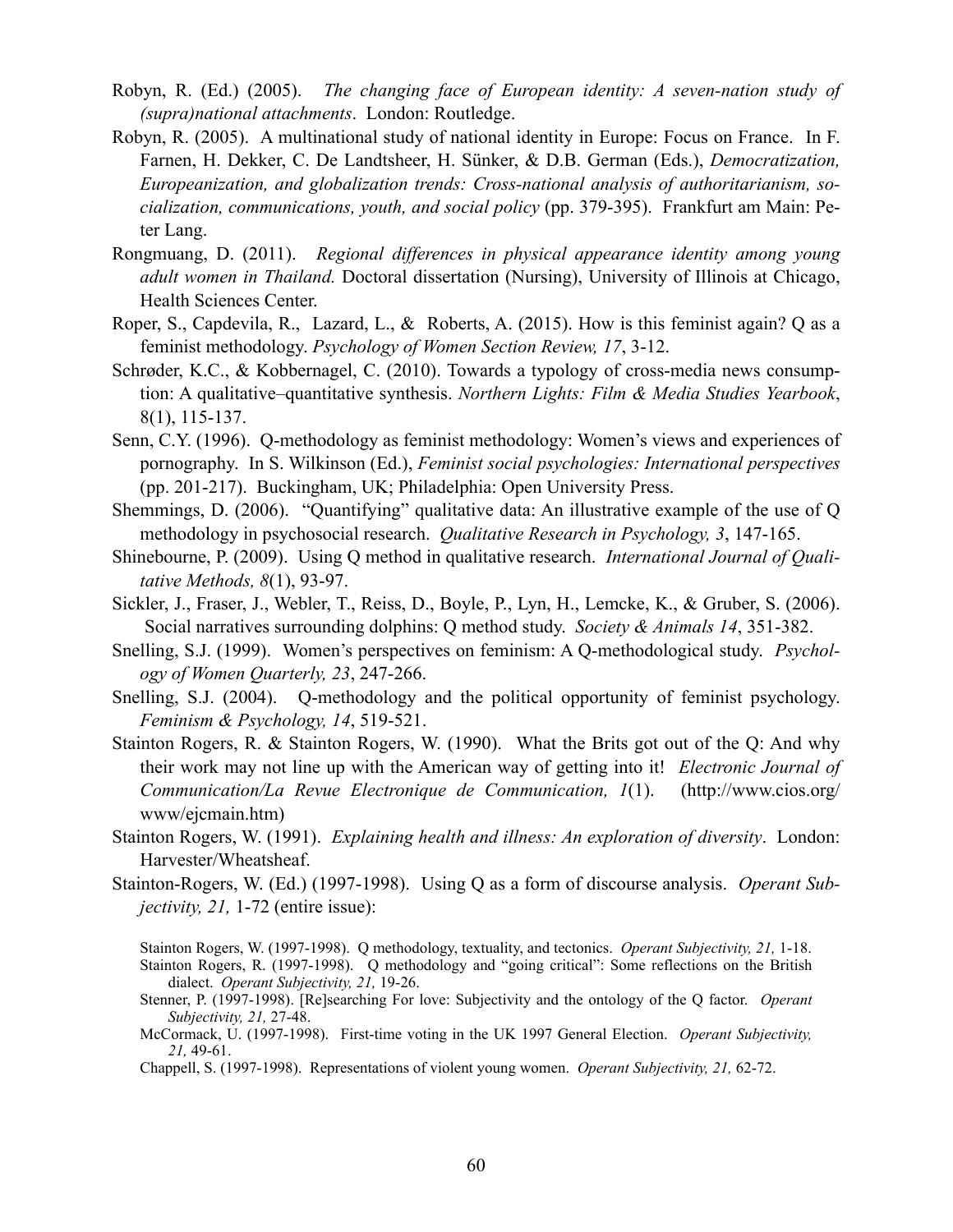Stainton Rogers, W. & Stainton Rogers, R. (1989). Taking the child abuse debate apart. In W. Stainton Rogers, D. Hevey & E. Ash (Eds.), *Child abuse and neglect* (pp. 5063). London: B.T. Batsford.

Stenner, P. (Ed.) (2008-2009). Special Issue: Q and constructivism: Between discursive practice and subjective process. *Operant Subjectivity, 32*, entire issue. Stenner, P. Between *method* and *ology*. 1-5.

- Wolf, A. Subjectivity, the researcher, and the researched. 6-28.
- Watts, S. Social constructionism redefined: Human selectionism and the objective reality of Q methodology. 29-45.
- Stenner, P. Q as a constructivist methodology. 46-69.

Capdevila, R., & Lazard, L. "Is it just me…?" Q methodology and representing the marginal. 70-84.

- Stenner, P.H.D., Bianchi, G., Popper, M., Supková, M., Lukšík, I., & Pujol, J. (2006). Constructions of sexual relationships: A study of the views of young people in Catalunia, England and Slovakia and their health implications. *Journal of Health Psychology, 11*, 669-684.
- Stenner, P., & Stainton Rogers, R. (1998). Jealousy as a manifold of divergent understandings: A Q methodological investigation. *European Journal of Social Psychology, 28*, 71-94.
- Stenner, P., & Stainton Rogers, R. (2004). Q methodology and qualiquantology: The example of discriminating between emotions. In Z. Todd, B. Nerlich, S. McKeown & D.D. Clarke (Eds.), *Mixing methods in psychology: The integration of qualitative and quantitative methods in theory and practice* (pp. 101-120). Hove, East Sussex, UK and New York: Psychology Press.
- Stenner, P., Watts, S., & Worrell, M. (2007). Q-methodology. In C. Willig & W. Stainton-Rogers (Eds.), *The Sage handbook of qualitative research in psychology* (pp. 215-239). London: Sage.
- Stowell-Smith, M. (1997). Identity dilemmas and psychological discourse: The case of psychopaths in a secure psychiatric hospital. *Operant Subjectivity, 20*, 143-158.
- Sun, M.T-W., & Wong, T.K-Y. (2004). *Taiwan's national identity revisited: A dialogue between R and Q* (Occasional Paper No. 142). Shatin, New Territories: Hong Kong Institute of Asia-Pacific Studies, Chinese University of Hong Kong. (Chinese)
- Thomas, A. (1990). The significance of gender politics in men's accounts of their "gender identity." In J. Hearn & D. Morgan (Eds.), *Men, masculinities & social theory* (pp. 143-159). London: Unwin Hyman.
- Thomas, D.B. (1999). Taking subjectivity seriously in educational outcomes assessment: Exploring undergraduate understandings of the liberal arts. *Operant Subjectivity, 22*(4), 14-40.
- Thomas, D.B. & Baas, L.R. (1996). The postelection campaign: Competing constructions of the Clinton victory in 1992. *Journal of Politics, 58*, 309-331.
- Thomas, D.B., McCoy, C., & McBride, A. (1993). Deconstructing the political spectacle: Sex, race, and subjectivity in public response to the Clarence Thomas/Anita Hill "sexual harassment" hearings. *American Journal of Political Science, 37*, 699720.
- Thomas, D.B., McKeown, B., & Baas, L.R. (2004). Civil-religious ideation and American exceptionalism: Negotiating national identity in a contentious time. *Operant Subjectivity, 27,* 166-193.
- Watts, S., & Stenner, P. (2005). Doing Q methodology: Theory, method and interpretation. *Qualitative Research in Psychology, 2*, 67-91.